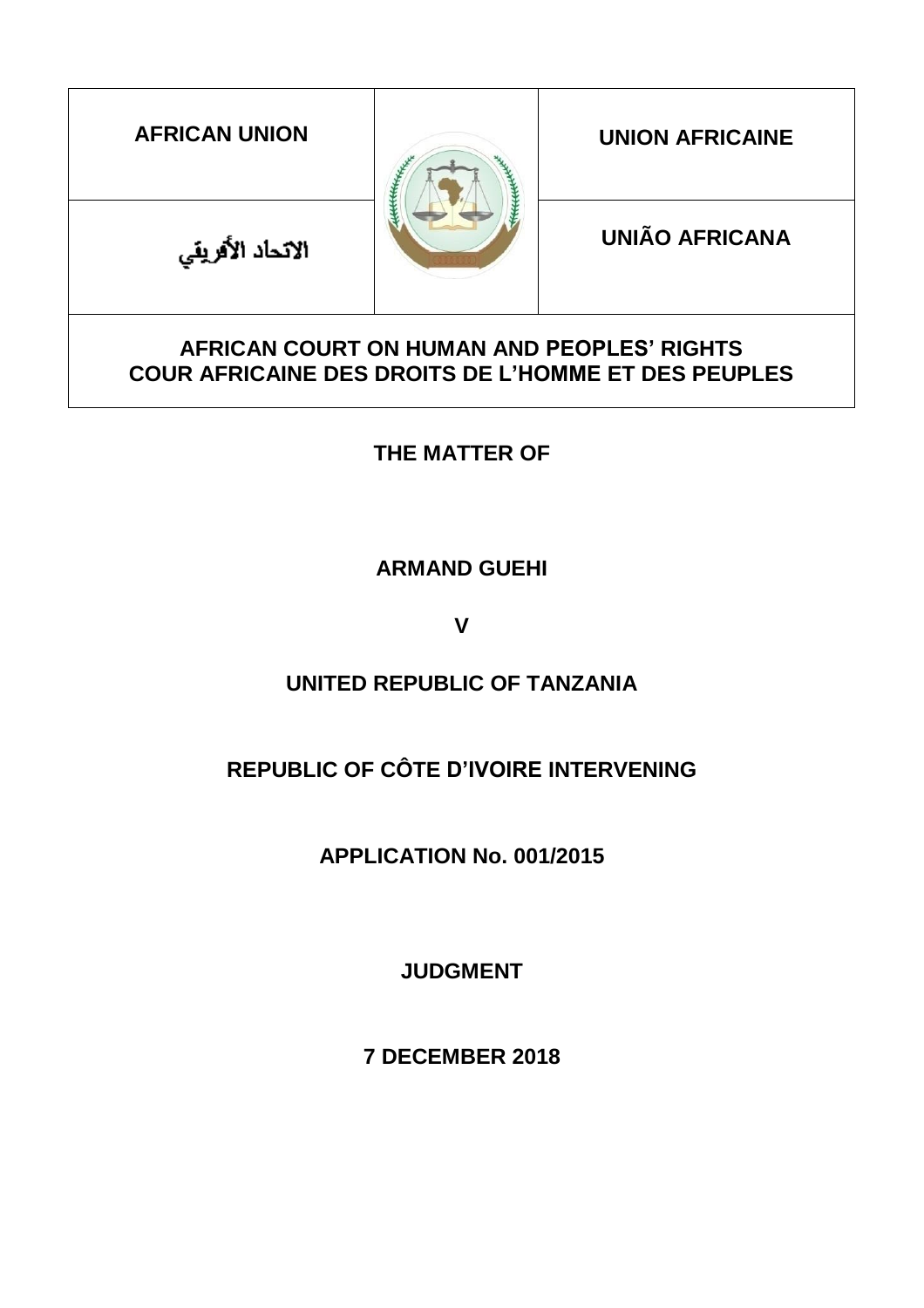## **TABLE OF CONTENTS**

<span id="page-1-0"></span>

| I.                                         |                                                                                                                                                                                                                                                                                                         |  |
|--------------------------------------------|---------------------------------------------------------------------------------------------------------------------------------------------------------------------------------------------------------------------------------------------------------------------------------------------------------|--|
| Ш.                                         |                                                                                                                                                                                                                                                                                                         |  |
| Α.                                         |                                                                                                                                                                                                                                                                                                         |  |
| В.                                         |                                                                                                                                                                                                                                                                                                         |  |
| III.                                       |                                                                                                                                                                                                                                                                                                         |  |
| IV.                                        |                                                                                                                                                                                                                                                                                                         |  |
| V.                                         |                                                                                                                                                                                                                                                                                                         |  |
| Α.                                         |                                                                                                                                                                                                                                                                                                         |  |
| i.                                         | Objection based on the allegation that the Court is being called to act as a court of                                                                                                                                                                                                                   |  |
| ii.                                        | Objection based on the allegation that the Court is being called to assume                                                                                                                                                                                                                              |  |
| В.                                         | Material jurisdiction regarding the alleged violation of the right to consular                                                                                                                                                                                                                          |  |
| C.                                         |                                                                                                                                                                                                                                                                                                         |  |
| VI.                                        |                                                                                                                                                                                                                                                                                                         |  |
| Α.                                         | Conditions of admissibility in contention between the Parties15                                                                                                                                                                                                                                         |  |
| i.<br>ii.<br>iii.<br>В.                    | Objection based on the alleged failure to exhaust local remedies15<br>Objection based on the failure to file the Application within a reasonable time17<br>Objection based on the late submission of the claim related to the 19<br>Conditions of admissibility not in contention between the Parties19 |  |
| VII.                                       | . 20                                                                                                                                                                                                                                                                                                    |  |
| Α.                                         |                                                                                                                                                                                                                                                                                                         |  |
| i.<br>a.<br>b.<br>C.<br>ii.<br>iii.<br>iv. | The allegation that the investigation was improper and insufficient28                                                                                                                                                                                                                                   |  |
| В.<br>C.                                   |                                                                                                                                                                                                                                                                                                         |  |
| D.                                         |                                                                                                                                                                                                                                                                                                         |  |
| Е.                                         |                                                                                                                                                                                                                                                                                                         |  |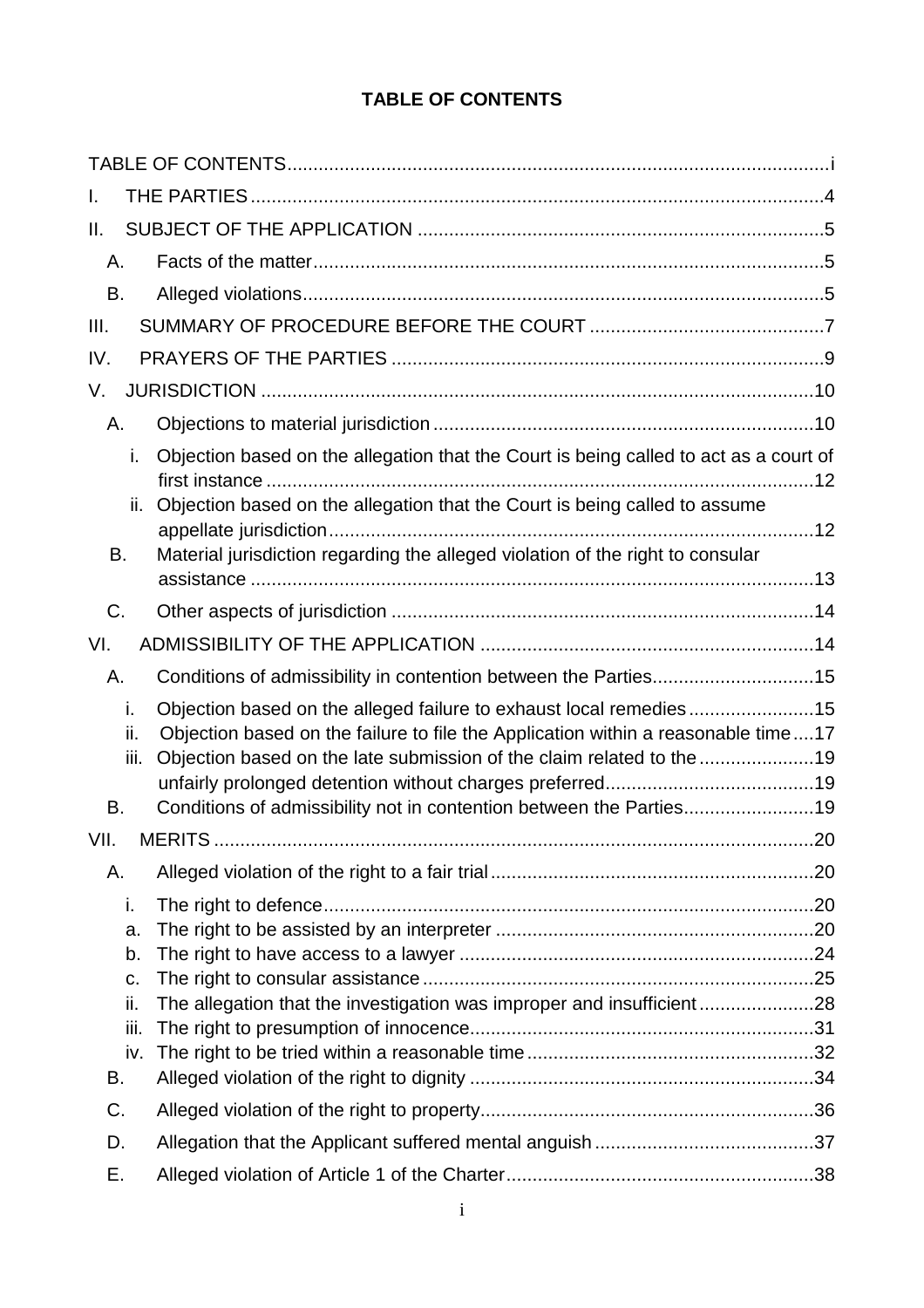| VIII.            |                                                                                   |  |
|------------------|-----------------------------------------------------------------------------------|--|
| Α.               | Order for the Applicant's conviction to be quashed, the sentence to be set aside, |  |
| В.               |                                                                                   |  |
| Ť.               |                                                                                   |  |
| н.<br>iii.<br>C. |                                                                                   |  |
| T.<br>ii.        |                                                                                   |  |
| IX.              |                                                                                   |  |
| Α.               |                                                                                   |  |
| В.               |                                                                                   |  |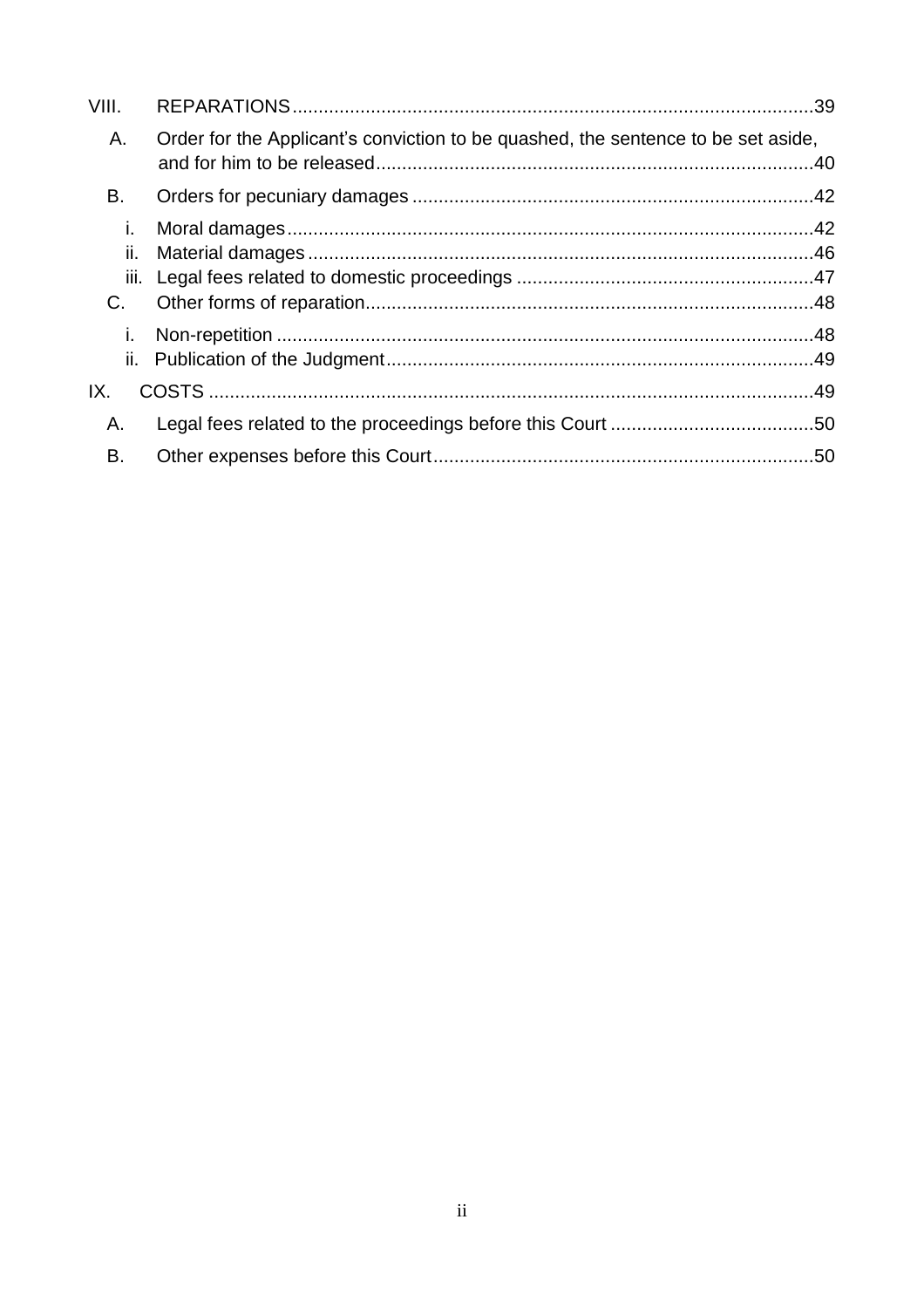The Court composed of: Ben KIOKO, Vice-President; Gérard NIYUNGEKO, El Hadji GUISSÉ, Rafaâ BEN ACHOUR, Ângelo V. MATUSSE, Suzanne MENGUE, M.-Thérèse MUKAMULISA, Tujilane R. CHIZUMILA and Chafika BENSAOULA: Judges; and Robert ENO, Registrar.

In accordance with Article 22 of the Protocol to the African Charter on Human and Peoples' Rights on the Establishment of an African Court on Human and Peoples' Rights (hereinafter referred to as "the Protocol") and Article 8(2) of the Rules of Procedure of the Court (hereinafter referred to as "the Rules"), Justice Sylvain ORÉ, President of the Court and a national of Côte d'Ivoire, did not hear the case.

In the Matter of:

Armand GUEHI,

represented by:

Pan African Lawyers' Union (PALU)

Versus

UNITED REPUBLIC OF TANZANIA,

represented by:

- i. Ms. Sarah MWAIPOPO, Director, Constitutional Affairs and Human Rights, Attorney General's Chambers;
- ii. Ms. Nkasori SARAKIKYA, Assistant Director, Human Rights, Principal State Attorney, Attorney General's Chambers;
- iii. Mr. Mark MULWAMBO, Principal State Attorney, Attorney General's Chambers;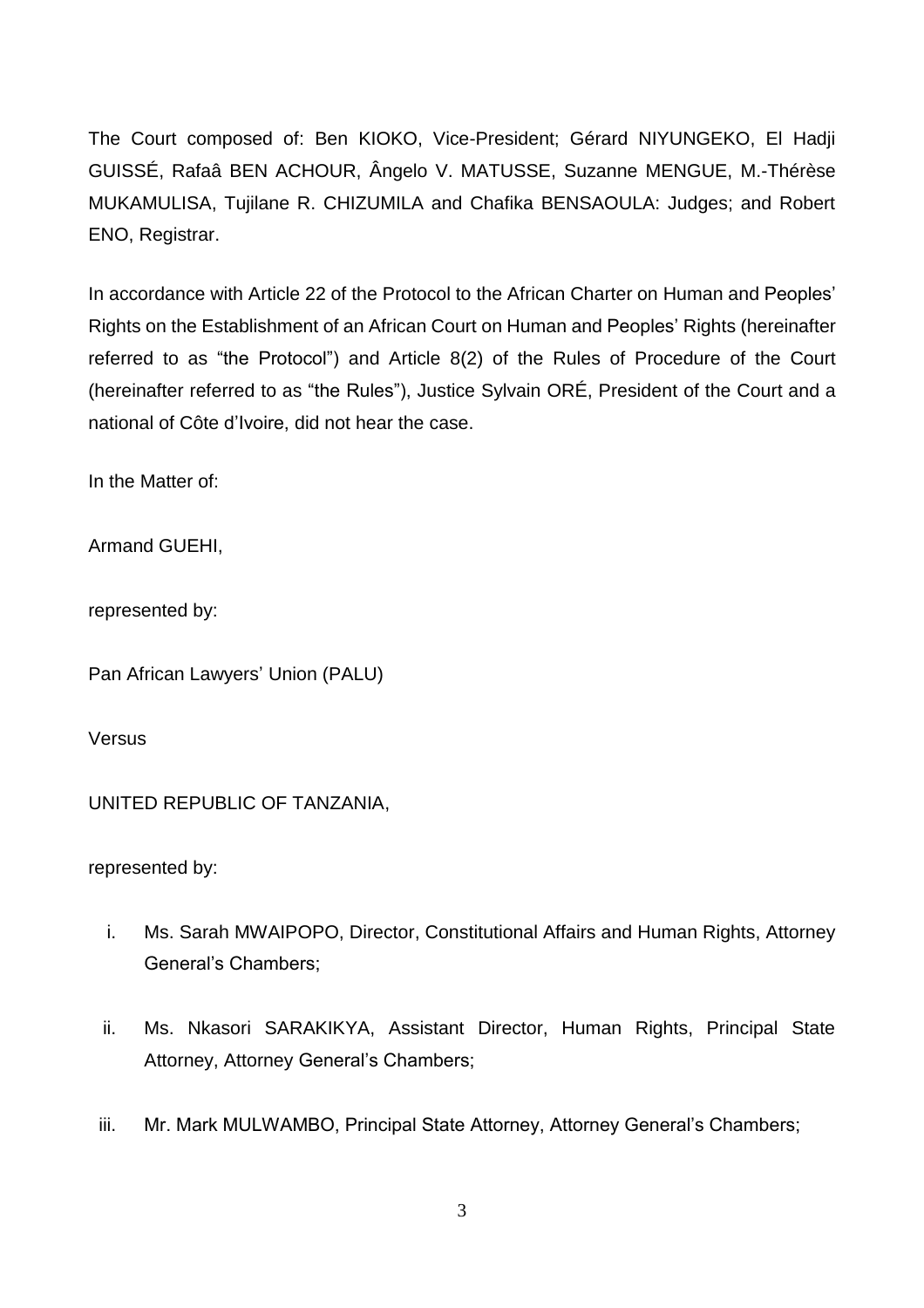- iv. Ms. Aidan KISUMO, Senior State Attorney, Attorney General's Chambers;
- v. Ms. Blandina KASAGAMA, Legal Officer Ministry of Foreign Affairs East Africa, Regional and International Cooperation.

With, as intervening Party,

THE REPUBLIC OF CÔTE D'IVOIRE,

Represented by:

Ibourahéma BAKAYOKO, Directeur de la Protection des Droits de l'Homme et des Libertés Publiques, Ministère des Droits de l'Homme et des Libertés Publiques (Director of the Protection of Human Rights and Public Freedoms, Ministry of Human Rights and Public Freedoms)

after deliberation,

renders the following Judgment:

## <span id="page-4-0"></span>**I. THE PARTIES**

- 1. The Applicant, Armand Guehi, is a national of the Republic of Côte d'Ivoire. He was sentenced to death for the murder of his wife and is currently detained at the Arusha Central Prison, United Republic of Tanzania.
- 2. The Application is filed against the United Republic of Tanzania (hereinafter referred to as the "Respondent State"), which became party to the African Charter on Human and Peoples' Rights (hereinafter referred to as the "Charter") on 21 October 1986 and the Protocol on 10 February 2006. The Respondent State also deposited, on 29 March 2010, the declaration under Article 34(6) of the Protocol, accepting the jurisdiction of the Court to receive cases from individuals and Non-Governmental Organisations.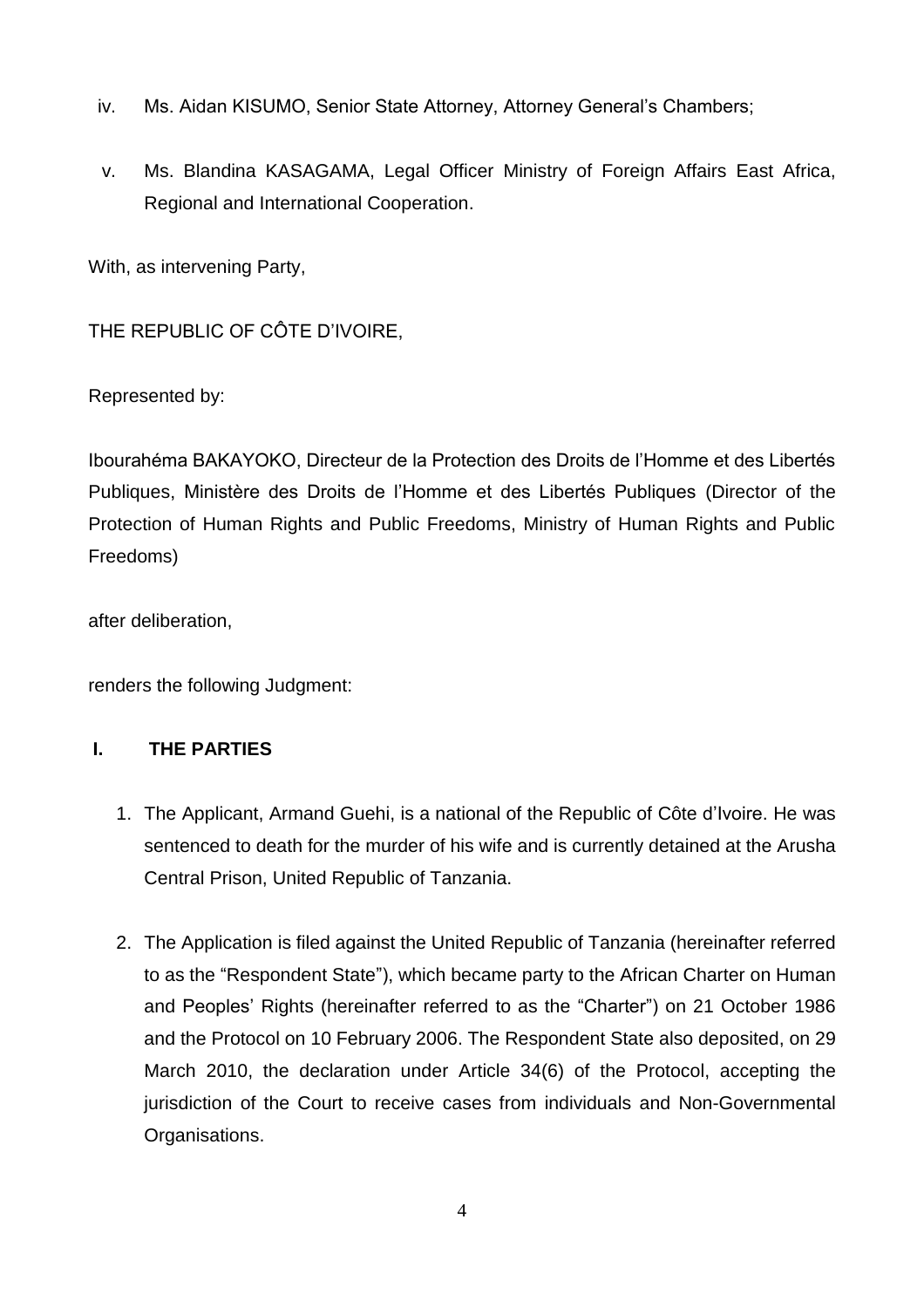3. In accordance with Article 5(2) of the Protocol as well as Rules 33(2) and 53 of the Rules, the Republic of Côte d'Ivoire (hereinafter referred to as the "Intervening State") was permitted to join.

## <span id="page-5-0"></span>**II. SUBJECT OF THE APPLICATION**

## <span id="page-5-1"></span>**A. Facts of the matter**

- 4. The Applicant moved to Tanzania on 1 May 2004 as a dependant of his wife, an Ivorian citizen, then working for the International Criminal Tribunal for Rwanda (hereinafter referred to as "ICTR"). The Applicant was also undertaking an internship at the ICTR.
- 5. On 6 October 2005, the Applicant was arrested by security officers of the ICTR in connection with his wife's disappearance. He was handed over to local police and detained. On 18 October 2005, he was charged with the murder of his wife before the High Court of Tanzania at Moshi.
- 6. On 30 March 2010, he was found guilty, convicted and sentenced to death. He appealed to the Court of Appeal of Tanzania, which on 28 February 2014, dismissed the appeal.
- 7. On 15 April 2014, the Applicant filed a notice of motion for review of the Court of Appeal's decision.
- 8. On 6 January 2015, while the request for review awaited hearing in the Court of Appeal, the Applicant filed Application No. 001 of 2015 before this Court alleging that several of his rights were violated in the course of the domestic proceedings.

## <span id="page-5-2"></span>**B. Alleged violations**

9. The Applicant alleges that: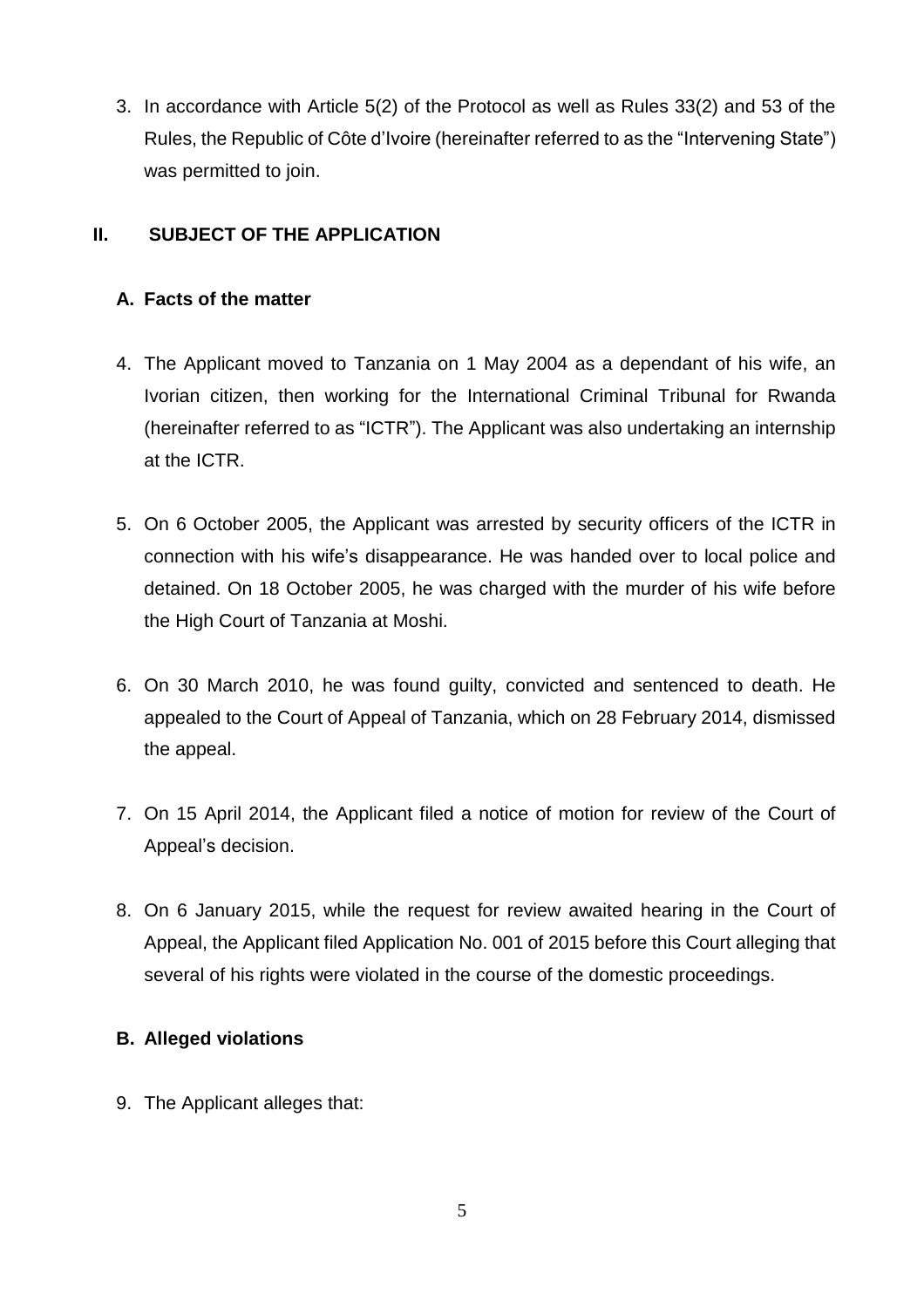- i. Save for the trial in 2010, the Respondent State did not provide him with language assistance at critical stages of the case such as when he was interviewed and recorded his statement at the police station while at the time of his arrest he only properly spoke and understood French.
- ii. The Respondent State did not ensure or conduct a proper, fair and professional and diligent investigation of the matter. Consequently, several pieces of evidence which could have led to other suspects besides him were not investigated or were simply destroyed in complicity with the investigation officers. Had these pieces of evidence been investigated or presented to the High Court, they would have proved that he was in fact not the perpetrator of the crime.
- iii. His right to presumption of innocence was "savagely ignored" in this case. There was a clear presumption of guilt which breached his right to a fair trial.
- iv. The Respondent State did not provide him with an attorney at the time of recording his statement at the police even though he requested for one. Consequently, the statement recorded was manipulated and used against him during the trial.
- v. The Respondent State never facilitated consular assistance.
- vi. After his arrest, the Respondent State failed to secure his properties in his house in Arusha and, as a result, the said properties were arbitrary disposed of.
- vii. He was arrested in October 2005 but it was not until 2010 that he was actually convicted, that is after a period of almost five years. The whole trial process was unduly prolonged, which constitutes an infringement of his right to be tried within a reasonable time.
- viii. He has suffered a lot of mental anguish as a result of the initial arrest, charges being dropped and subsequently another case being opened against him.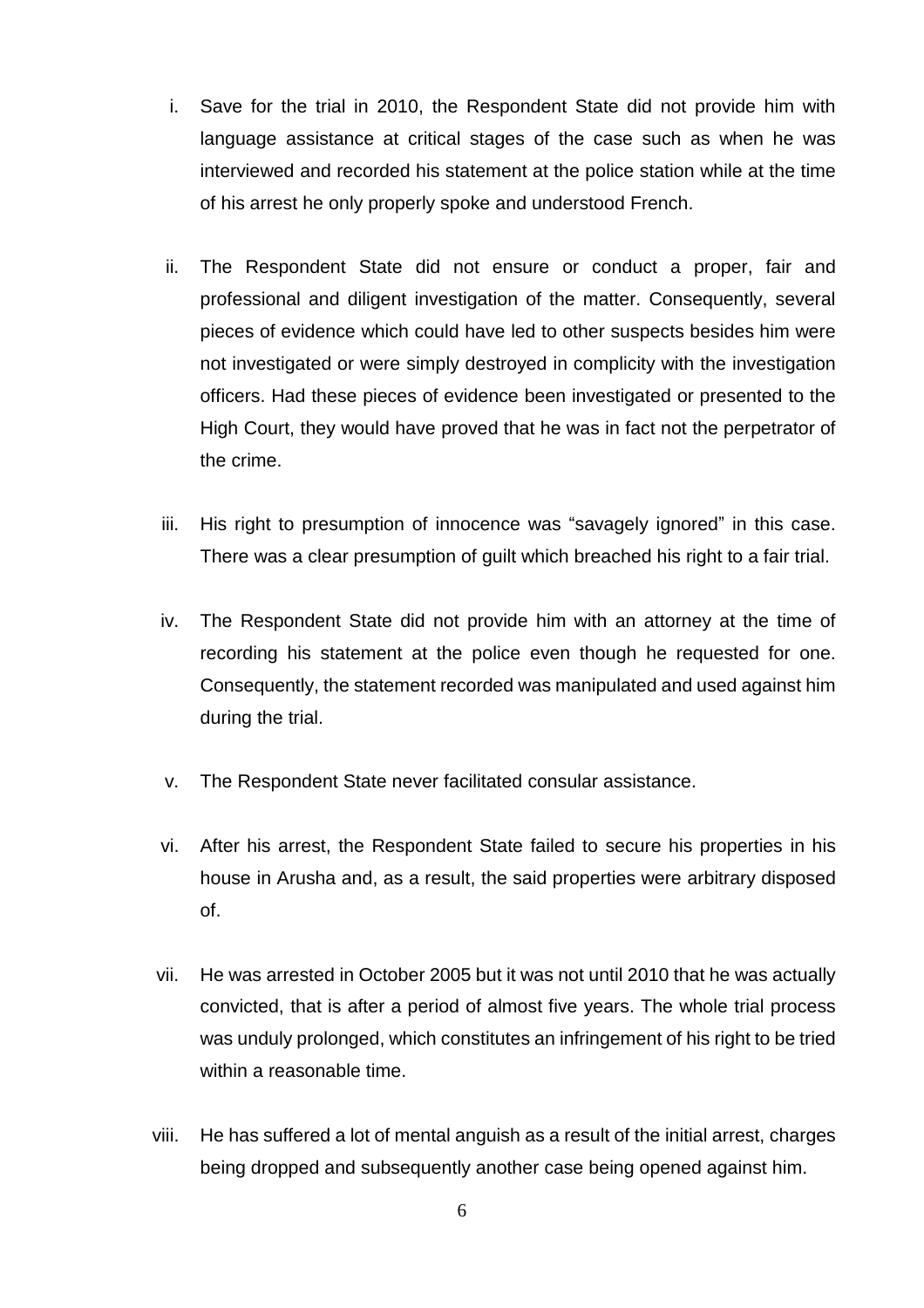ix. During his detention, he was subjected to inhuman and degrading treatment.

### <span id="page-7-0"></span>**III. SUMMARY OF PROCEDURE BEFORE THE COURT**

- 10.The Registry received the Application on 6 January 2015. By notices dated 8 January 2015 and 20 January 2015 respectively, the Registry acknowledged receipt of the Application and informed the Applicant of its registration in accordance with Rule 36 of the Rules.
- 11.On 20 January 2015, the Registry served the Application on the Respondent State, the African Commission on Human and Peoples' Rights and the Chairperson of the African Union Commission, as prescribed by Rule 35(2) and (3) of the Rules.
- 12.On 21 January 2015, and in accordance with Article 5(1)(d) and 5(2) of the Protocol as well as Rules 33(1)(d) and 53 of the Rules, the Registry served the Application on the Republic of Côte d'Ivoire as the Applicant's state of origin for purposes of possible intervention. The Republic of Côte d'Ivoire, which requested for intervention on 1 April 2015, was allowed to join the case and filed its observations and responses to the submissions made by the Parties on 16 May 2016 and 4 May 2017 respectively.
- 13.On the Court's direction, by a notice dated 17 March 2015 and in line with Rule 31 of the Rules, the Registry requested the Pan-African Lawyers' Union (PALU) to assist the Applicant who indicated that he did not have a legal representative. On 16 June 2015, PALU agreed to provide the requested support.
- 14.On their request, Professor Christof Heyns (University of Pretoria) and Professor Sandra Babcock (Cornell University) were granted leave to participate as *amici curiae* by notice dated 29 November 2017 in accordance with Article 26(2) of the Protocol, Rules 45 and 46 of the Rules as well as Directions 42 to 47 of the Practice Directions.
- 15.In accordance with Rule 36(1) of the Rules, the Respondent State was duly served with the Application and all the submissions of the Applicant, Intervening State, and Amici, and was granted the statutory time and subsequent extensions of time as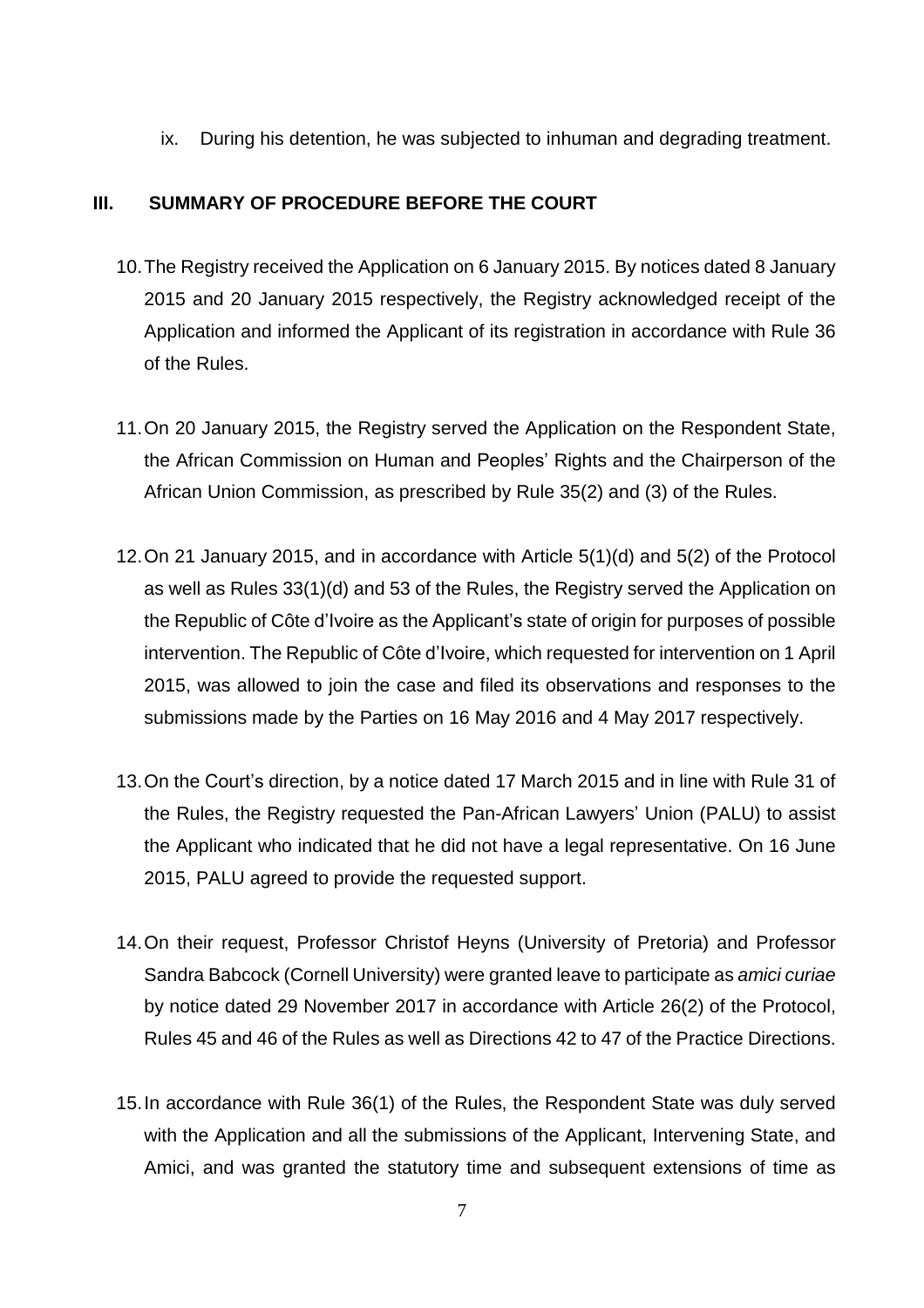applicable to file its responses. All Parties were similarly served with the pleadings and annexures, and duly allowed to file their observations.

- 16.On 18 March 2016, in accordance with Rule 51(1) of the Rules, the Court issued an Order for provisional measures directing the Respondent State to suspend the execution of the death sentence on the Applicant pending determination of the matter on the merits. On 29 March 2016, the Registry notified the Parties and other relevant entities of the Order as prescribed under Rule 51(3) of the Rules. On 23 January 2017, the Respondent State filed its response to the Order as part of its observations to the Intervening State's submissions. On 15 February 2017, the Registry acknowledged receipt of the response with copy to the Parties.
- 17.By notices dated 22 July 2016 and in accordance with Rule 45(2) of the Rules, the Court sought a legal opinion on the issue of death penalty in Africa from Penal Reform International, Legal and Human Rights Centre - Tanzania, the Death Penalty Project and the African Commission on Human and Peoples' Rights. Only the Legal and Human Rights Centre made a submission.
- 18.On 16 April 2018, the Registry informed the Parties that the matter was set down for public hearing on 10 May 2018. The Applicant and Respondent State were represented at the public hearing during which they presented their pleadings, made oral submissions and responded to questions put to them by Judges of the Court.
- 19.On 22 May 2018 and in accordance with Rule 48(2) of the Rules, the Registry served the verbatim records of the hearing on the Parties. On the same date, the Registry further requested the Parties to submit their oral observations in writing and file their submissions on reparations. On 18 June 2018, the Applicant filed his submissions on reparations, which were served on the Respondent State on 21 June 2018 for response within 30 days. At the expiry of that time and in accordance with Rule 37 of the Rules, the Court *suo motu* granted the Respondent State an extension of fifteen (15) days to submit on reparations failing which the matter would be considered based on pleadings on file.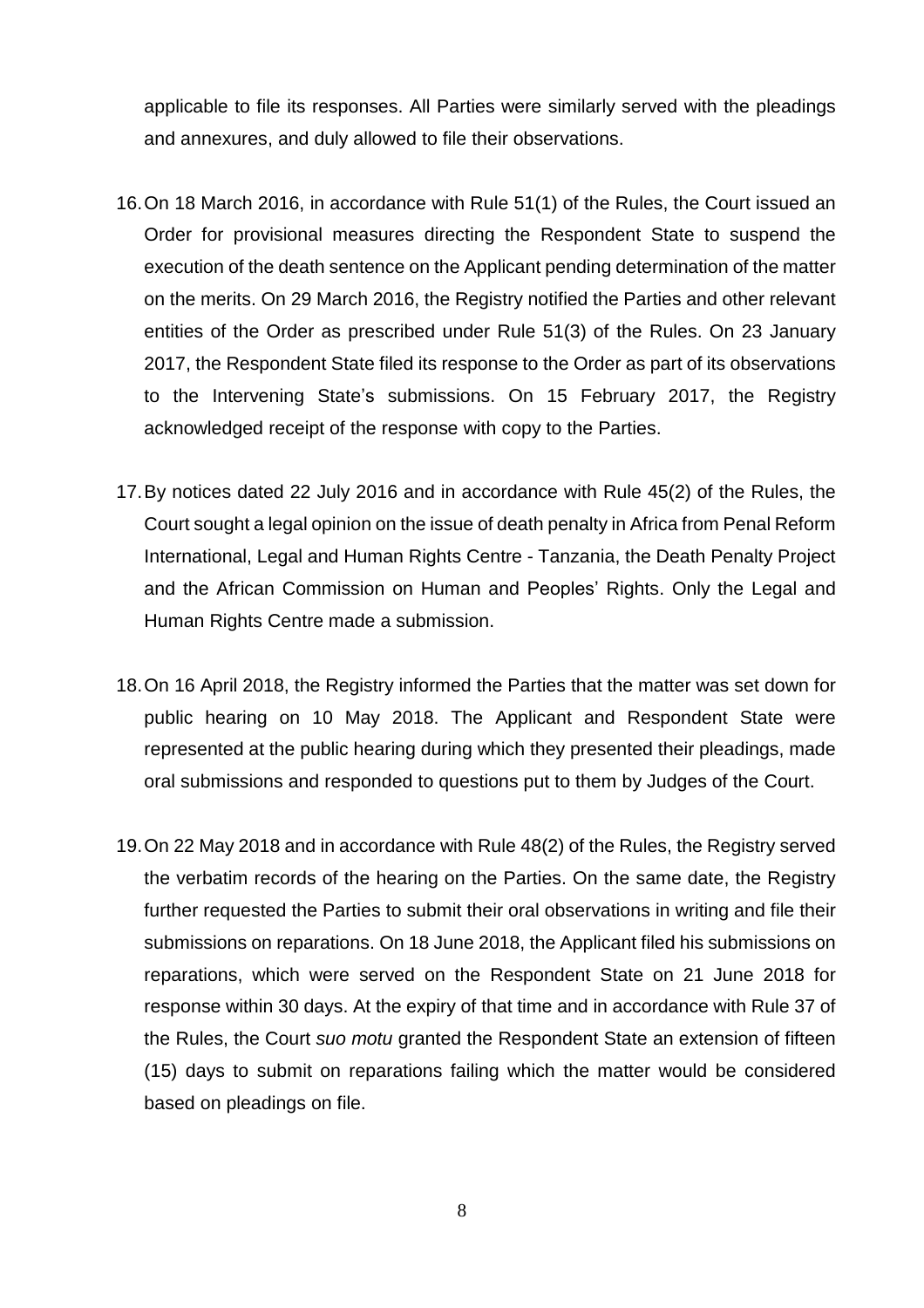20.On 16 August 2018, the Registry received the Respondent State's submissions on reparations together with a request for leave to submit the same. On 29 August 2018, the Registry informed the Respondent State that, in the interest of justice, the Court had decided to grant the leave sought. The Applicant and Intervening State were in copy of this notice, and were served the said submissions for information.

## <span id="page-9-0"></span>**IV. PRAYERS OF THE PARTIES**

21.In his Application, Reply and oral submissions, the Applicant prays the Court to:

- i. Declare that the Respondent State has violated his rights guaranteed under the African Charter, in particular Articles 1, 5, 7 and 14;
- ii. Order that the conviction is quashed, the sentence is set aside and his liberty is restored;
- iii. Order the Respondent State to take immediate steps to remedy the violations;
- iv. Order that he should be granted reparations;
- v. Make any other orders or grant any remedies that it shall deem fit.
- 22.In its Responses to the Application and to the Intervening State's Application for intervention and substantive pleadings as well as in its oral pleadings, the Respondent State prays the Court to find that:
	- i. The African Court has no jurisdiction to entertain this matter and the Application should be duly dismissed;
	- ii. The Application has not met the admissibility requirement under Rule 40 (5) of the Rules of Court and should be declared inadmissible;
	- iii. The Application has not met the admissibility requirement under Rule 40 (6) of the Rules and should be declared inadmissible;
	- iv. The Respondent State has not violated Article 5 of the Charter;
	- v. The Respondent State has not violated Article 7 of the Charter;
	- vi. The Respondent State has not violated Article 14 of the Charter;
	- vii. The Applicant's conviction is lawful;
	- viii. The Applicant must continue serving his sentence;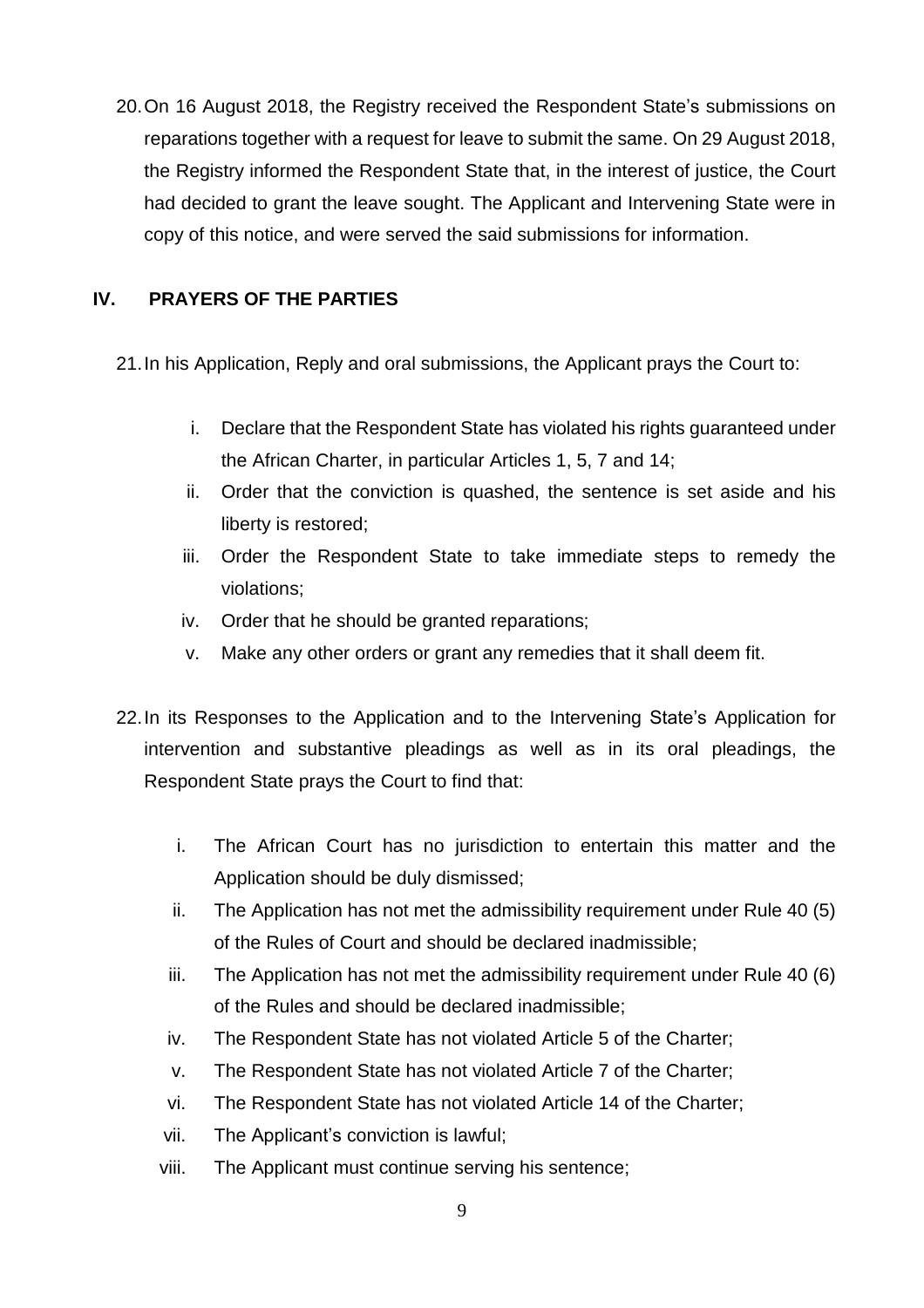- ix. The Application is dismissed for lack of merit;
- x. The Applicant's request for reparations is dismissed;
- xi. The Applicant must bear the costs of the Application;
- xii. The Respondent State is entitled to any other remedies the Court may deem fit to grant.
- 23.In its Application for intervention and the substantive pleadings filed thereafter, the Intervening State prays the Court to order that:
	- i. The Application has met the admissibility requirements and should be declared admissible;
	- ii. The Application to intervene has met the jurisdiction and admissibility requirements under Rules 35(3)(b) and 53 of the Rules;
	- iii. The Applicant's rights to a fair trial have been violated;
	- iv. The Applicant's execution must be stayed as a provisional measure.

## <span id="page-10-0"></span>**V. JURISDICTION**

24.Pursuant to Rule 39(1) of the Rules, "the Court shall conduct a preliminary examination of its jurisdiction …".

#### <span id="page-10-1"></span>**A. Objections to material jurisdiction**

- 25.The Respondent State avers that the Application is asking this Court to act as a tribunal of first instance given that the Applicant's allegations that his statement was taken in a language unknown to him and without the presence of his lawyer are being raised for the first time. According to the Respondent State, the Applicant should have raised these allegations during the trial proceedings or before the Court of Appeal.
- 26.During the public hearing, the Respondent State reiterated this argument and extended the same to the allegations that it arbitrarily disposed of the Applicant's property, never facilitated him with consular assistance and did not investigate several pieces of core evidence, which could have led to other suspects besides him.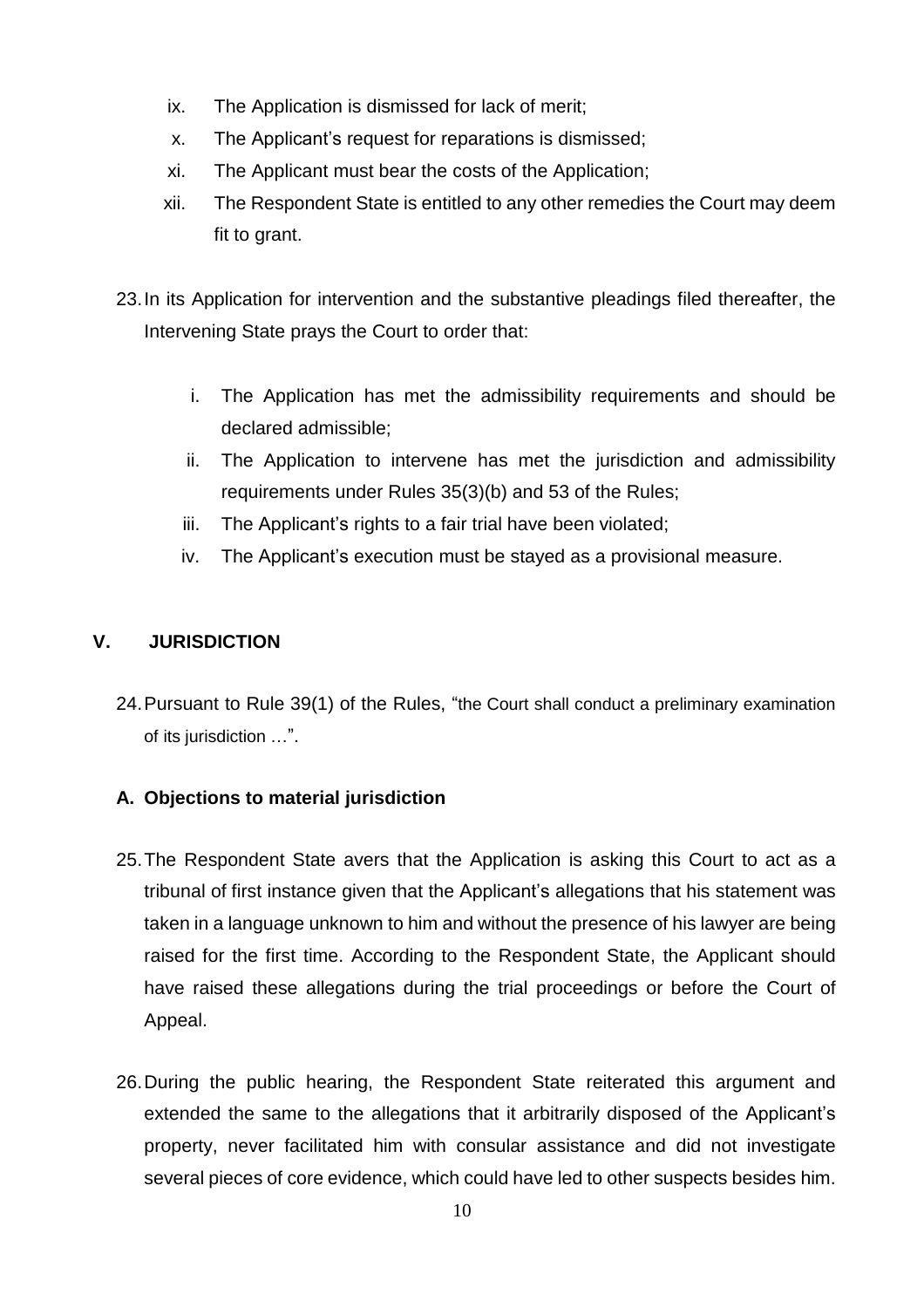- 27.The Respondent State further alleges that by asking this Court to quash the conviction, set aside the sentence and set him at liberty, the Applicant is seeking to have the decision of the Court of Appeal of Tanzania overturned. According to the Respondent State, by examining these allegations, this Court would usurp the prerogative of the Court of Appeal, which duly concluded and finalised matters of evidence.
- 28.In his Reply, the Applicant contends that this Court is competent to deal with the matter as provided by relevant provisions of the Charter, the Protocol and case law of the Court.
- 29.At the public hearing, the Applicant reiterated the arguments made in his written pleadings on all aspects of jurisdiction. In response to the Respondent State's oral pleadings, the Applicant submitted that the Court is not being asked to act as an appellate court but to adjudicate on the fairness of the judicial process in light of the rights guaranteed in the Charter. In support of that submission, the Applicant referred to previous judgments of the Court including in the cases of *Alex Thomas*, <sup>1</sup> *Frank Omary*, <sup>2</sup> and *Kijiji Isiaga*<sup>3</sup> involving the Respondent State.
- 30.On its part, the Intervening State submits that "the Court has *prima facie* jurisdiction to deal with the Application" given that the Respondent State ratified the Charter, and the Protocol, deposited the required declaration and the Applicant alleges the violation of rights protected by various instruments to which the Respondent State is a party.

**\*\*\***

 $\overline{a}$ <sup>1</sup> Application No. 005/2013. Judgment of 20/11/15, *Alex Thomas v. United Republic of Tanzania (hereinafter referred to as "Alex Thomas v. Tanzania")*.

<sup>2</sup> Application No. 001/2012. Judgment of 03/06/16, *Frank David Omary and Others v. United Republic of Tanzania*.

<sup>3</sup> Application No. 032/2015. Judgment of 21/03/18, *Kijiji Isiaga v. United Republic of Tanzania*.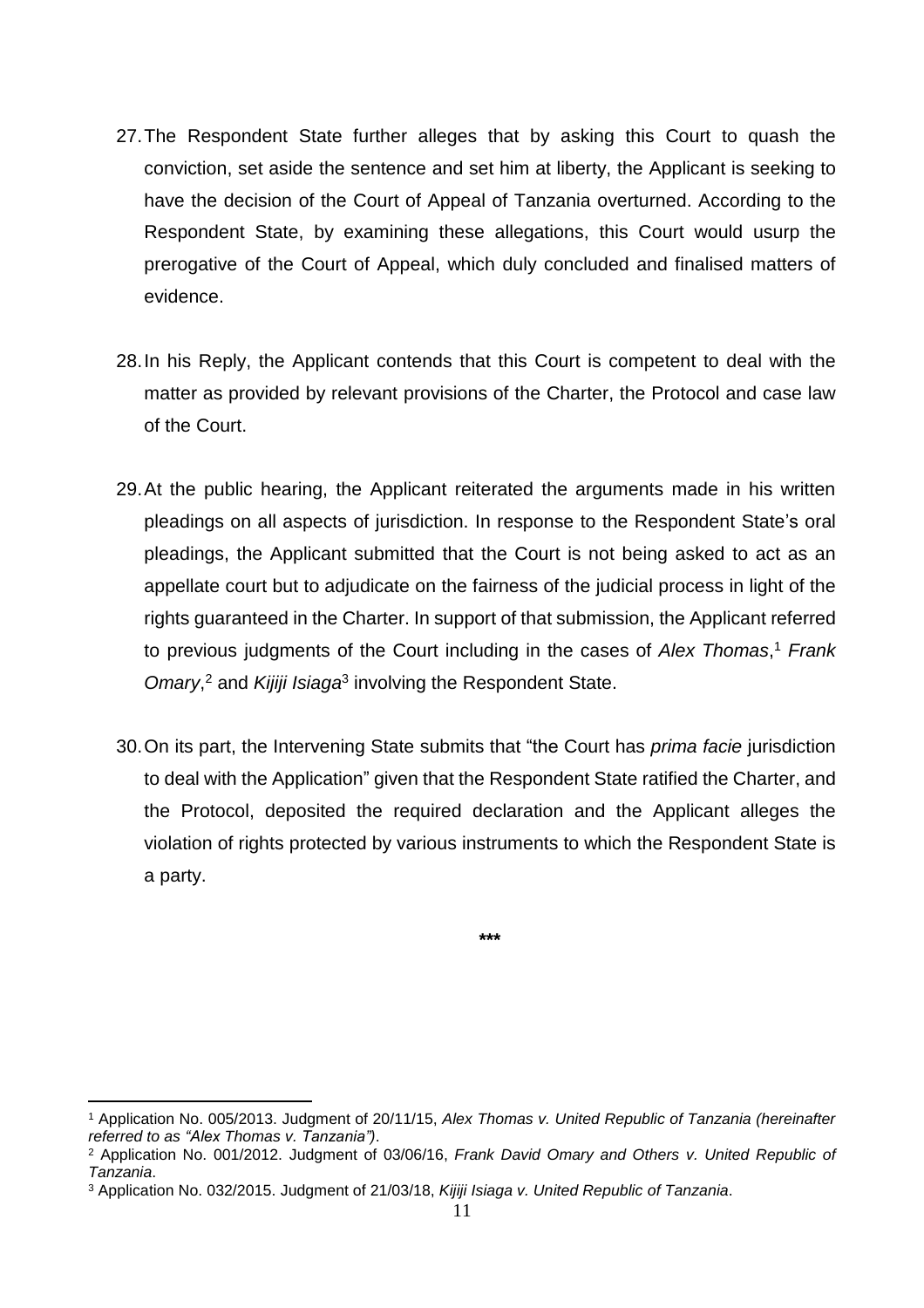# **i. Objection based on the allegation that the Court is being called to act as a court of first instance**

- <span id="page-12-0"></span>31.The Court is of the view, with respect to whether it is called to act as a court of first instance, that, by virtue of Article 3 of the Protocol, it has material jurisdiction so long as "the Application alleges violations of provisions of international instruments to which the Respondent State is a party".<sup>4</sup> In the instant matter, the Applicant alleges violations of rights guaranteed in the Charter.
- <span id="page-12-1"></span>32.The Court therefore dismisses the Respondent State's objection on this point.

## **ii. Objection based on the allegation that the Court is being called to assume appellate jurisdiction**

- 33.Regarding the question whether it would be exercising appellate jurisdiction by examining certain claims, which the Court of Appeal of Tanzania had already determined, this Court reiterates its position that it is not an appellate court with respect to decisions of national courts.<sup>5</sup> However, as it has previously held in the case of *Mohamed Abubakari v. United Republic of Tanzania*, the Court restates that the fact that it is not an appellate court vis-à-vis domestic courts does not preclude it from assessing whether domestic proceedings were conducted in accordance with international standards set out in the Charter and other international human rights instruments ratified by the State concerned. $6$  In the present case, the Applicant alleges the violation of his rights guaranteed in the Charter, which is a human rights instrument duly ratified by the Respondent State as earlier recalled.
- 34.In light of the above, the Court dismisses the Respondent State's objection on this point.

<sup>4</sup> See Application No. 006/2015. Judgment of 23/03/18, *Nguza Viking (Babu Seya) and Johnson Nguza (Papi Kocha) v. United Republic of Tanzania (hereinafter referred to as "Nguza Viking and Johnson Nguza v. Tanzania")*, § 36.

<sup>5</sup> See Application No. 001/2013. Decision of 15/03/13, *Ernest Francis Mtingwi v. Republic of Malawi*, § 14; *Alex Thomas v. Tanzania*, §§ 60-65; and *Nguza Viking and Johnson Nguza v. Tanzania*, *op. cit.*, §. 35.

<sup>6</sup> See for instance, Application No. 007/2013. Judgment of 03/06/2016, *Mohamed Abubakari v. United Republic of Tanzania (hereinafter referred to as "Mohamed Abubakari v. Tanzania")*, § 29; and Application No. 003/2012. Judgment of 28/03/14, *Peter Joseph Chacha v. United Republic of Tanzania*, § 114.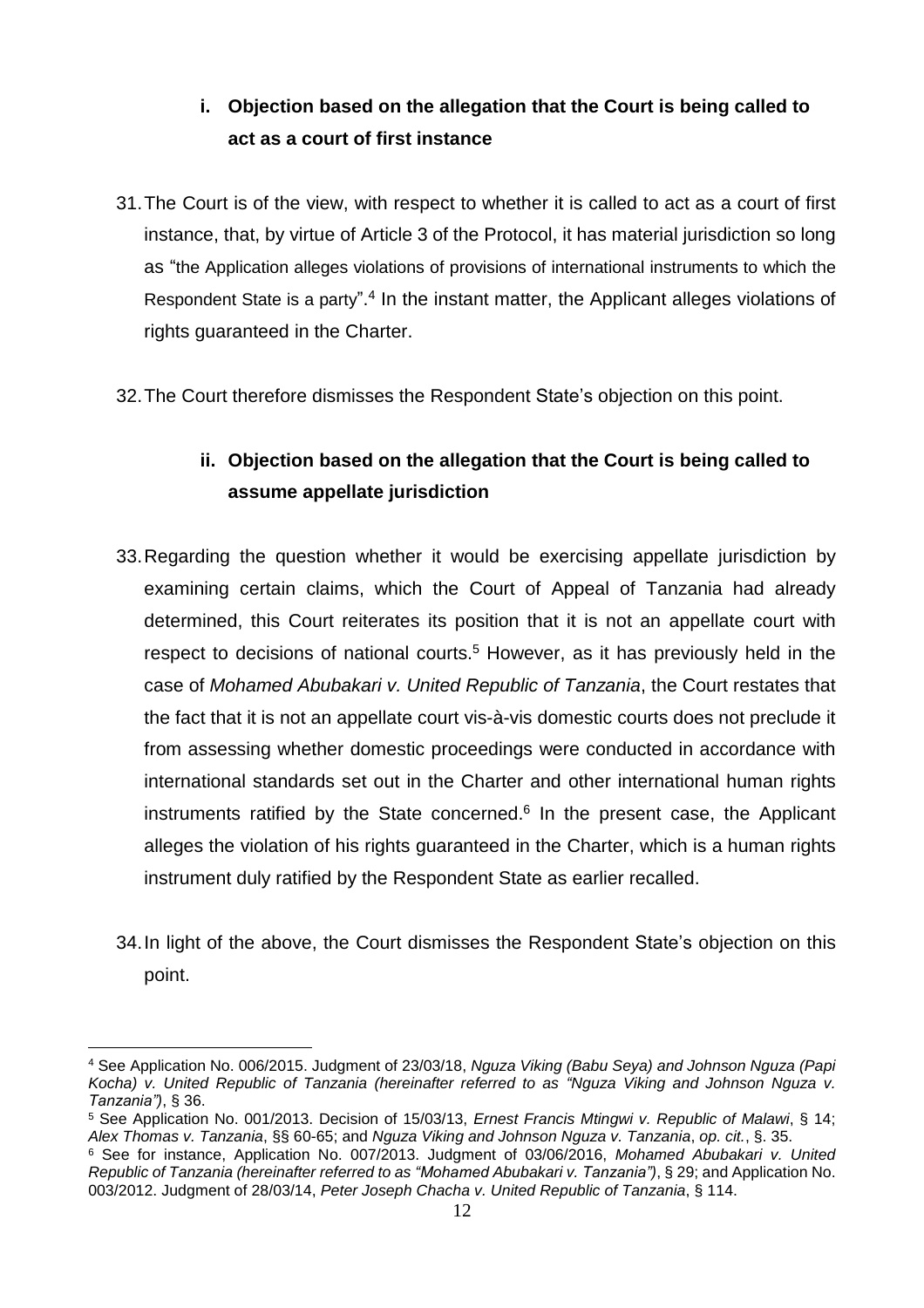# <span id="page-13-0"></span>**B. Material jurisdiction regarding the alleged violation of the right to consular assistance**

- 35.The Applicant alleges that the Respondent State violated his right to consular assistance provided for under Article 36(1)(b) and (c) of the Vienna Convention on Consular Relations (hereinafter referred to as "the VCCR") adopted on 22 April 1963. The Applicant specifically avers that, as a consequence, the Respondent State violated his right to a fair trial and, in particular, the rights to be assisted by an interpreter and to be represented by a lawyer.
- 36.Although the Respondent State did not raise an objection in relation to this point, the Court has to make a determination on whether it has jurisdiction to examine this allegation.

**\*\*\***

- 37.The Court notes in that respect that Article 36(1) of the VCCR to which the Respondent State became a party on 18 April 1977 provides for consular assistance.<sup>7</sup> As reflected in the said provision, consular assistance touches on certain privileges whose purpose is to facilitate the enjoyment by individuals of their fair trial rights including the right to be assisted by an interpreter and a lawyer, which the Applicant alleges was violated in the present Application.
- 38.Given that the said right is also guaranteed under Article 7(1)(c) of the Charter read jointly with Article 14 of the International Covenant on Civil and Political Rights (hereinafter referred to as "the ICCPR") $8$  to which the Respondent State became a

 $\overline{a}$ <sup>7</sup> Article 36(1) reads as follows:

<sup>&</sup>quot;1. With a view to facilitating the exercise of consular functions *relating to nationals* of the sending State: (a) consular officers shall be free to communicate with *nationals* of the *sending State* and to have access to them. Nationals of the sending State shall have the same freedom with respect to communication with and access to consular officers of the sending State;

<sup>(</sup>b) if he so requests, the competent authorities of the *receiving State* shall, without delay, inform the consular post of the sending State if, within its consular district, *a national* of that State is arrested or committed to prison or to custody pending trial or is detained in any other manner. …;

<sup>(</sup>c) consular officers shall have the right to visit *a national* of the sending State *who is in prison, custody or detention, to converse and correspond with him and to arrange for his legal representation*. …"

<sup>8</sup> See *Mohamed Abubakari v. Tanzania*, *op.cit.*, §§. 137-138. See also, Application No. 012/2015. Judgment of 22/03/18, *Anudo Ochieng Anudo v. United Republic of Tanzania*, §§. 110-111.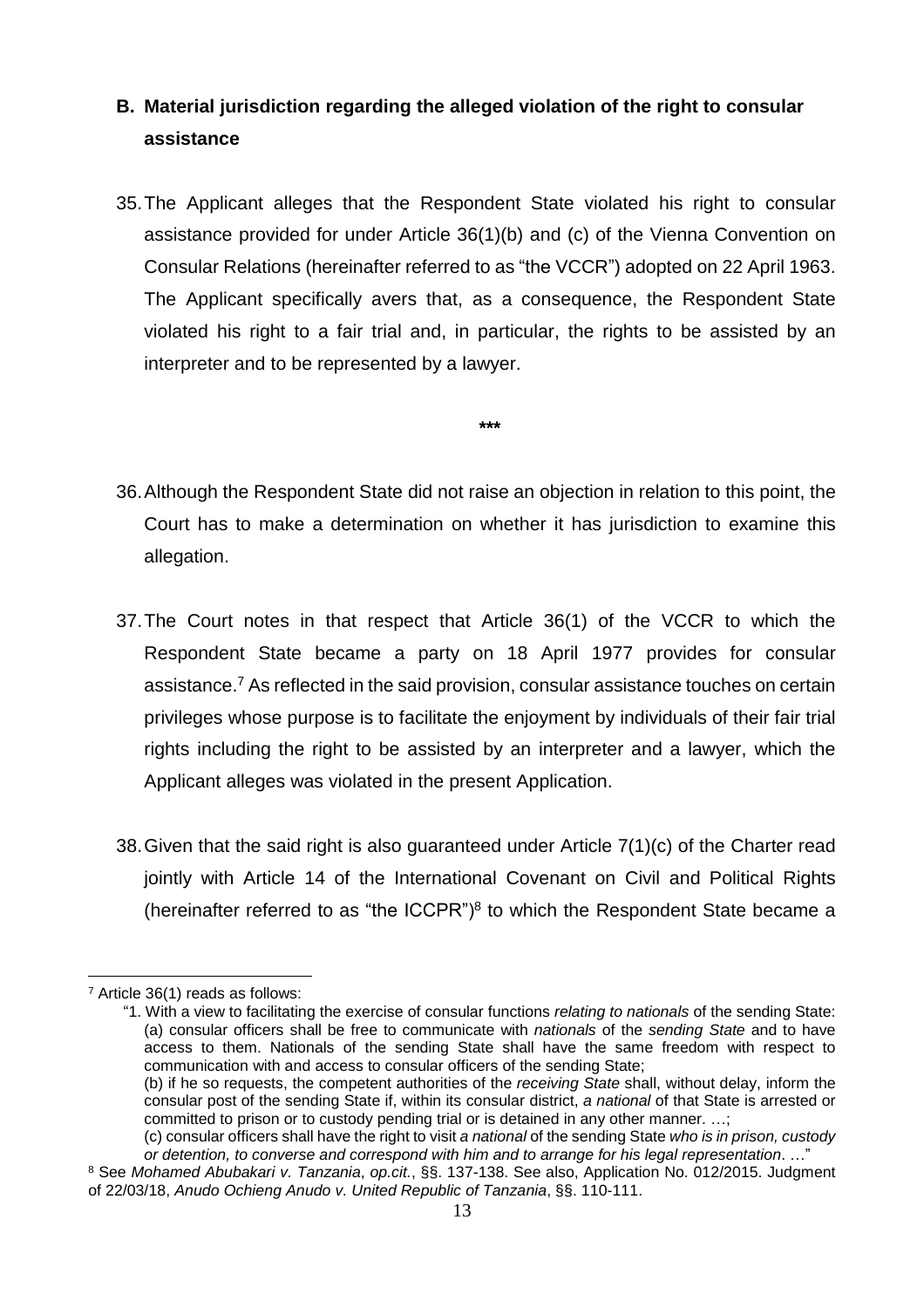party on 11 June 1976, the Court has jurisdiction to examine the Applicant's allegation based on the above mentioned provision of the Charter.

### <span id="page-14-0"></span>**C. Other aspects of jurisdiction**

- 39.Considering that there is no indication on the record that it is not competent with respect to other aspects of jurisdiction, the Court holds that:
	- i. It has personal jurisdiction given that, as ascertained earlier, the Respondent State became a party to the Protocol and deposited the required declaration.
	- ii. It has temporal jurisdiction as the alleged violations occurred from 2010 and were continuing at the time the Application was filed in 2015, which is after the Respondent State became a party to the Protocol and deposited the declaration.
	- iii. It has territorial jurisdiction given that the alleged facts occurred within the territory of the Respondent State.

40.In light of the foregoing, the Court finds that it has jurisdiction to hear this Application.

## <span id="page-14-1"></span>**VI. ADMISSIBILITY OF THE APPLICATION**

- 41.Pursuant to Rule 39(1) of the Rules, "the Court shall conduct a preliminary examination of … the admissibility of the Application in accordance with Articles 50 and 56 of the Charter, and 40 of these Rules".
- 42.Rule 40 of the Rules, which in substance restates the provisions of Article 56 of the Charter, provides as follows:

"Pursuant to the provisions of Article 56 of the Charter to which Article 6(2) of the Protocol refers, Applications to the Court shall comply with the following conditions:

- 1. Disclose the identity of the Applicant notwithstanding the latter's request for anonymity;
- 2. Comply with the Constitutive Act of the Union and the Charter;
- 3. Not contain any disparaging or insulting language;
- 4. Not be based exclusively on news disseminated through the mass media;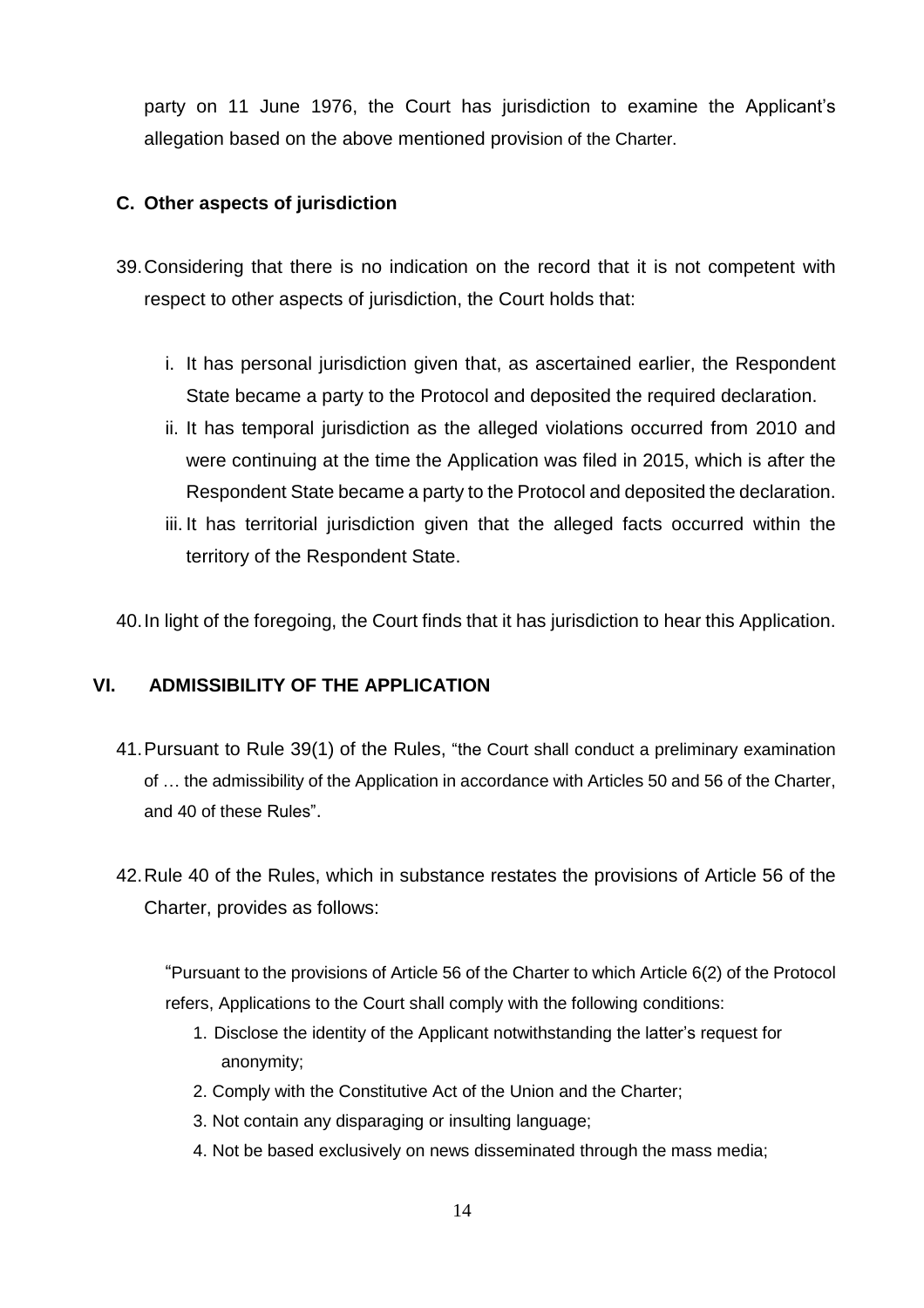- 5. Be filed after exhausting local remedies, if any, unless it is obvious that this procedure is unduly prolonged;
- 6. Be filed within a reasonable time from the date local remedies were exhausted or from the date set by the Court as being the commencement of the time limit within which it shall be seized with the matter; and
- 7. Not raise any mater or issues previously settled by the parties in accordance with the principles of the Charter of the United Nations, the Constitutive Act of the African Union the provisions of the Charter or of any legal instrument of the African Union".
- 43.While the Parties do not dispute that some of the abovementioned requirements have been met, the Respondent State raises three objections relating respectively to the exhaustion of local remedies, the filing of the Application within a reasonable time and the late submission of the claim that the Applicant's detention was unfairly prolonged without charges being preferred.

## <span id="page-15-1"></span><span id="page-15-0"></span>**A. Conditions of admissibility in contention between the Parties**

## **i. Objection based on the alleged failure to exhaust local remedies**

- 44.The Respondent State avers that the Applicant did not exhaust local remedies with respect to the allegation that he was not accorded an interpreter during his interrogation by police. According to the Respondent State, while he could have done so, the Applicant did not raise this matter either for a trial within the trial, as a ground of appeal or as a basic rights enforcement claim during the trial as provided under the Basic Rights and Duties Enforcement Act. The Respondent State asserts that the basic rights enforcement remedy similarly applies to the Applicant's claim that his right to property was violated.
- 45.In its oral submissions, the Respondent State reiterated its written observations on the abovementioned issues and further contended that the Applicant could have raised before domestic courts his allegations concerning the defective statement taken by the police, key evidence that was not pursued and the lack of consular assistance.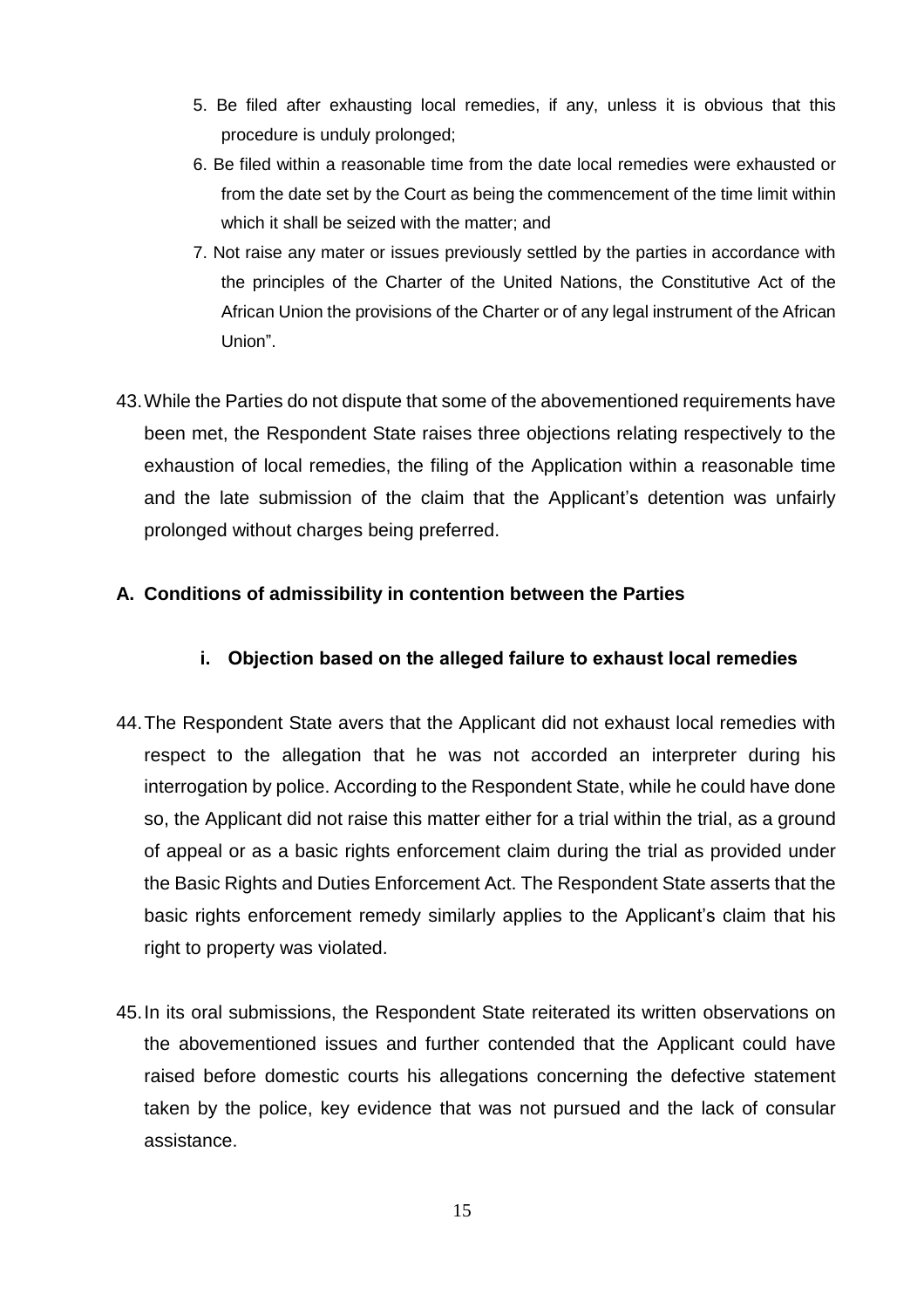- 46.It is also the Respondent State's contention that the review process initiated by the Applicant is evidence that he understood the said process as an available remedy, which he left pending and thus has not exhausted. During the hearing, the Respondent State stressed that the Applicant understood that the review process applied in his case and informed the Court that the hearing of the Applicant's application for review was scheduled for 18 July 2018.
- 47.In his Reply, the Applicant argues that "the failure to challenge the legality of any of the legal processes that took place in the first instance cannot be interpreted as resulting in the extinction of the Applicant's right to contest the said legality". The Applicant further contends that the provision for filing a basic rights enforcement action with respect to property does not in itself mean that the laws are observed. In support of that contention, he states that his arrest, followed by a lengthy trial process and lack of measures by the Respondent State to preserve his property, resulted in the loss of the said property.
- 48.In response to the Respondent State's contention that the review process is pending, the Applicant asserts that it is an extraordinary remedy, which, even if sought, would not change the fact that the Court of Appeal is the highest court of the land. The Applicant reiterated these arguments during his oral submissions.
- 49.The Intervening State submits that the Application meets the requirement of Article 56(5) of the Charter because the Court has consistently ruled that the review process is an extraordinary remedy, which does not have to be exhausted.

**\*\*\***

50.The Court considers, with respect to whether it is asked to act as a court of first instance, that as it has held in the earlier mentioned case of *Alex Thomas v Tanzania*, the rights whose violation is alleged are part of a "bundle of rights and guarantees". As such, the domestic authorities had ample opportunity to address the related allegations even if they were not raised expressly by the Applicant during the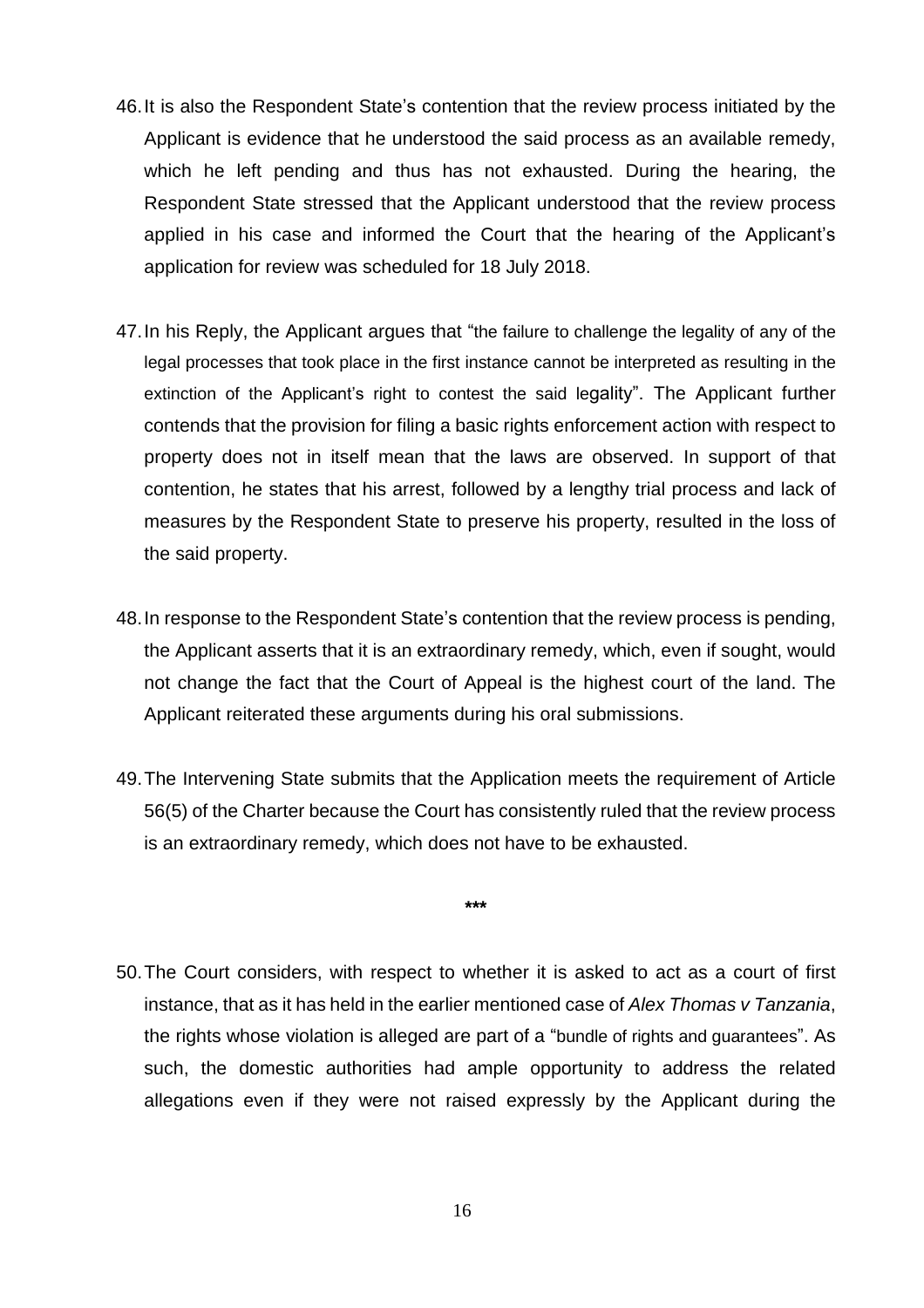proceedings that resulted in his conviction. In these circumstances, domestic remedies must be considered to have been exhausted.<sup>9</sup>

- 51.With respect to whether the Applicant should have completed the review process prior to filing the present Application, this Court has consistently held that, as it applies in the judicial system of the Respondent State, such process is an extraordinary remedy. It is therefore not a remedy that the Applicant is required to exhaust in the meaning of article 56(5) of the Charter.<sup>10</sup>
- 52.As a consequence of the above, the Court dismisses the Respondent State's objections that the Applicant failed to exhaust local remedies by raising some issues for the first time before this Court and not awaiting completion of the review process before filing the present Application. The Court therefore finds that local remedies have been exhausted.

## **ii. Objection based on the failure to file the Application within a reasonable time**

- <span id="page-17-0"></span>53.The Respondent State avers that this Application was filed eleven (11) months after exhaustion local remedies, which is not reasonable as per the decision of *Majuru v. Zimbabwe*<sup>11</sup> where the African Commission applied the six-month standard of the European and Inter-American human rights conventions. The Respondent State reiterated this argument during the public hearing.
- 54.The Applicant does not address this issue specifically in its written submissions. In its oral submissions, the Applicant avers that the period of eleven (11) months should be considered as a reasonable time if assessed by the Court's approach, which is to deal with the issue on a case-by-case basis. He further contends that, even though it is an extraordinary remedy, the Court should consider the fact that he tried to have the Court of Appeal's judgment reviewed. Finally, the Applicant avers that the fact

<sup>9</sup> See *Alex Thomas v. Tanzania, op. cit.*, §§ 60-65; and Application 003/2015. Judgment of 28/09/2017, *Kennedy Owino Onyachi and Charles John Mwanini Njoka v. United Republic of Tanzania (hereinafter referred to as "Kennedy Owino Onyachi and Charles John Mwanini Njoka v. Tanzania")*, §. 54.

<sup>10</sup> See *Alex Thomas v. Tanzania*, *ibid*; and *Kennedy Owino Onyachi and Charles John Mwanini Njoka v. Tanzania*, *op. cit.*, §. 56.

<sup>11</sup> *Michael Majuru v. Zimbabwe* (2008) AHRLR 146 (ACHPR 2008).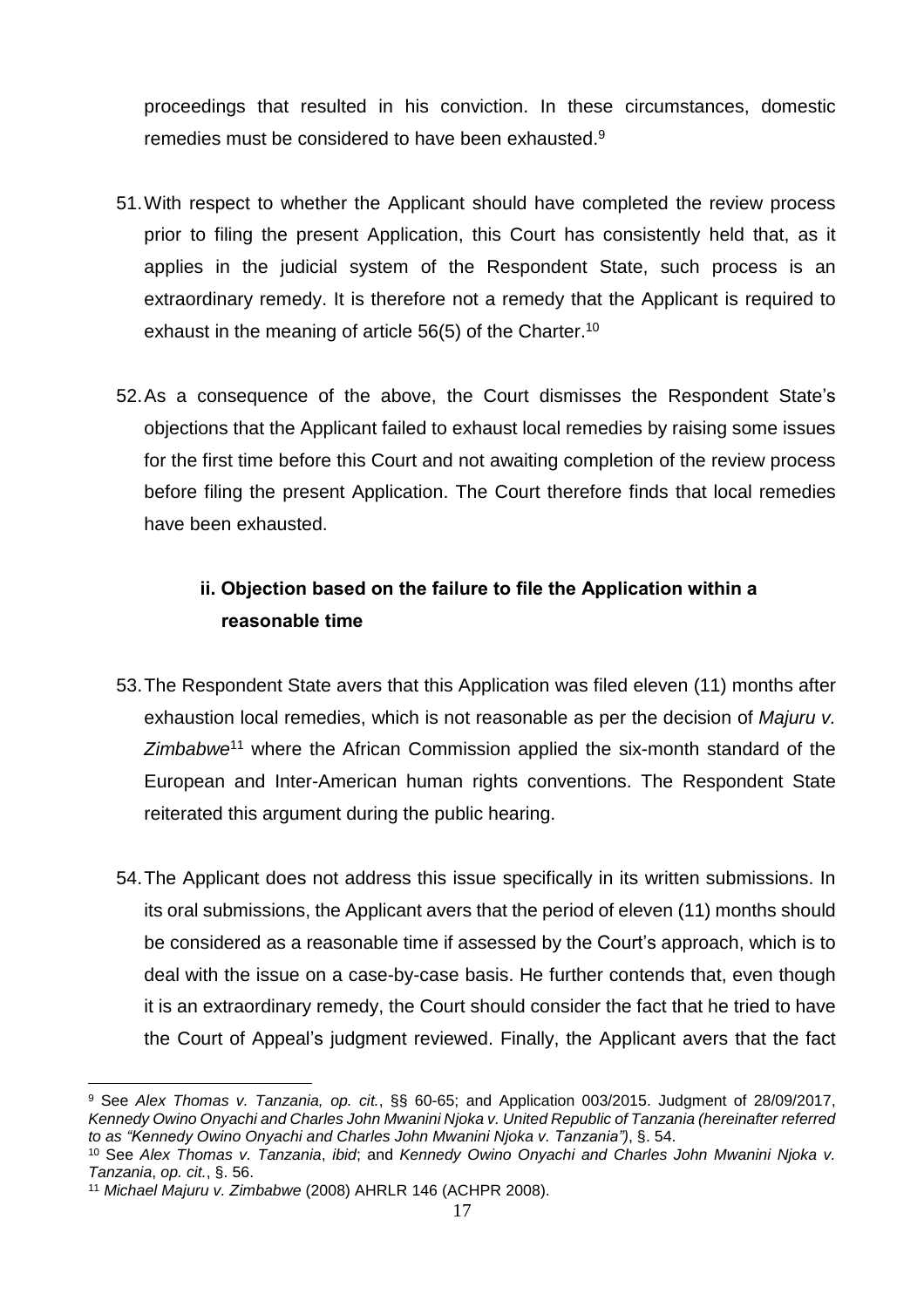that the Respondent State took a year to respond to the Application makes it inequitable to consider unreasonable the period of eleven (11) months within which the present Application was filed.

**\*\*\***

- 55.In its established case law, this Court has adopted a case-by-case approach to assessing the reasonableness of the time within which an Application is filed. <sup>12</sup> The Court notes that the Applicant filed the present Application on 6 January 2015 after the Court of Appeal delivered its judgment on 28 January 2014. The issue for determination is whether the period of eleven (11) months and nine (9) days that elapsed between the two events is reasonable.
- 56.This Court notes that, following the judgment of the Court of Appeal, the Applicant tried to have that judgment reviewed. In the Court's view, he was therefore at liberty to wait for some time before submitting the present Application. As the Court held in the case of *Nguza Viking and Johnson Nguza v. Tanzania*, even if the review process is an extraordinary remedy, the time spent by the Applicant in attempting to exhaust the said remedy should be taken into account while assessing reasonableness within the meaning of Article 56(6) of the Charter.<sup>13</sup> As such, the time during which the Applicant attempted to have the Court of Appeal's judgment reviewed before filing this Application cannot be said to be unreasonable.
- 57.The Court therefore finds that the Application was filed within a reasonable time. As a consequence, the Respondent State's objection is dismissed.

<sup>12</sup> See Application No. 013/2011. Preliminary Ruling of 28/06/2013, *Norbert Zongo and Others v. Burkina Faso*, §§ 121; and *Alex Thomas v. Tanzania*, *op. cit.*, §§. 73-74.

<sup>13</sup> See *Nguza Viking and Johnson Nguza v. Tanzania*, § 61.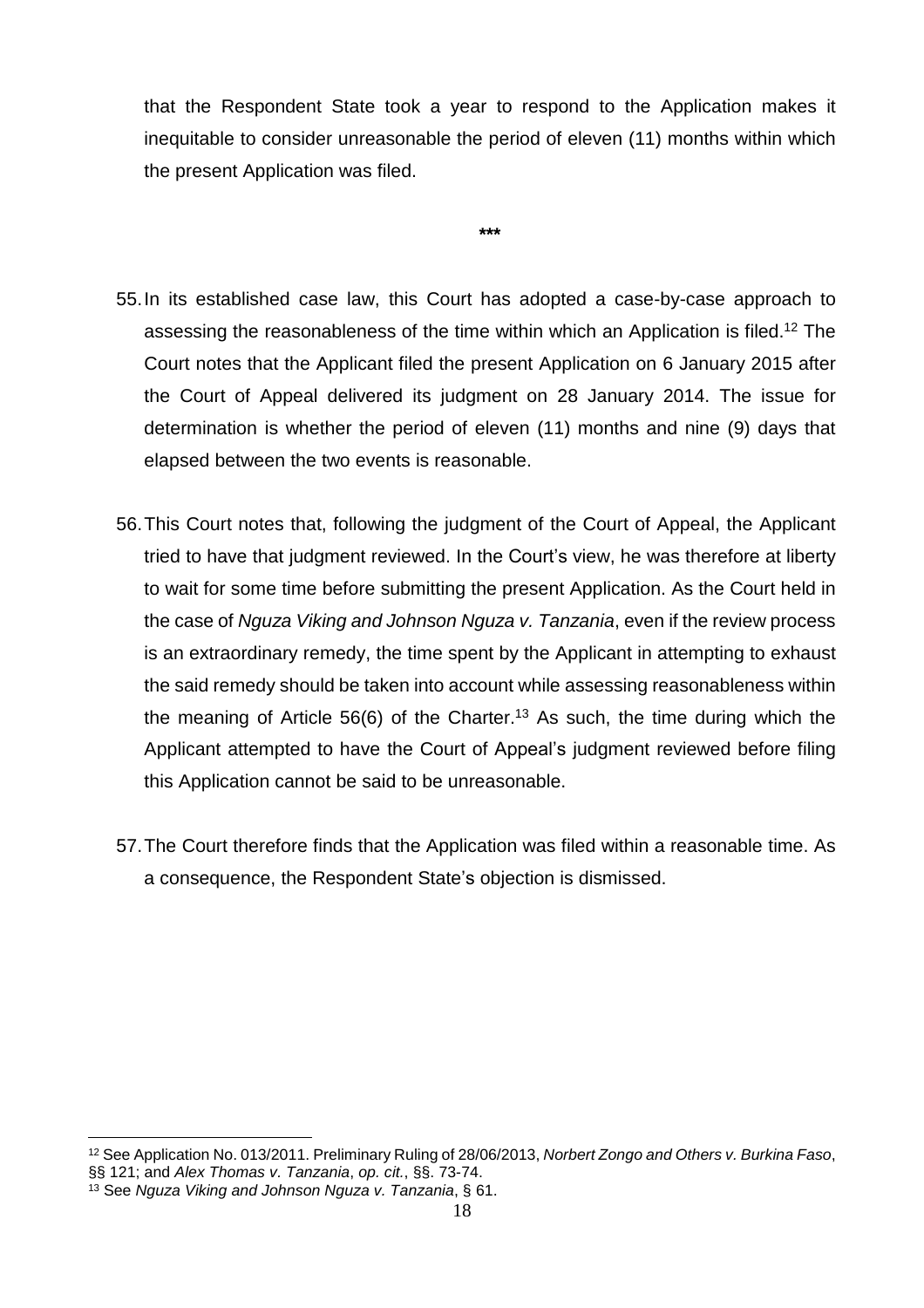# **iii. Objection based on the late submission of the claim related to the unfairly prolonged detention without charges preferred**

<span id="page-19-1"></span><span id="page-19-0"></span>58.In its submissions on reparations, the Respondent State disputes the Applicant's claim of being detained for a long period of time without charges being preferred and being detained unfairly for two (2) years without proceedings. According to the Respondent State, the Court should not consider this claim while dealing with the reparations because it was not raised in the pleadings or argued during the public hearing.

**\*\*\***

- 59.The Court refers to the Applicant's Reply dated 16 May 2016, where the allegation of prolonged detention without charges is made as an additional claim on the merits.<sup>14</sup> This Reply was served on the representatives of Respondent State on 10 June 2016 by United Parcel Services Courier No. 2422. The Court further refers to the verbatim record of the public hearing held in this matter on 10 May 2018 where the Applicant submitted at length on this claim.<sup>15</sup> The Respondent State did not respond to or challenge the abovementioned submissions while it had the opportunity to do so prior to the hearing and also while addressing the Court during the hearing.<sup>16</sup>
- 60.In light of the above, the Court dismisses the Respondent State's objection on this point.

## <span id="page-19-2"></span>**B. Conditions of admissibility not in contention between the Parties**

61.The Court notes that the conditions set out in Article 56 sub-articles (1), (2), (3), (4) and (7) of the Charter regarding the identity of the Applicant, compatibility of the Application with the Constitutive Act of the African Union, the language used in the

<sup>14</sup> See Applicant's Reply, page 10, § 32.

<sup>15</sup> See Verbatim Record of the African Court on Human and Peoples' Rights, Application No. 001/2015 *Armand Guehi v. United Republic of Tanzania* (10 May 2018) pages 1640 to 1638. The Record was served on the Respondent State by a notice dated 22 May 2018.

<sup>16</sup> See Verbatim Record, page 1632 and 1630 where the Respondent listed the issues to address the Court on, and those being raised for the first time.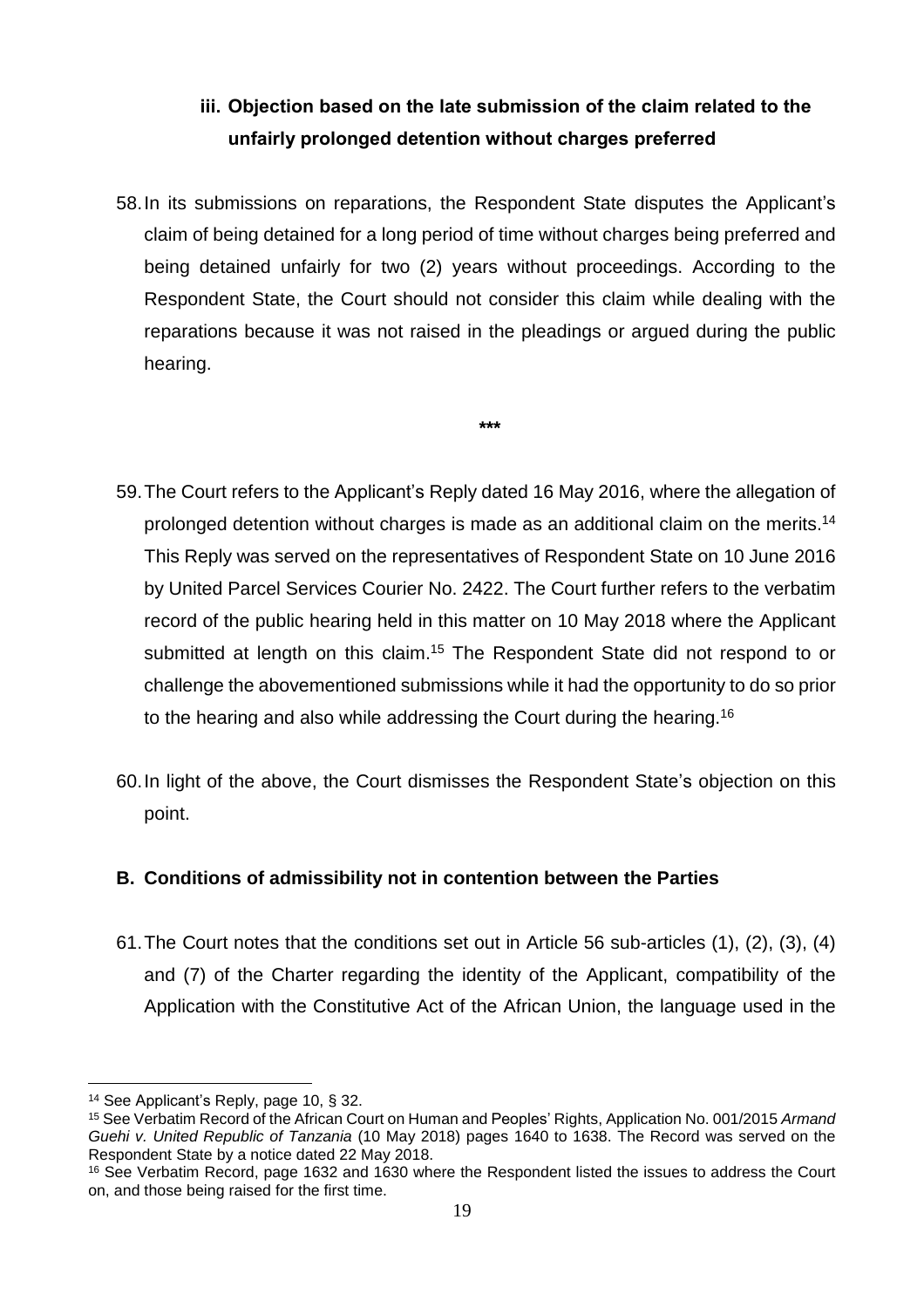Application, the nature of evidence adduced, and the previous settlement of the case respectively are not in contention.

- 62.The Court further notes that the pleadings do not indicate that these conditions have not been met and therefore holds that the Application meets the requirements set out under those provisions.
- 63.As a consequence of the foregoing, the Court finds that the Application fulfils all the requirements set out under Article 56 of the Charter and accordingly declares the same admissible.

### <span id="page-20-0"></span>**VII. MERITS**

64.The Applicant alleges that the Respondent State violated his rights to a fair trial, consular assistance, property as well as his right not to be subjected to inhuman and degrading treatment. He also alleges that he suffered mental anguish.

### <span id="page-20-2"></span><span id="page-20-1"></span>**A. Alleged violation of the right to a fair trial**

## **i. The right to defence**

65.The Court notes that some of the violations of fair trial rights alleged in the present Application relate to the right to defence. These are the alleged violations of the right to be assisted by an interpreter, the right to have access to a lawyer and the right to consular assistance. The relevant provision of the Charter with respect to the said rights is Article 7(1)(c), which provides that everyone has "The right to defence including the right to be defended by counsel of his choice".

#### **a. The right to be assisted by an interpreter**

<span id="page-20-3"></span>66.The Applicant alleges that the Respondent State did not provide him with an interpreter during his interview by the police where he made a statement, which was later used against him during the trial. He asserts that the lack of language assistance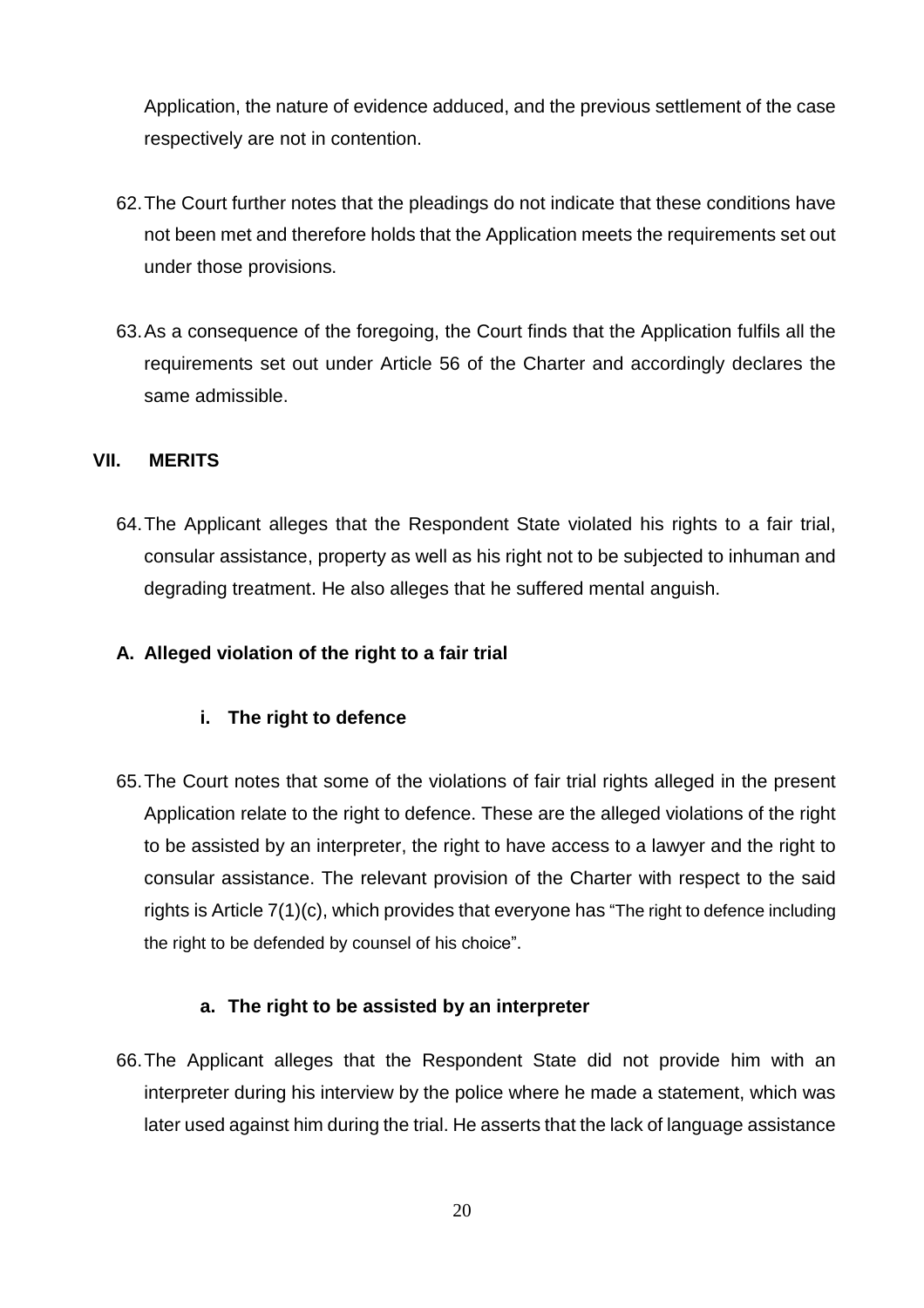at a time he could only properly speak and understand French undermined his right to a fair trial.

- 67.The Applicant also avers that he expressed his language limitations to the court and requested an interpreter during the committal proceedings, which were conducted in a language he did not understand. He further contends that his failure to repeatedly point this out does not mean that the violation should be overlooked given that the Respondent State had an obligation to provide language assistance at all stages due to the gravity of the offence and the nature of the sentence he faced.
- 68.During the public hearing, Counsel for the Applicant reiterated these arguments and further submitted that the fact that the Applicant was able to follow part of the proceedings and pleaded not guilty did not mean that he understood English in a way that relieved the Respondent State from its obligation to provide an interpreter. Counsel averred that, had the Applicant been afforded language assistance in the four hours following his arrest, "he would not be in the situation he is in today" as he would have understood the reason for being detained, the extent of the accusations he was facing including their gravity, the existence of his right to have access to a lawyer of his choice to assist him in preparing his defence and the consequences of giving a statement to authorities that could later on be used against him.
- 69.The Applicant also claims to have raised the issue of his statement being tampered with because he noticed the statement produced in court had fewer pages than the one he made.
- 70.It is the Respondent State's contention that the Applicant was "duly conversant" in the English language and that he never raised his language limitations. The Respondent State asserts that the Applicant faced a language barrier only during the trial when witnesses testified in Kiswahili and he was provided with an interpreter.
- 71.According to the Respondent State, the Applicant was represented at the preliminary hearing and his lawyer should have informed the court if the Applicant had been unable to understand the proceedings.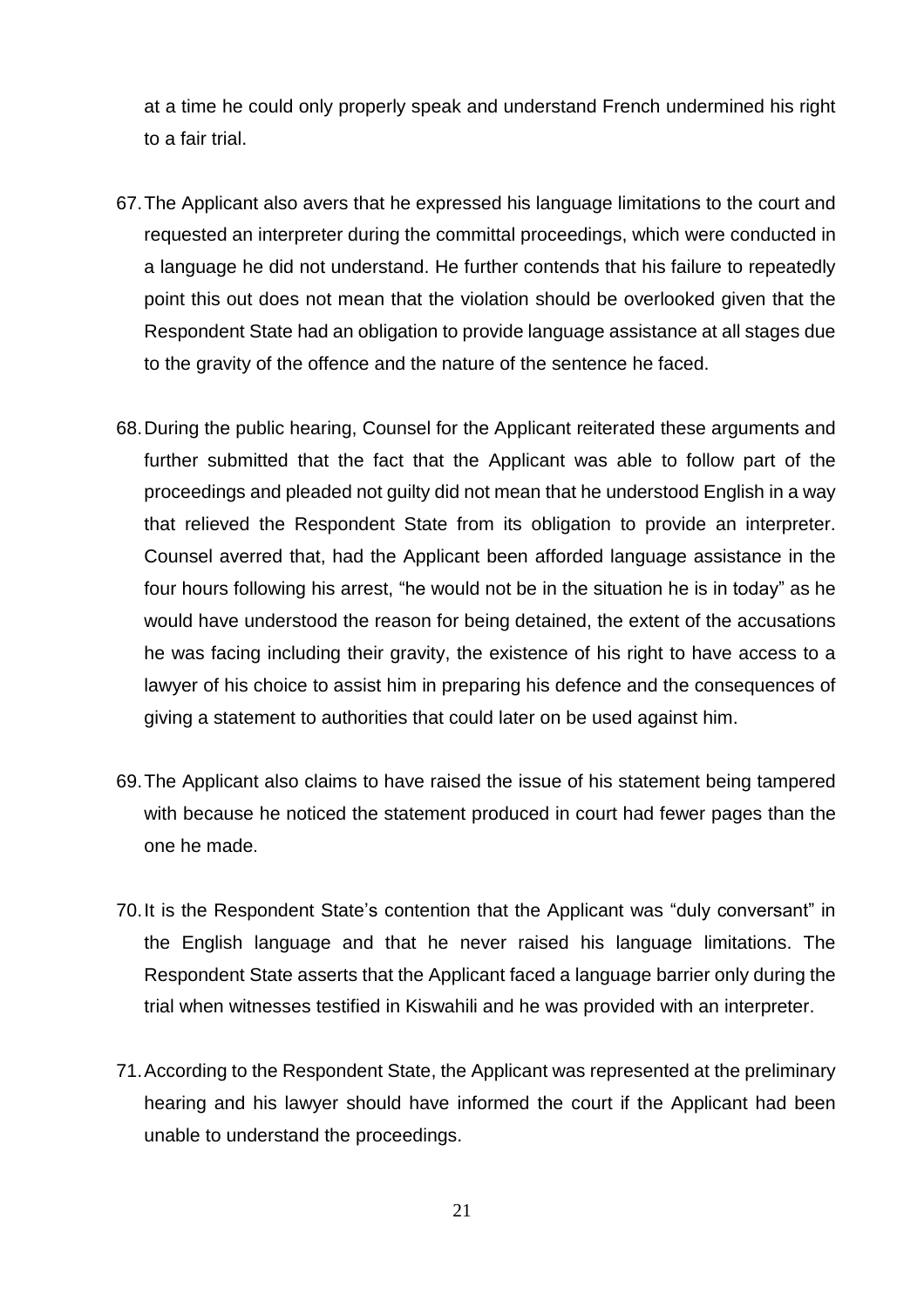72.The Respondent State avers that an interpreter was not required during the committal proceedings or during the preliminary hearing because they were conducted in English, which the Applicant never indicated he did not understand. The Respondent State submits that, during the committal proceedings, the accused person is not required to make a plea but the charges are only read over and explained to him. The Respondent State stresses that the actual plea is made during the preliminary hearing and that, in the instant case, the record of proceedings shows on pages 1 and 2 that the Applicant's lawyer was then present, the charge of murder was read over, and he pleaded guilty without raising any issue to the court. The Respondent State adds that documents of the hearing were served on the Applicant and his Counsel who accepted some and rejected others, did not raise any issue with the conditions in which the statement was given, and even signed the memorandum of undisputed facts. In its oral submissions, the Respondent State reiterated and elaborated the same arguments advanced in the written pleadings.

**\*\*\***

- 73.The Court notes that, even though Article 7(1)(c) of the Charter referred to earlier does not expressly provide for the right to be assisted by an interpreter, it may be interpreted in the light of Article 14(3)(a) of the ICCPR, which provides that "… everyone shall be entitled to … (a) be promptly informed and in detail in a language which he understands of the nature and cause of the charge against him; and (f) to have the free assistance of an interpreter if he cannot understand or speak the language used in court". It is evident from a joint reading of the two provisions that every accused person has the right to an interpreter.
- 74.The Respondent State does not dispute the fact that the Applicant was not assisted by an interpreter during the police interview and committal proceedings which were both conducted in English. The fact being disputed is whether the Applicant understood English at the time of these processes and if the fact that he was not provided an interpreter affected his right to a fair trial at the above mentioned stages of the process.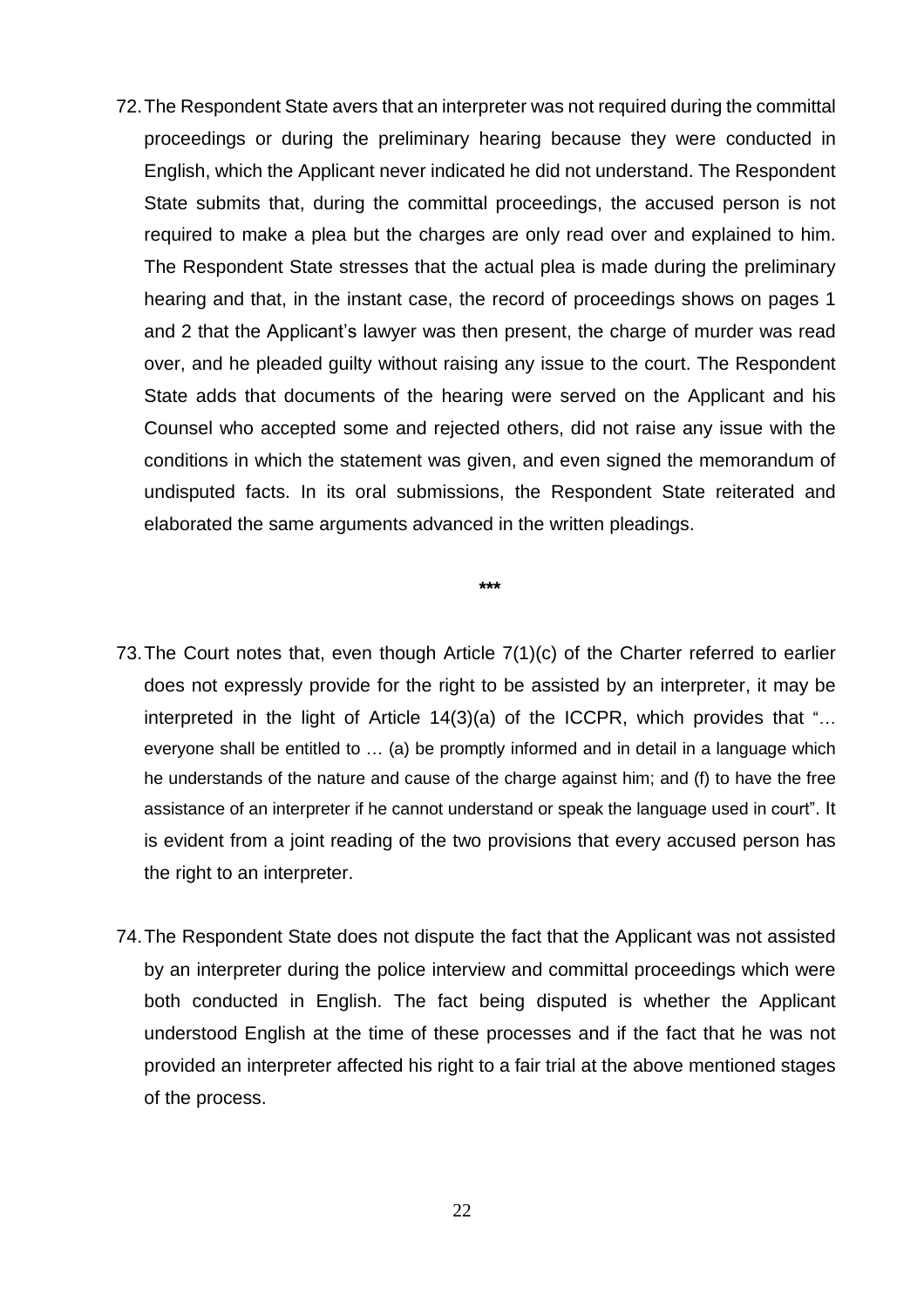- 75.The Court considers that the Applicant's ability to communicate in English should be assessed against his behaviour and the purpose of each of the processes referred to. The Applicant does not dispute the fact that the purpose of being assisted by an interpreter during the police interview, committal proceedings and preliminary hearing is to understand the charges being brought against him and be able to plead and take part in the process accordingly. The Court is of the view that, at such stages of the proceedings, the said purpose does not require one to have an outstanding mastery of the English language.
- 76.In that respect, the Court first notes that the Applicant himself indicates in his statement given to the police in the English language that, at the time of arrest, he had been an intern at the ICTR for over a year. Secondly, the statement reveals that the Applicant was expressly told that he was being interrogated in relation to the murder of his wife. To that effect, he gave a statement of over fifteen (15) pages in English in which he expressly responded that he understood the purpose of the interrogation and did not need the assistance of anyone to give it. He also read through the statement, confirmed the contents thereof and signed it. Finally, on several occasions, during the committal proceedings and the preliminary hearing, the Applicant who was then assisted by a lawyer, was read over the same charges, pleaded guilty, did not raise any issue regarding his statement and signed the outcome of the processes together with his lawyer after these were served on them.
- 77.Against these undisputed facts, the reasonable conclusion is that the Applicant had the minimum understanding required to make decisions on whether and how he should participate in the proceedings and possibly object to any part thereof. This Court is of the view that by not objecting, the Applicant understood the processes and agreed to the manner in which they were being conducted. The Applicant did not point to any part of the proceedings where he expressly objected and demanded the presence of an interpreter. During the trial, he only pointed to the fact that the statement had eleven (11) pages instead of five (5). However, the Applicant in the same paragraph stated that he recognised the statement as his and signed it.<sup>17</sup>

 $\overline{a}$ <sup>17</sup> See Record of Proceedings, High Court of Tanzania at Moshi, Criminal Case No. 40 of 2007, page 129, lines 20 to 24.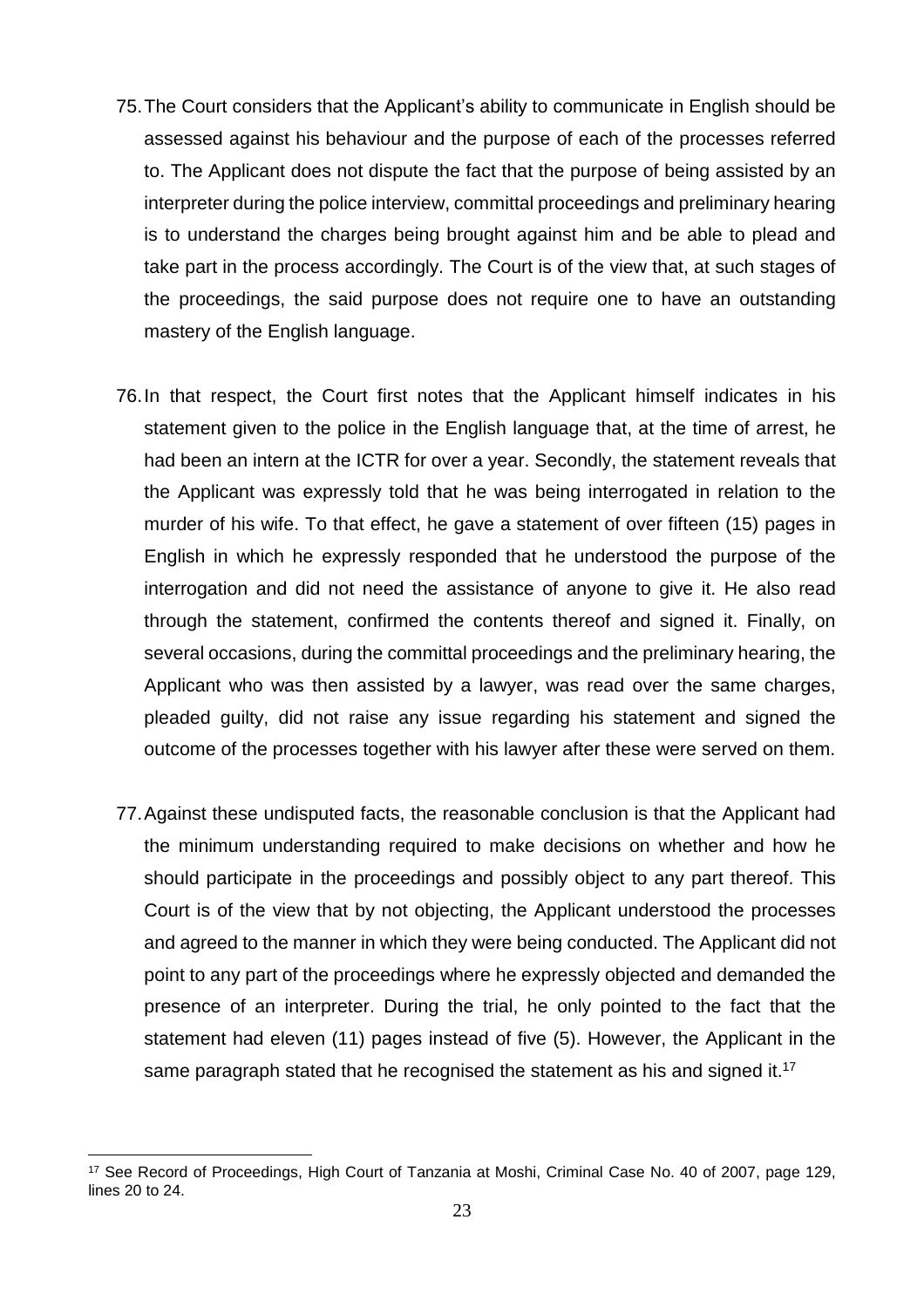- 78.In light of the above, the Court finds that the lack of provision of an interpreter during the concerned proceedings did not affect the Applicant's ability to defend himself.
- 79.The Court consequently dismisses the allegation of violation of Article 7(1)(c) of the Charter with regard to the right to be assisted by an interpreter.

## **b. The right to have access to a lawyer**

- <span id="page-24-0"></span>80.The Applicant claims that he was not provided with a lawyer during the recording of his police statement even though he requested one. This position was reiterated during the public hearing and the Applicant averred that he was detained for nine (9) days before being informed of his right to a lawyer of his choice, this being contrary to Article 7(1)(c) of the Charter.
- 81.Without challenging the Applicant's allegation that he was not allowed to communicate with a lawyer during the police interview, the Respondent State avers that, under Section 54(1) and (2) of its Criminal Procedure Act, "upon request by a person who is under restraint", the police should facilitate "communication with a lawyer, a relative or friend of his choice". However, such request may be refused regarding a relative or friend if the police "believes on reasonable grounds that it is necessary to prevent the person under restraint from communicating … for the purpose of preventing the escape of an accomplice … or the loss, destruction or fabrication of evidence relating to the offence".<sup>18</sup>
- 82.In its oral submissions, the Respondent State asserts that the Applicant was presented with the opportunity to be represented by a lawyer.
- 83.The Intervening State contends that persons facing criminal charges must be provided legal assistance at all times during the proceedings, including at the first interrogation, and failure to do so violates the right to a fair trial. The Intervening State supports its contention by referring to the judgment of the European Court of Human Rights in the matter of *Abdulgafur Batmaz v Turkey*. 19

 $\overline{a}$ <sup>18</sup> Criminal Procedure Act [CAP 20 RE 2002], Section 54(1) and (2).

**<sup>19</sup>** *Abdulgafur Batmaz v. Turkey*, Application No. 44023/09 Judgment (Merits and Just Satisfaction) ECHR (24 May 2016).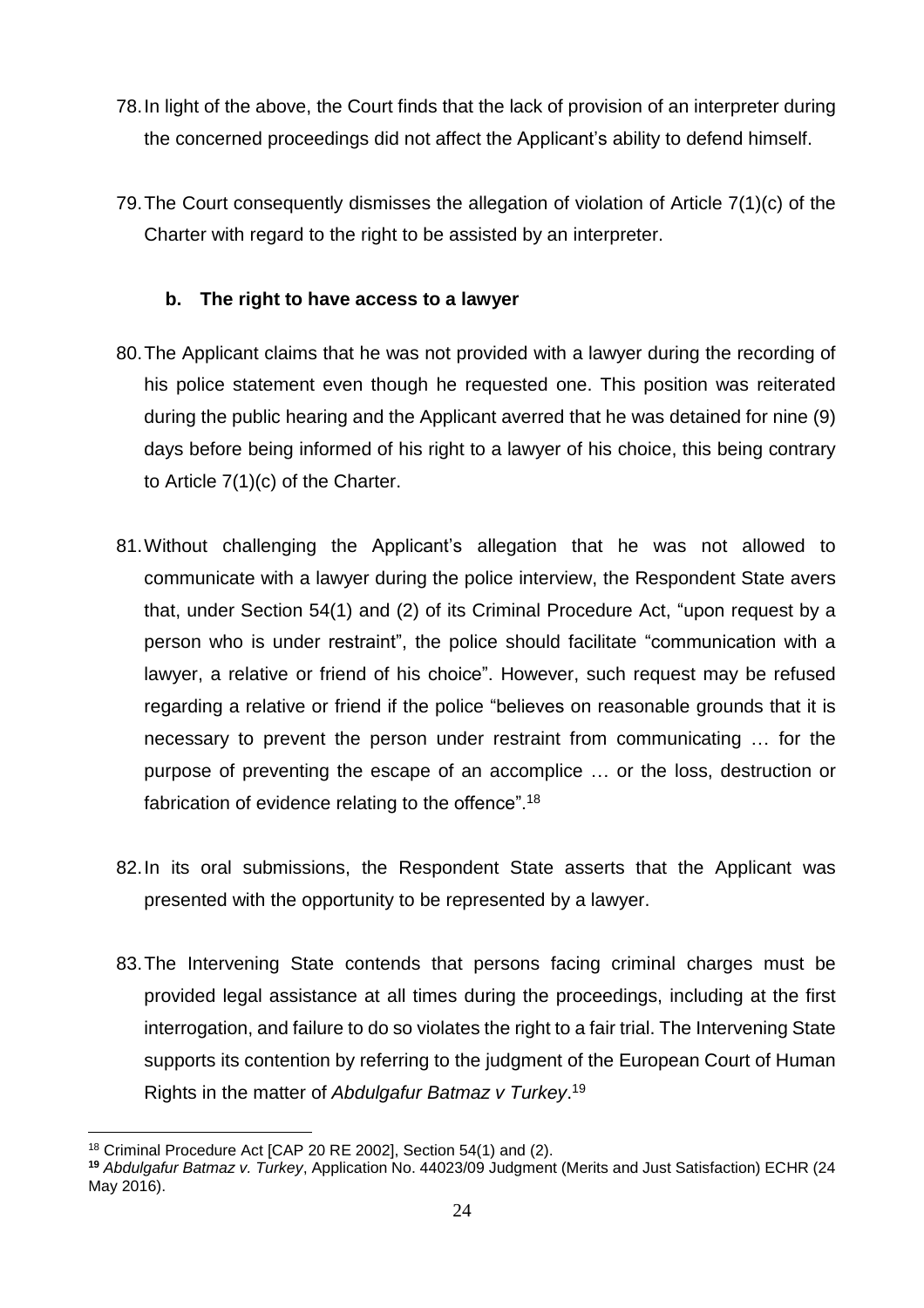84.The Court recalls, with respect to whether the Applicant was allowed to communicate with a lawyer, that, generally, access to a lawyer is a fundamental right especially in a case where a person is accused of murder and faces the death sentence. $20$ 

**\*\*\***

- 85.The Court refers to the facts as earlier established regarding the allegation that language assistance was not provided during the police interrogation. According to these facts, the Applicant did not demand the assistance of a lawyer before or while giving his statement despite the fact that the police asked him whether he wished to do so in the presence of any person of his choice. Furthermore, the record of the proceedings in the High Court shows that the Applicant acknowledged meeting with a lawyer on 6 October 2005, which was the day of his arrest and this meeting was before he gave his statement. He also requested and was given a phone, and spoke to a lawyer.<sup>21</sup>
- 86.As a consequence, the Court dismisses the allegation of violation of Article 7(1)(c) of the Charter with respect to the right to have access to a lawyer.

#### **c. The right to consular assistance**

- <span id="page-25-0"></span>87.The Applicant alleges that the Respondent State did not facilitate consular assistance, which he avers should not be confused with legal assistance.
- 88.In response to the Court's enquiry into the kind of assistance he expected, the Applicant referred to Article 36(1)(b) and (c) of the VCCR as quoted earlier, and avers that once he requested consular assistance, it was the Respondent State's obligation to ensure he was granted the same, timely and effectively. He alleges that the failure to do so constituted an infringement of his right to a fair trial. It is the Applicant's contention that, had the Respondent State provided consular assistance, he would

 $\overline{a}$ <sup>20</sup> *Mohamed Abubakari v. Tanzania*, *op. cit.*, § 121.

<sup>21</sup> See Record of Proceedings, High Court of Tanzania at Moshi, Criminal Case No 40 of 2007, page 134.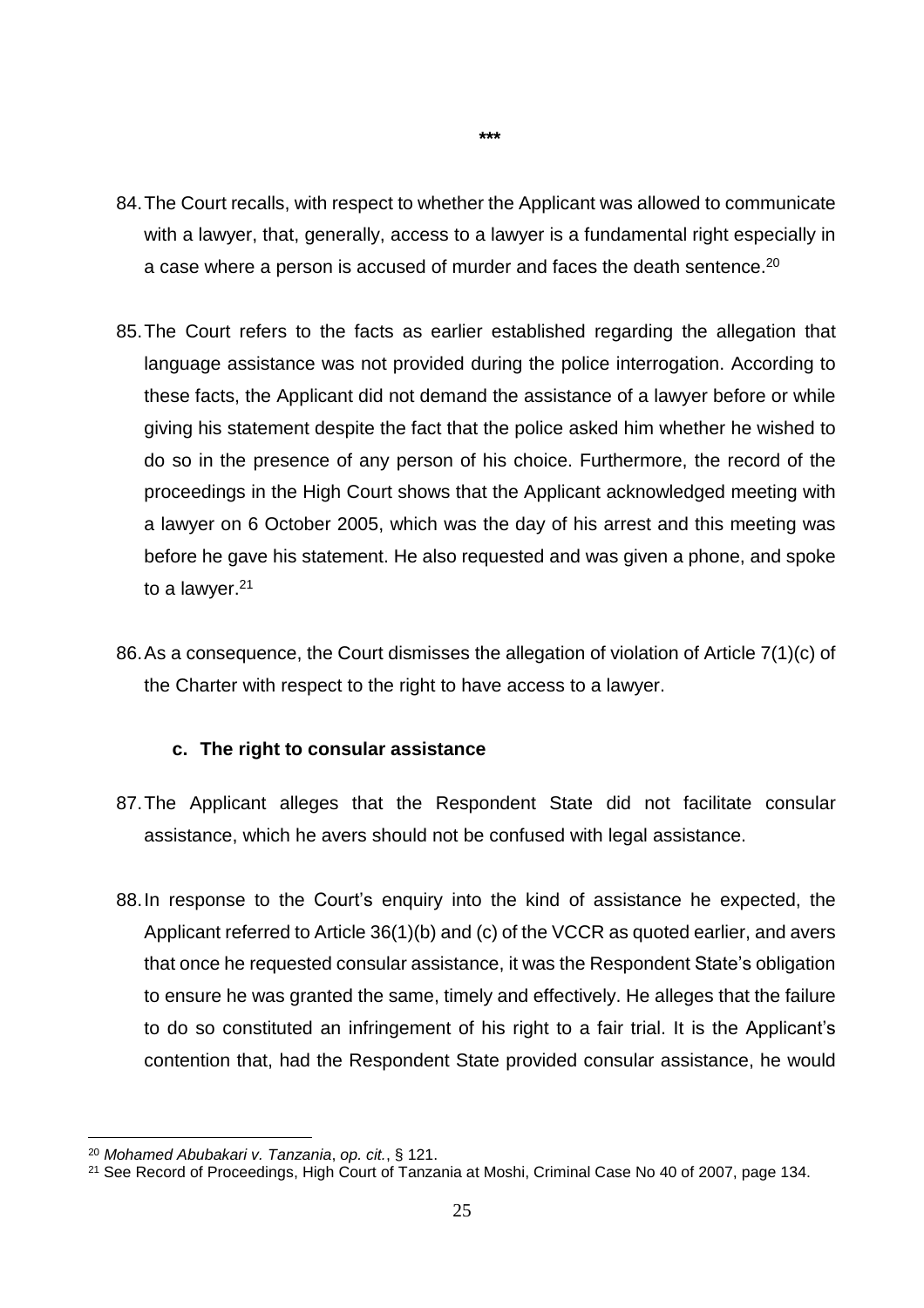have had the opportunity to insist on access to an interpreter and legal representation.

- 89.The Applicant reiterates these arguments in his oral submissions and further contends that the VCCR is customary international law and that it is therefore irrelevant that the Intervening State, the Republic of Côte d'Ivoire, is not a party to it. According to the Applicant, accessing consular assistance was critical given the charges he faced and the fact that he was not conversant with the Respondent State's judicial system.
- 90.In its response, the Respondent State asserts that the Applicant had access to counsel during his preliminary hearing, trial and appeal.
- 91.During the public hearing, the Respondent State averred that it was not under the obligation to provide consular assistance given that it does not have any agreement with the Applicant's state of origin, which is Côte d'Ivoire, to that effect. It is the Respondent State's contention that there was no sending state as provided under Article 36 of the VCCR since the Applicant resided in Tanzania under his wife's consular protection as granted by the ICTR. The Respondent State considers that, as such, it did not have an obligation to inform Côte d'Ivoire of the Applicant's arrest as doing so was the ICTR's responsibility.
- 92.The Intervening State submits that, based on its connection with the Applicant as one of its nationals, it is entitled to ensure that his fair trial rights are respected. It alleges that the Respondent State had the duty to guarantee the conditions for a fair and equitable trial and facilitate consular assistance.
- 93.The *Amici Curiae* submit that, in accordance with the VCCR and various international human rights instruments, the right to consular notification is of the utmost importance in cases were foreign nationals face the death penalty, and that related fair trial rights must be afforded without delay. The Amici refer to the concurring opinion of Judge Sergio Ramirez in the Inter-American Court of Human Right's decision interpreting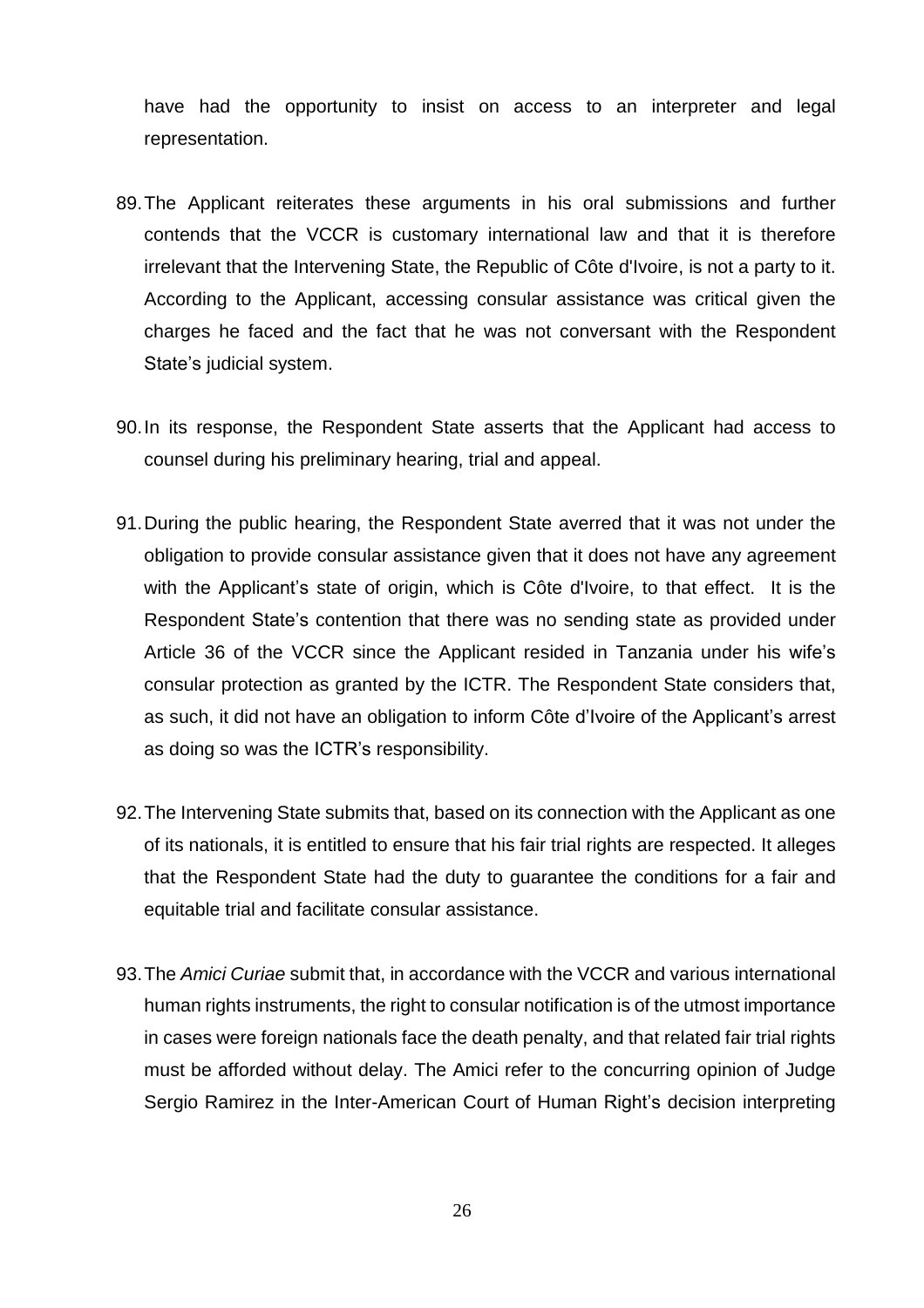the scope of Article 36 of the VCCR,<sup>22</sup> to the Mexican Supreme Court's decision in the case of *Florence Cassez*<sup>23</sup> to highlight the difficulties that foreign nationals face both from language and cultural standpoints. They also refer to decisions of the United States Court of Appeals for the 7th Circuit,<sup>24</sup> the High Court of Malawi<sup>25</sup> and the Supreme Federal Court of Brazil<sup>26</sup> which have all stressed the fundamental character of consular notification and the enjoyment of related fair trial rights.

94.According to the *Amici*, the failure to respect the consular rights of a capital sentence defendant makes any subsequent execution an arbitrary deprivation of life that is contrary to Article 4 of the Charter. To that effect they refer to the African Commission's General Comment on the right to life.<sup>27</sup> The Amici aver that such violation requires substantial remedies notwithstanding the failure to raise that issue during the trial.<sup>28</sup>

**\*\*\***

- 95.The Court notes that, as it is stated in his own submissions and those of the Intervening State, the Applicant's claim is that the lack of consular assistance provided under Article 36(1) of the VCCR deprived him of the possibility to enjoy assistance from his country with respect to the protection of his fair trial rights. The Court further notes the Applicant specifically mentioned the rights to be assisted by an interpreter and a lawyer.
- 96.As this Court has found earlier, these rights accruing from the provision of Article 36(1) of the VCCR are also protected under Article 7(1)(c) of the Charter. Having also concluded that the related claims made under Article  $7(1)(c)$  of the Charter are

 $\overline{a}$ <sup>22</sup> Advisory Opinion CC – 16/99 IACHR (1 October 1999) 'The right to information on consular assistance in the framework of the guarantees of the due process of law'.

<sup>&</sup>lt;sup>23</sup> Amparo Directo en Revision 517/ 2011 Florence Marie Cassez Crepin, Pleno de la Suprema Corte de Justicia, pages 20-22.

<sup>24</sup> *Osagiede v United States*.

<sup>25</sup> High Court of Malawi, Sentence rehearing Case No 25 of 2017 (23 June 2017): *The Republic v. Lameck Bendawe Phiri*.

<sup>26</sup> S.T.F., Ext. No. 954, Relator: Joaquim Barbosa, 17.05.2005; 98 DIARIO DA JUSTICIA 24.05.2005 §. 75.

<sup>27</sup> Other cases cited to that effect are: *Mansaraj and Others v. Sierra Leone*, *International Pen and Others (on behalf of Saro-Wiwa) v. Nigeria*, *Yasseen & Thomas v. Guyana*.

<sup>28</sup> Avena and Other Mexican Nationals. (Mexico v. United States of America), Judgment, I.C.J. Reports 2004, p. 12, 121.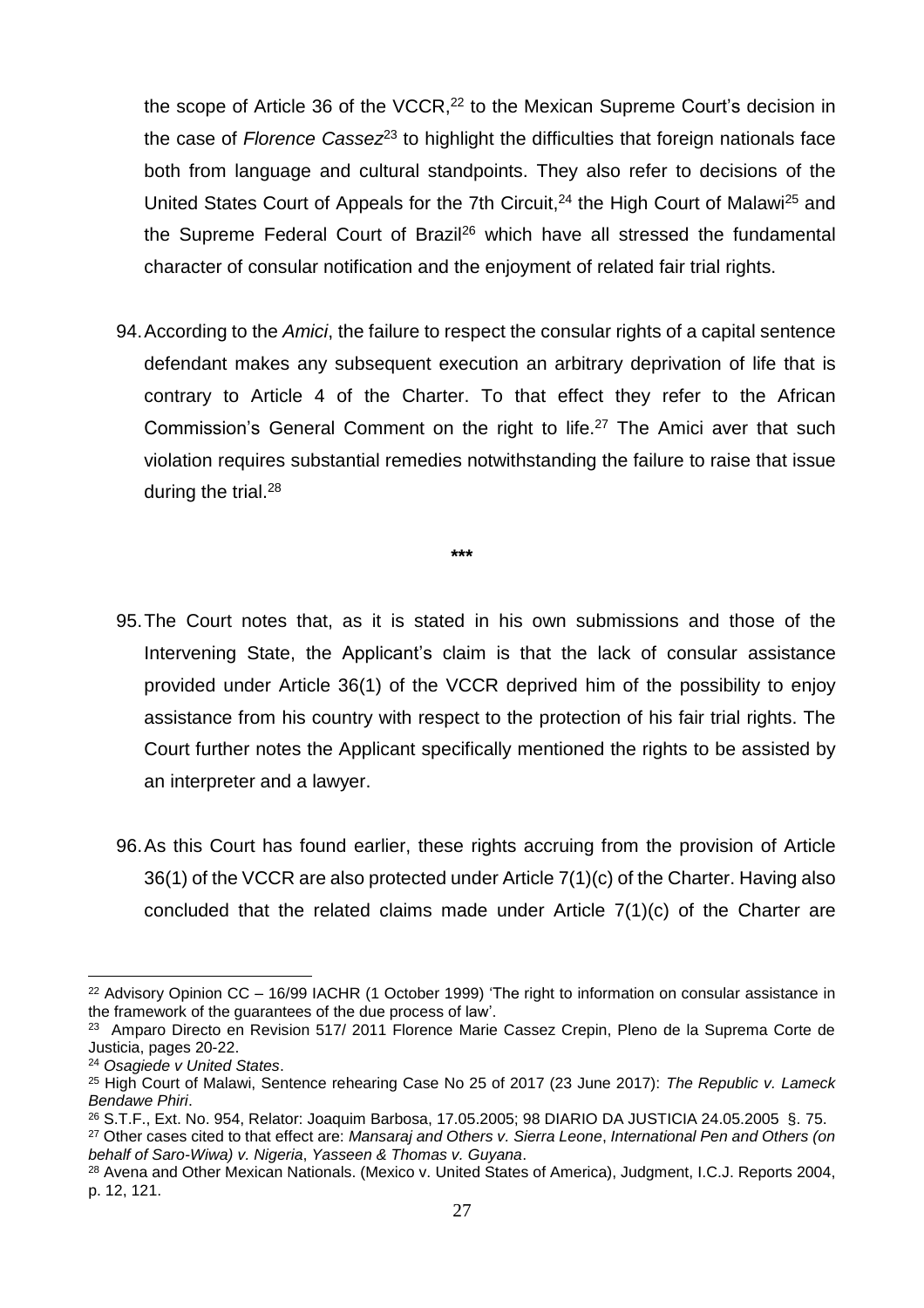unfounded, the Court does not find it necessary to examine the same under the VCCR.

#### **ii. The allegation that the investigation was improper and insufficient**

- <span id="page-28-0"></span>97.The Applicant claims that the Respondent State did not ensure a "proper, fair, professional and diligent investigation of the matter" given especially that "core evidence" that could have led to other potential suspects were not investigated or were destroyed. He alleges that if the evidence referred to had been presented in court it would have proved that he did not commit the crime.
- 98.It is also the Applicant's contention that two other bodies had previously been discovered at the same place where his wife's body was found, but there was no investigation into whether there was a connection between the three (3) victims, which could have raised a reasonable doubt as to his involvement.
- 99.The Applicant further avers that extraneous evidence was used to convict him, such as evidence that he had previously beaten his wife and that he was allegedly having an extra marital affair. He also claims that emails allegedly between him and his lover were admitted as evidence, despite the fact that no investigation was conducted to verify their origin and the Applicant denied being the author.
- 100. In his Reply, the Applicant alleges that the Respondent State failed to investigate several contradictions. First, the Applicant avers that he was convicted on only circumstantial evidence as the Respondent State failed to find evidence directly linking him to the crime. Second, he claims that no investigation was conducted on the deceased's car from which the police did not take fingerprints because they were convinced of his guilt since he had been seen driving it and he was the last person to drive it.
- 101. Finally, the Applicant alleges that, due to the fact that he was not represented by a lawyer at the time he gave his statement to the police, the said statement was manipulated and used against him during the trial. He further alleges that the fact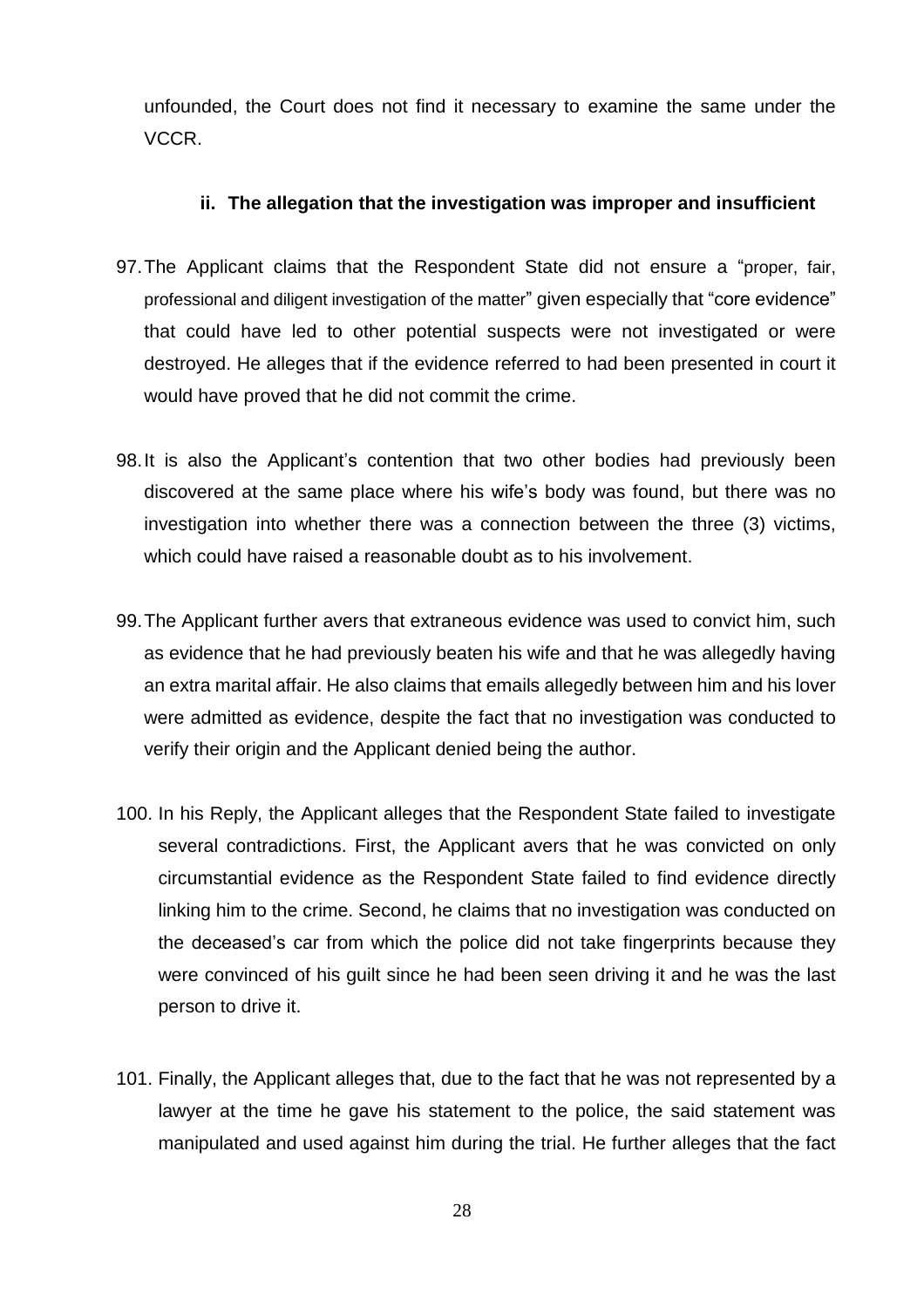that the judgment of the High Court did not expressly refer to the statement does not mean it was not used against him.

- 102. The Respondent State disputes these allegations and avers that the murder was well investigated in accordance with the provisions of the Criminal Procedure Act. The Respondent State also claims that the allegations are vague and do not specify what "core evidence" could have been pursued during the investigation.
- 103. During the public hearing, the Respondent State concurred that the Applicant was convicted on the basis of circumstantial evidence but stated that such practice is common in several jurisdictions and deemed as reliable as other types of evidence.
- 104. With regard to the statement, the Respondent State alleges that the Applicant agreed to and signed the same, which he never challenged during the trial or before the Court of Appeal at which point he was represented by a lawyer. The Respondent State also avers that this claim is immaterial since the statement was never relied on by the trial Judge.

**\*\*\***

- 105. The Court considers, with respect to whether the investigation was properly conducted regarding evidence relied on, that, as it has held in the case of *Mohamed Abubakari v. Tanzania*, " … the imposition of a sentence in a criminal offence, and in particular a heavy prison sentence, should be based on strong and credible evidence".<sup>29</sup>
- 106. The Court is of the view that as long as evidence was properly received and considered, the proceedings and decisions of domestic courts cannot be seen as encroaching upon fair trial rights. In the instant matter, the Applicant's allegation in relation to "core evidence" and "extraneous evidence" was considered by the Court of Appeal and dismissed. In such circumstances, it cannot be said that the conviction and sentencing were based on an improper investigation especially where the prosecution proved its case beyond reasonable doubt.

 $\overline{a}$ <sup>29</sup> *Mohamed Abubakari v Tanzania*, §§ 174, 193 and 194.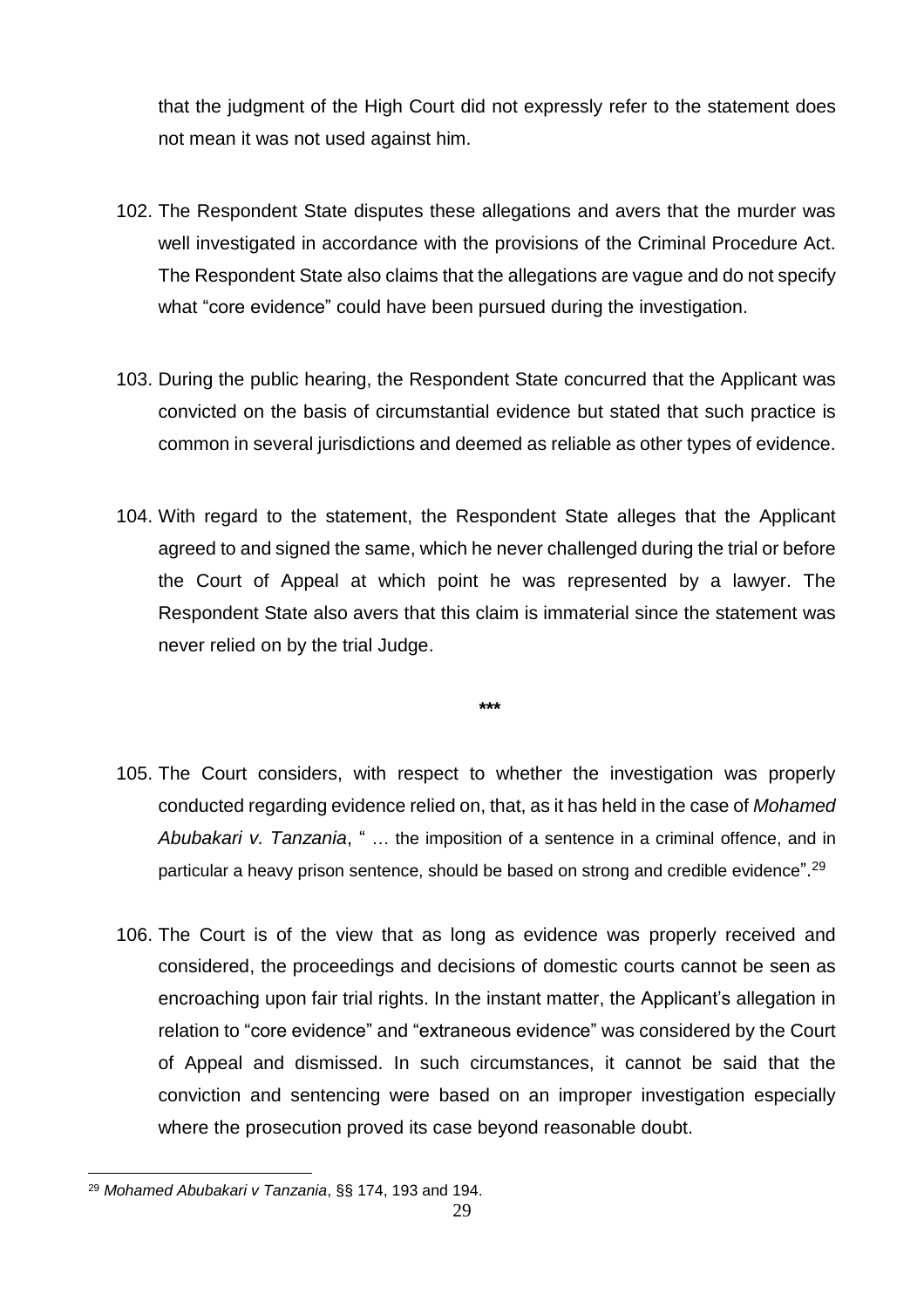- 107. Regarding whether the conviction was properly arrived at based solely on circumstantial evidence, the Court first notes that, as records of the domestic proceedings show, both the High Court and Court of Appeal considered a wide range of circumstantial evidence to which they applied both the law and extensive case law on the use of circumstantial evidence. Furthermore, both courts examined the Applicant's *alibi* and defence and arrived at the conclusion that the prosecution proved its case beyond reasonable doubt. <sup>30</sup> More particularly, it is evident from the Court of Appeal's judgment that it undertook a thorough case law-based analysis of conditions in which reliance on circumstantial evidence should apply generally<sup>31</sup> and in cases similar to that of the Applicant in the instant matter.<sup>32</sup>
- 108. As to whether domestic courts properly arrived at the conviction by ignoring contradictions as well as other evidence, this Court notes that the Court of Appeal considered all the contradictions raised by the Applicant, including those alleged before this Court, and reached the conclusion that they did not affect the credibility of the prosecution's case.<sup>33</sup> It is important to note that, where it decided not to undertake a thorough consideration of issues raised by Counsel for the Applicant because they were deemed immaterial or had been considered, the Court of Appeal provided reasons for doing so including applicable case law.<sup>34</sup> These are the grounds on which the Court of Appeal concluded that the High Court properly arrived at its finding.<sup>35</sup>
- 109. Turning to the claim that his statement was tampered with and used against him during the trial, the Court notes that the Applicant raised the issue of pages being added. He also raised the use of the statement as a ground of appeal. However, in the Court's view, the determining factor in assessing a breach of due process is whether the alleged reliance on the Applicant's statement outweighed other evidence and considerations.

<sup>30</sup> Criminal Case 40 of 2007. Judgment of the High Court, 30 March 2010, pages 14-26; and Judgment of the Court of Appeal, 28 January 2014, pages 16-33.

<sup>&</sup>lt;sup>31</sup> See Judgment of the Court of Appeal, pages 16-19.

<sup>32</sup> See Judgment of the Court of Appeal, pages 19-29.

<sup>&</sup>lt;sup>33</sup> See Judgment of the Court of Appeal, pages 29-31

<sup>&</sup>lt;sup>34</sup> See Judgment of the Court of Appeal, pages 30-31.

<sup>&</sup>lt;sup>35</sup> See Judgment of the Court of Appeal, page 33.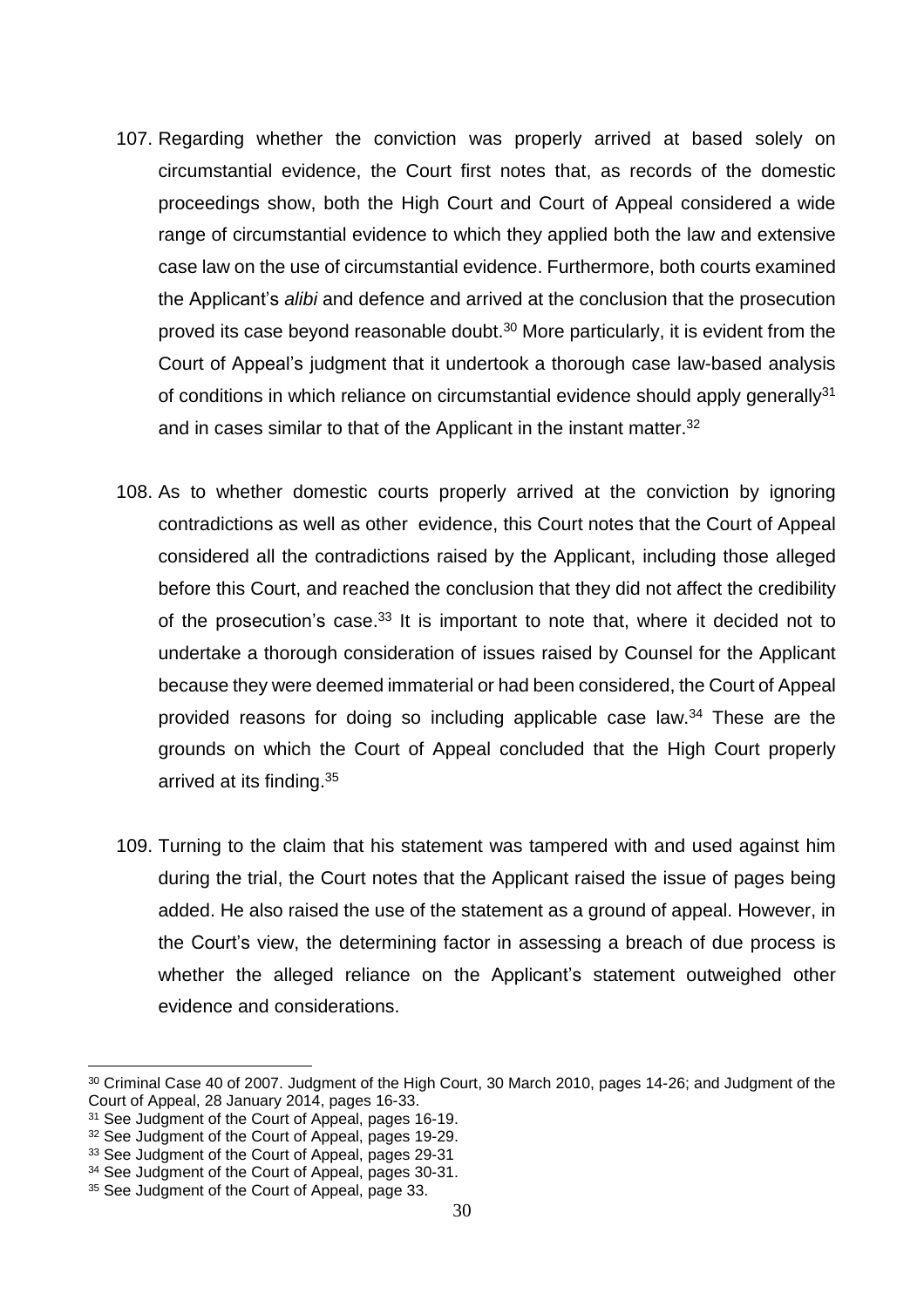- 110. As established earlier, the High Court based its determination of the matter on a wide range of pieces of evidence. Furthermore, the Applicant pleaded guilty of the charge on which he was being tried. Finally, in any event, the Applicant does not adduce any evidence that the High Court relied on his statement in arriving at the conviction. This allegation is therefore dismissed.
- 111. In light of the above, the Court dismisses as unfounded the allegation of violation of Article 7(1) of the Charter with respect to the manner in which the investigation was conducted.

#### **iii. The right to presumption of innocence**

- <span id="page-31-0"></span>112. The Applicant claims that his right to presumption of innocence was "savagely flown" as there was a "presumption of guilt" against him. He avers in that regard that he had been treated with suspicion and arrested before there was any evidence that a crime had been committed and he was handed over to the police before the investigations were completed.
- 113. The Applicant also claims that his conviction based solely on circumstantial evidence and by ignoring some pieces of evidence and considering others, violated his right to presumption of innocence.
- 114. According to the Respondent State, the Applicant fails to specify or substantiate the manner in which his right to presumption of innocence was "savagely flown".

**\*\*\***

- 115. Article 7(1)(b) of the Charter provides that everyone has "The right to be presumed innocent until proven guilty by a competent court or tribunal".
- 116. The Court notes that, in the instant case, the Applicant inferred "presumption of guilt" from the allegation that his trial was not conducted in a proper and professional manner. The Court further notes that this allegation has been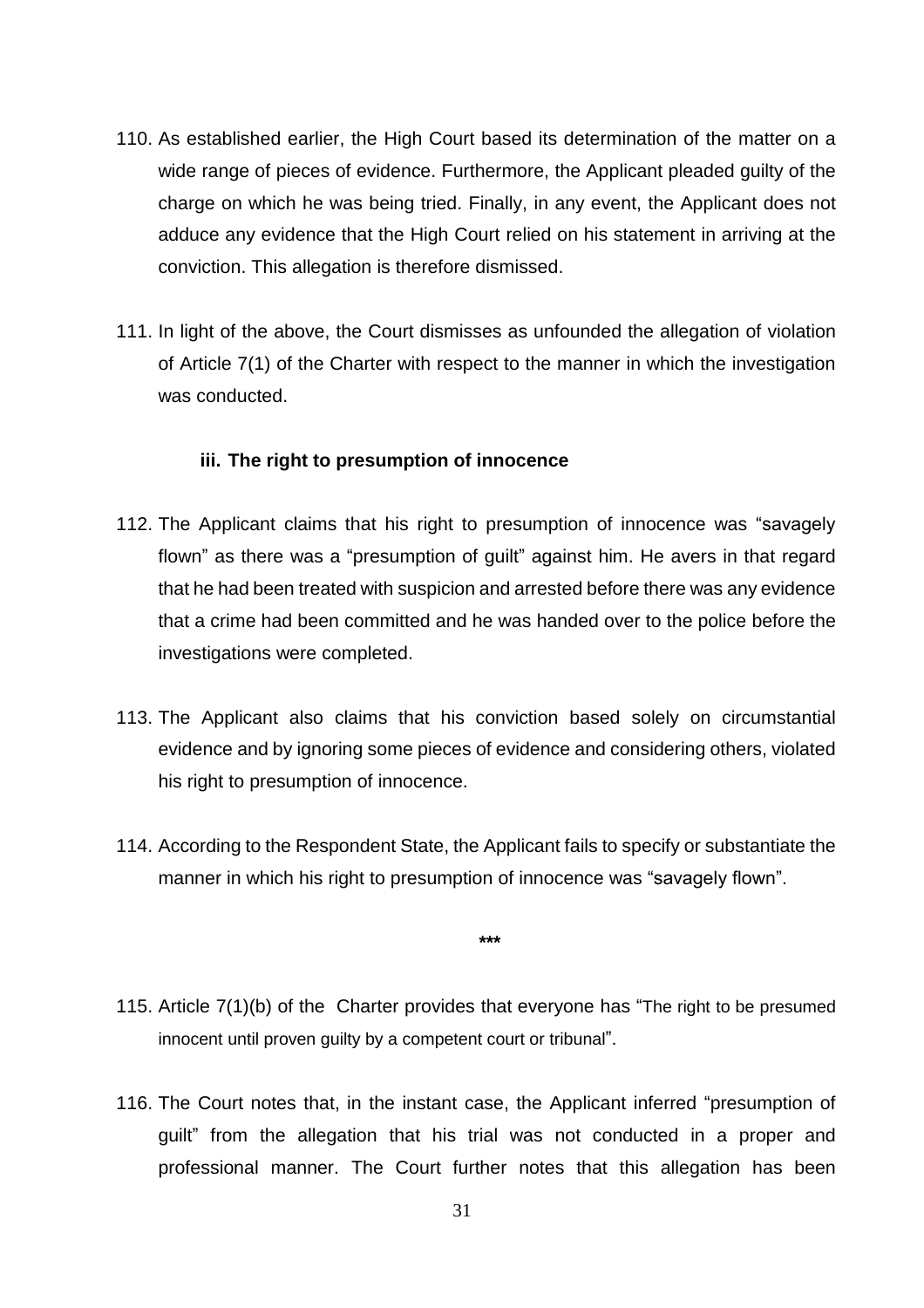considered earlier while examining the Applicant's claim that the investigation was improper and insufficient. The finding made earlier applies to the allegation of "presumption of guilt".

- 117. With respect to the allegation that he was treated with suspicion, the Court notes that the Applicant does not adduce any evidence to support the claim. Regarding the allegation that the Applicant was handed over to the police before investigations were completed, the Court is of the view that in certain circumstances, including where a person is being accused of committing murder, movement may be restricted once investigations are commenced. These are generally known as measures that are implemented to either protect the suspect prevent him or her from tampering with vital evidence or escaping. The Court however recalls that, in such cases, the restriction imposed must always be done under the law, which the Applicant does not challenge in the instant case.
- 118. As a consequence of the foregoing, the Court dismisses the allegation of violation of the right to be presumed innocent protected under Article 7(1)(b) of the Charter.

## **iv. The right to be tried within a reasonable time**

- <span id="page-32-0"></span>119. The Applicant alleges that he was convicted in 2010 after being arrested in October 2005 and that this undue delay infringed his right to be tried within a reasonable time. In **his** oral submissions, the Applicant **avers** that the process of *nolle prosequi* entered by the State Attorney, on account of mistakes in terms of procedure, almost two (2) years after he was first charged violates his right to be tried without undue delay.
- 120. The Respondent State does not address this allegation in its written pleadings and did not respond to the submissions made by the Applicant on the same issue during the public hearing.

\*\*\*

32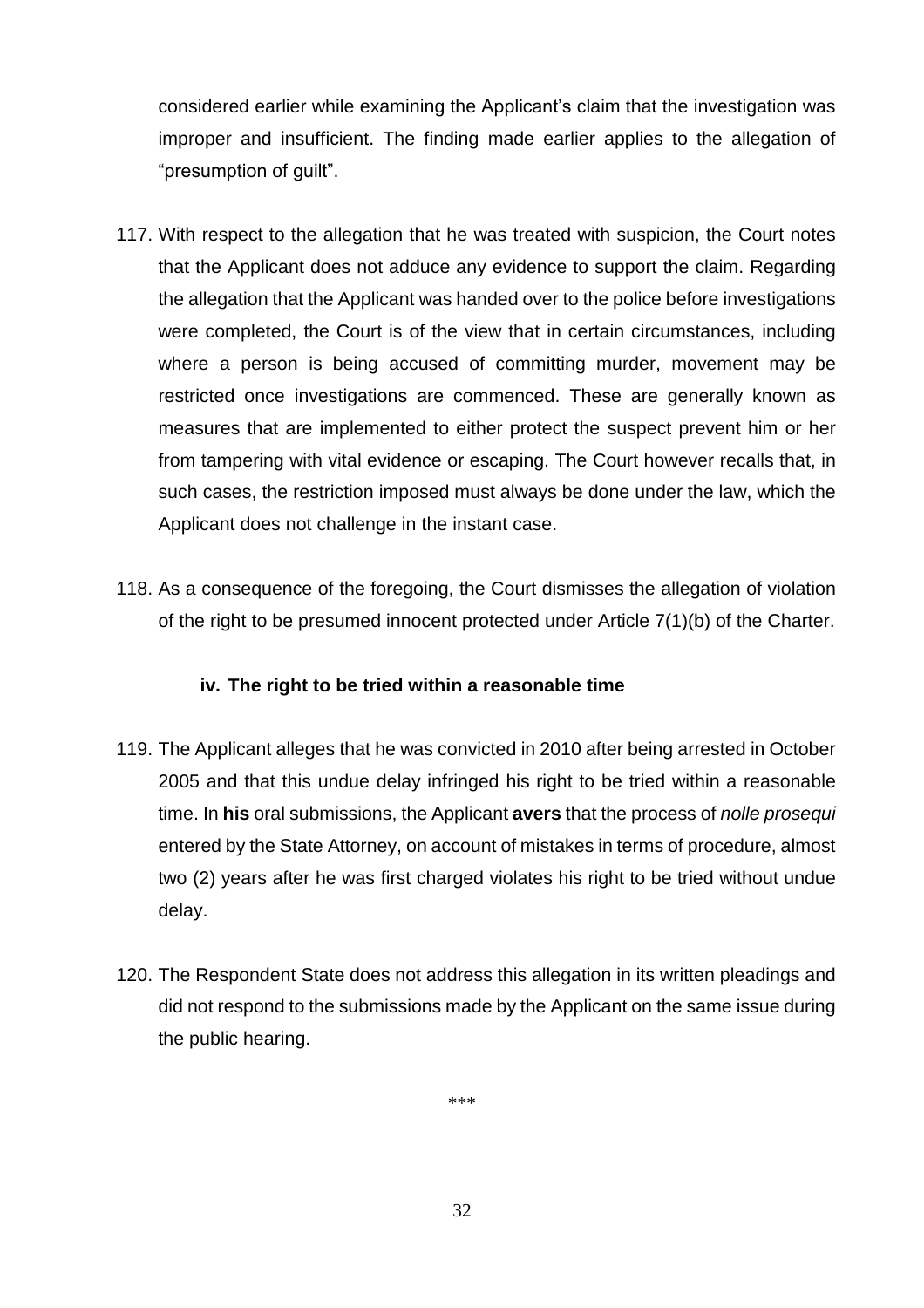- 121. The Court notes that, as provided under Article 7(1)(d) of the Charter, every individual has the right "to be tried within a reasonable time by an impartial court or tribunal".
- 122. In its case law on the right to have one's cause heard within a reasonable time, this Court has taken into account the length of the domestic proceedings and imposed an obligation of due diligence on the Respondent State.<sup>36</sup> The Court has also held that the complexity of the case and the situation of the Applicant must be brought to bear in assessing whether the time being considered is reasonable.<sup>37</sup>
- 123. In the instant matter, the Court notes that, the Applicant was first charged on 18 October 2005. He was then charged afresh on 24 August 2007 after the State Attorney entered a *nolle prosequi* on the ground that there had been a mistake in procedure.<sup>38</sup> The Applicant had thus remained in custody for one (1) year, ten (10) months and six (6) days.
- 124. The Court notes that the fact that the Respondent State is responsible for the delay is not in dispute. The Court is of the view that in circumstances where the Applicant was in custody and did not impede the process, the Respondent State bore an obligation to ensure that the matter was handled with due diligence and expeditiously. Moreover, the delay was not caused by the complexity of the case. Finally, even after charging the Applicant afresh, the Respondent State's courts adjourned the matter on numerous occasions and it still took from 24 August 2007 to 1 March 2010, that is, about two (2) years and six (6) months, before the trial actually started. The Applicant was eventually convicted on 30 March 2010. In view of these considerations, the length of the proceedings cannot be considered as reasonable.

<sup>36</sup> See Application No. 013/2011. Judgment of 28/03/14 (Merits) *Norbert Zongo and Others v. Burkina Faso*, §. 152; Application No. 006/2013. Judgment of 18/03/16, *Wilfred Onyango Nganyi v. United Republic of Tanzania*, §. 155.

<sup>37</sup> See *Norbert Zongo v. Burkina Faso* (Merits), §§. 92-97; *Alex Thomas v. Tanzania*, *op. cit.*, §. 104; and *Wilfred Onyango Nganyi v. Tanzania*, *ibid*.

<sup>38</sup> See Applicant's reply, §. 3; and verbatim records of the public hearing, pages 1649 and 1639.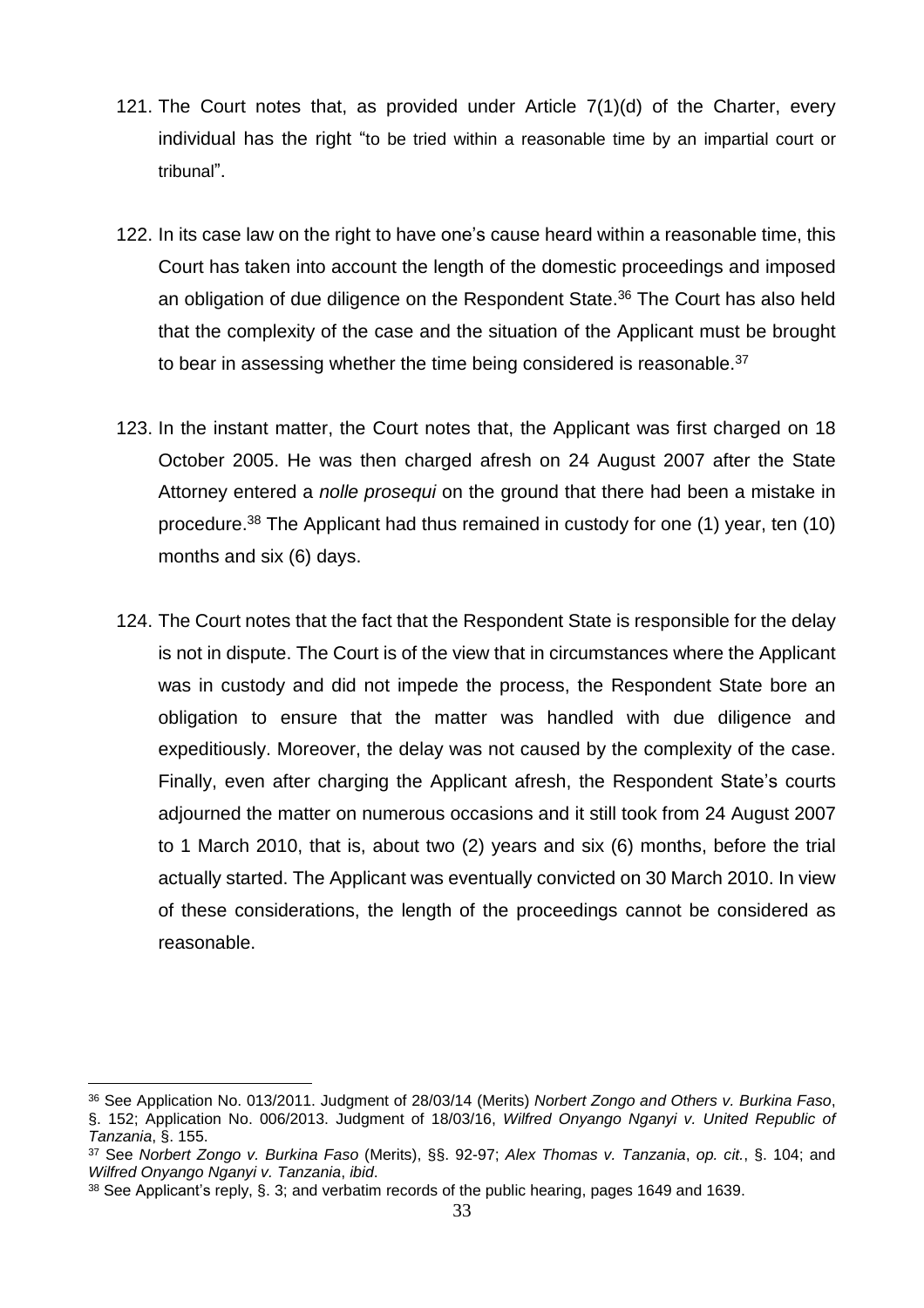125. In light of the foregoing, the Court finds that such delay is in violation of the Applicant's right to have his cause heard within a reasonable time as guaranteed under Article 7(1)(d) of the Charter.

### <span id="page-34-0"></span>**B. Alleged violation of the right to dignity**

- 126. The Applicant alleges that the Respondent State violated his right not to be subjected to inhuman and degrading treatment by detaining him for ten (10) days in very poor conditions, including **being given** little to no food, having to sleep on the floor without blankets with the same set of clothes, and being deprived of the support of his friends and relatives.
- 127. According to the Applicant he was relentlessly questioned without being given food or water for long periods of time and food was only provided to him on two (2) occasions over the course of those ten (10) days, once by a police officer and on another occasion when he was allowed to contact his housemaid.
- 128. While refuting the Applicant's allegations as vague and general, the Respondent State contends that they refer to the manner in which the Applicant was treated when he was in custody of the ICTR. The Respondent State avers that when he was in police custody, the Applicant was offered the possibility to have his housemaid bring food. During the public hearing, the Respondent State submitted that what it believed should amount to inhuman treatment with respect to a person in custody would be for instance, not having access to their family or a lawyer but not "sharing a cell with five other persons, being given a three-inch mattress to sleep on, and sharing latrines".

**\*\*\***

129. Article 5 of the Charter provides that "Every individual shall have the right to the respect of the dignity inherent in a human being and to the recognition of his legal status. All forms of exploitation and degradation of man, particularly slavery, slave trade, torture, cruel, inhuman or degrading punishment and treatment shall be prohibited."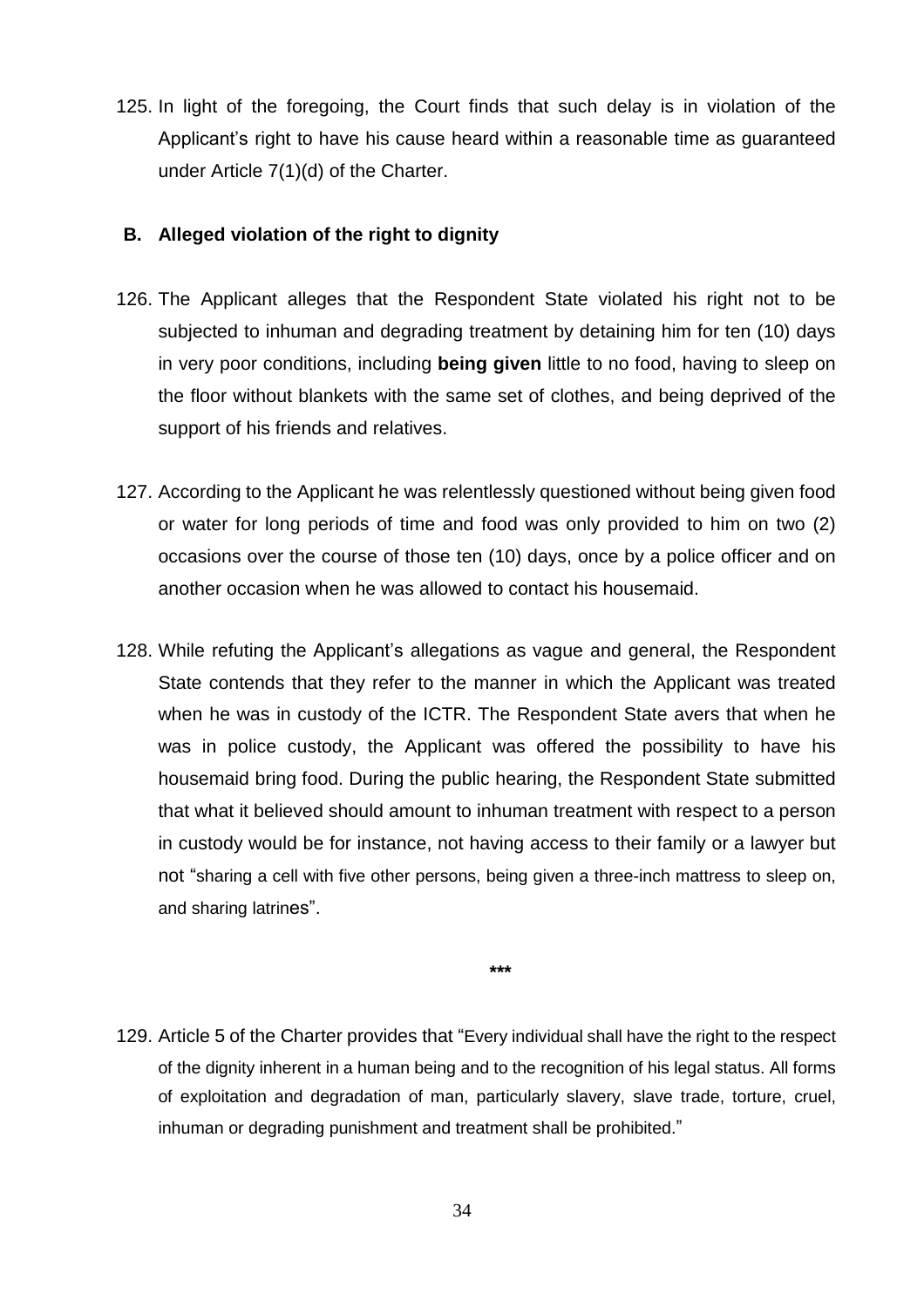- 130. The Court notes that the allegations being examined relate to deprivation of food, conditions of detention, and restriction of access to friends and relatives.
- 131. The Court further notes that the prohibition of cruel, inhuman and degrading treatment under Article 5 of the Charter is absolute.<sup>39</sup> Furthermore, such treatment can take various forms and a determination whether the right was breached will depend on the circumstances of each cause.<sup>40</sup>
- 132. In light of the submissions made by the Applicant and the Respondent State, the Court considers that the determination of the Applicant's allegation bears on evidence. In this regard, the Court is of the view that the ordinary evidentiary rule that who alleges must prove may not apply rigidly in human rights adjudication. The Court restates its position in the earlier cited case of *Kennedy Owino Onyachi and Charles John Mwanini Njoka v. Tanzania* that in circumstances where the Applicants are in custody and unable to prove their allegations because the means to verify the same are likely to be in the control of the State, the burden of proof will shift to the Respondent State as long as the Applicants make a *prima facie* case of violation. 41
- 133. The Court notes that, in the instant case, the Applicant adduced *prima facie* evidence that he was given food two (2) times only in the course of ten (10) days, including once by his house maid. While it does not challenge this assertion, the Respondent State avers that the Applicant's statement shows that he was not prevented from receiving food.
- 134. In the Court's view, the Respondent State bore the duty to provide the Applicant with food so long as he was in its custody. Once the Applicant adduces *prima facie* evidence that he was not given food on a regular basis, the burden shifts to the Respondent State to prove the contrary. Given that it has not done so in the present circumstances, this Court finds that the Respondent State violated the Applicant's right not to be subjected to inhuman and degrading treatment.

<sup>39</sup> See *Huri-Laws v. Nigeria* Communication 225/98 (2000) AHRLR 273 (ACHPR 2000) §. 41.

<sup>40</sup> See *John Modise v. Botswana* Communication 97/93 (2000) AHRLR 30 (ACHPR 2000) §. 91. With respect specifically to the lack of food, see *Moisejevs v. Latvia*, No. 64846/01, §. 80, 15 June 2006.

<sup>41</sup> See *Kennedy Owino Onyachi and Charles John Mwanini Njoka v. Tanzania*, *op. cit.*, §§ 142-145.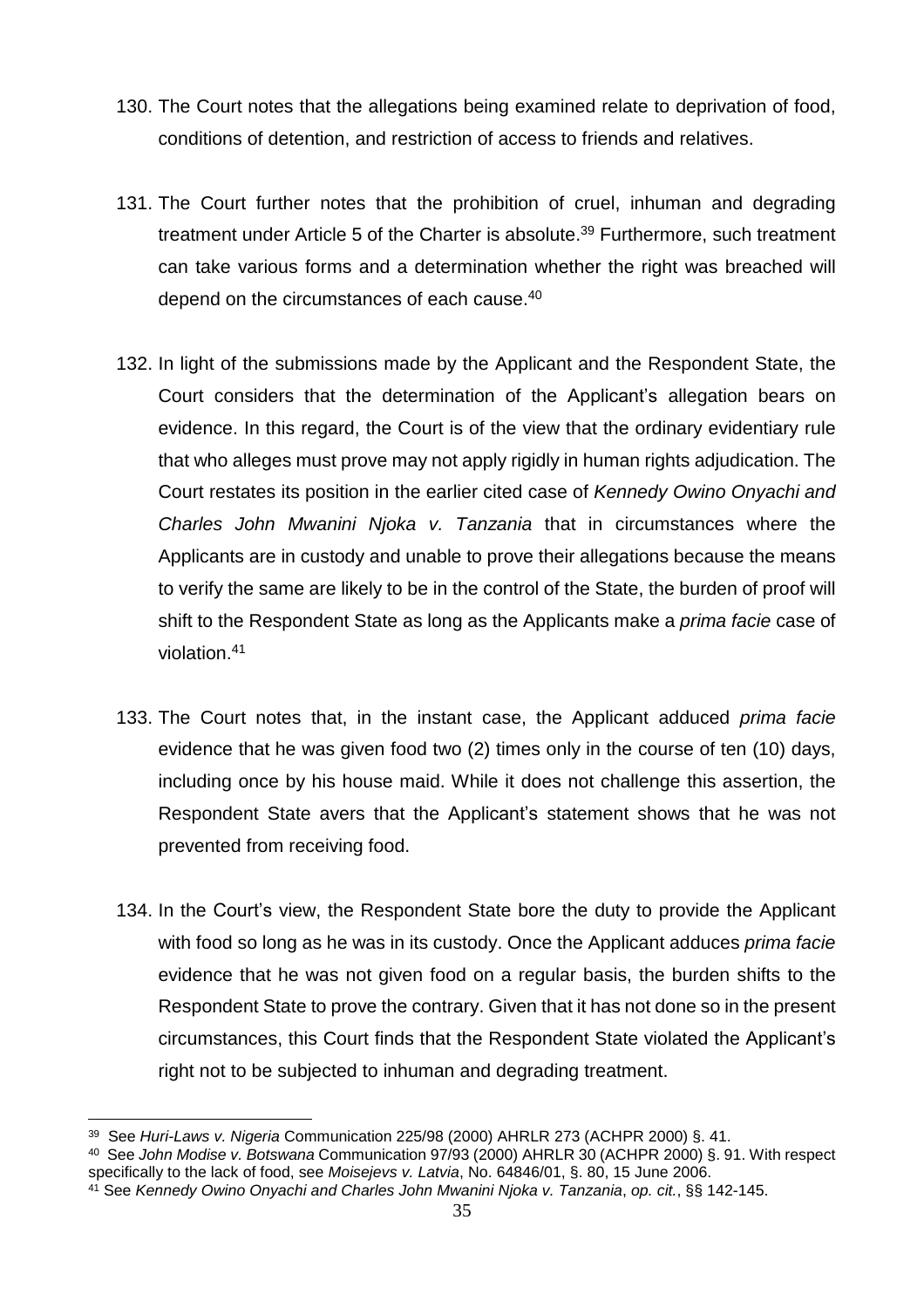- 135. With respect to the allegation that the Applicant was left to sleep on the floor without a blanket and restricted from accessing friends and relatives, the Court considers that detention conditions necessarily involve some restrictions of movement, communication and comfort. Furthermore, the Applicant does not adduce any *prima facie* evidence to support his allegation. This allegation is therefore dismissed.
- 136. In light of the foregoing, the Court finds that the Respondent State violated the Applicant's right not to be subjected to inhuman and degrading treatment protected under Article 5 of the Charter with respect to deprivation of food.

#### <span id="page-36-0"></span>**C. Alleged violation of the right to property**

- 137. The Applicant alleges that after his arrest, the Respondent State failed to secure his properties left in his house in Arusha and as a result, agents of the Respondent State arbitrarily disposed of the said properties. Upon request by this Court, the Applicant provided an itemised list of all the property with the values. To prove the Respondent State's responsibility in securing his properties, the Applicant alleges that, after his arrest, his son was taken away and the house maid was asked to leave the house. The house was then placed under the custody of the police officers and officers of the ICTR Security Department.
- 138. The Applicant also avers that ICTR officers came to him at Karanga Prison in Moshi with documents, including two court orders from Côte d'Ivoire, which they requested him to sign in order to dispose of the properties. He requested for the presence of a lawyer before signing and demanded a copy thereof, which the ICTR officers never provided him.
- 139. In its Response, the Respondent State claims that the Applicant did not specify the property in question and did not substantiate the claim. It avers that during the trial, the Applicant mentioned that he did not know the whereabouts of his property but did not elaborate as to what property specifically he referred to.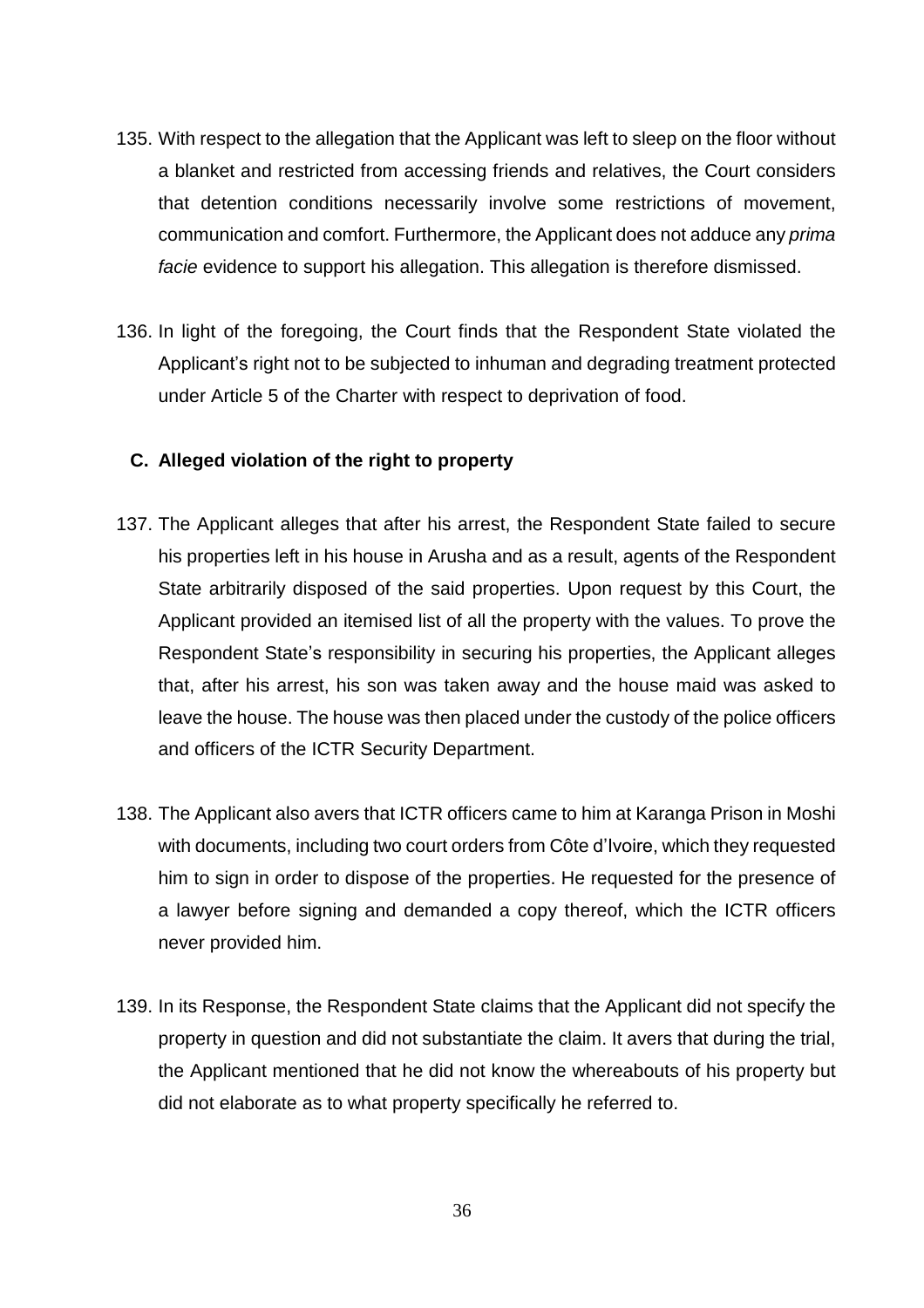140. In its oral submissions, the Respondent State contends that, pursuant to Article 4 of the host agreement between the Government of the United Republic of Tanzania and the ICTR, and in compliance with Article 37(1) of the Vienna Convention on Diplomatic Relations, the Applicant's wife enjoyed the inviolability of her private residence. It is the Respondent State's contention that, as such, it complied with its related duties by protecting the deceased's properties and allowing her employer, the ICTR, to remove them. The Respondent State declared that the items found in the house at the time of arrest were handed over to the ICTR in accordance with the applicable protocol on United Nations' immunity rules.

141. The Court recalls that, as Article 14 of the Charter provides, "The right to property shall be guaranteed". The issue in dispute in the instant case is that of the Respondent State's responsibility regarding the disposal of the Applicant's property.

\*\*\*

- 142. The Court notes that the fact that police officers of the Respondent State were put in charge of the Applicant's house after arrest is not disputed. However, the Applicant did not challenge the Respondent State's contention that it handed over all the items found in the house to the ICTR as per an outstanding agreement and in line with its international obligations as earlier recalled.
- 143. The Court is of the view that in such circumstances, the Respondent State's responsibility is not established regarding the said properties.
- 144. As a consequence of the above, the Court dismisses the allegation of violation of the right to property protected by Article 14 of the Charter.

### <span id="page-37-0"></span>**D. Allegation that the Applicant suffered mental anguish**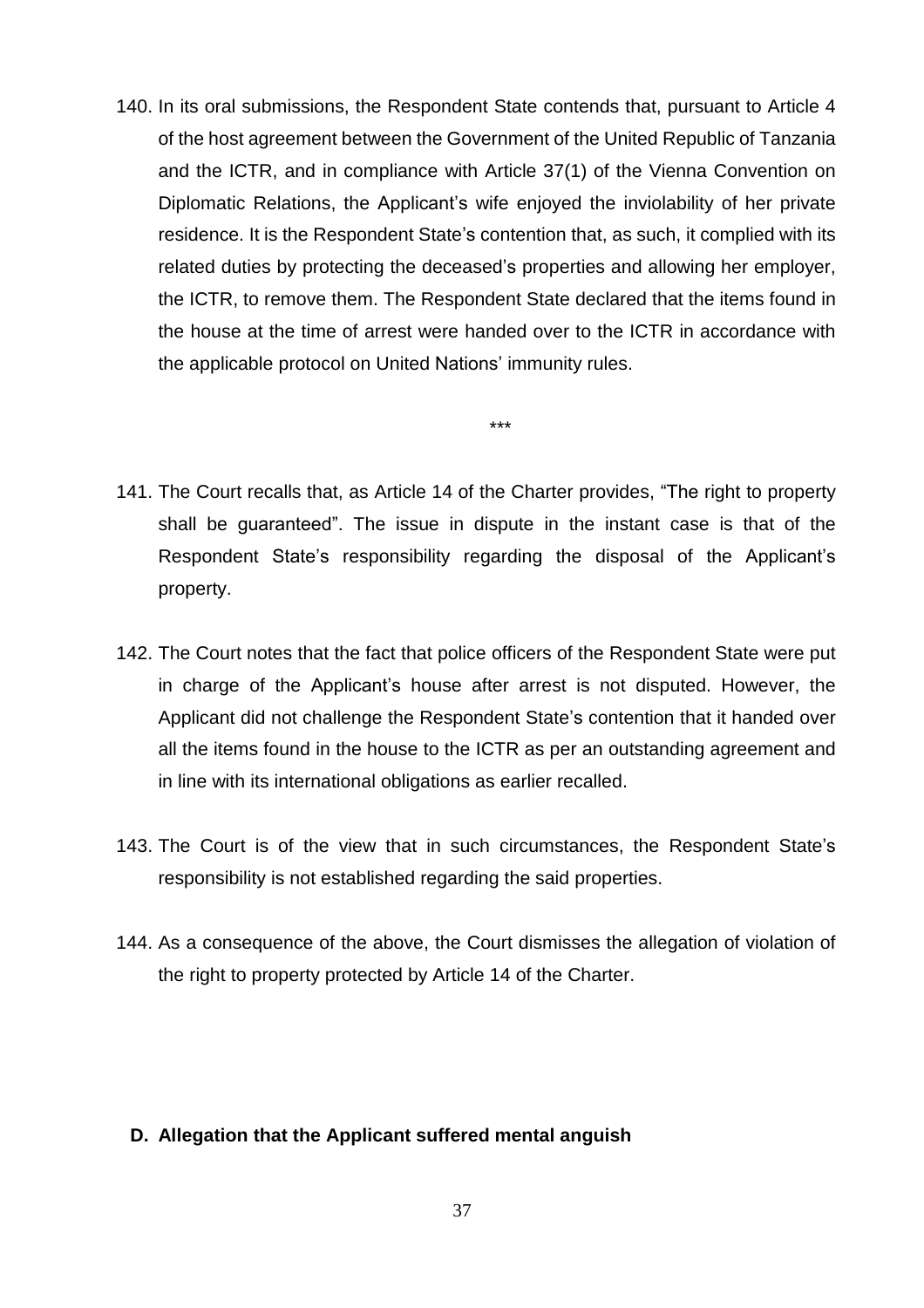- 145. The Applicant avers that he has suffered a lot of mental anguish as a result of being first arrested, the charges being dropped and another case being opened against him.
- 146. In its oral submissions, the Respondent State avers that, given that the Applicant's conviction and sentencing are lawful, the emotional anguish is the result of his guilt and there should be no finding of violation in this regard.

**\*\*\***

147. The Court notes that this claim arises as a consequence of the delayed proceedings before domestic courts as established earlier. Having found that the consequential delay led to the violation of the Applicant's right to have his cause heard within a reasonable time, the Court is of the view that the present claim is a request for reparation, which will be dealt with later on.

## <span id="page-38-0"></span>**E. Alleged violation of Article 1 of the Charter**

148. The Applicant does not substantiate his claim that the Respondent State violated Article 1 of the Charter. The Respondent State challenges the claim without substantiating its contention.

\*\*\*

149. As this Court has consistently held, a determination on whether Article 1 of the Charter was violated involves an examination not only of whether the domestic legislative measures taken by the Respondent State are available but also whether the said measures were implemented, which is that the relevant object and purpose of the Charter was attained.<sup>42</sup> In the same case, the Court held that if it finds that any of the rights in the Charter is curtailed, violated or not achieved, then Article 1 is violated.<sup>43</sup>

 $\overline{a}$ <sup>42</sup> See *Alex Thomas v. Tanzania*, *op. cit.*, §. 135; *Kennedy Owino Onyachi and Charles John Mwanini Njoka v. Tanzania*, *op. cit.*, §§. 158 and 159.

<sup>43</sup> *Ibid*.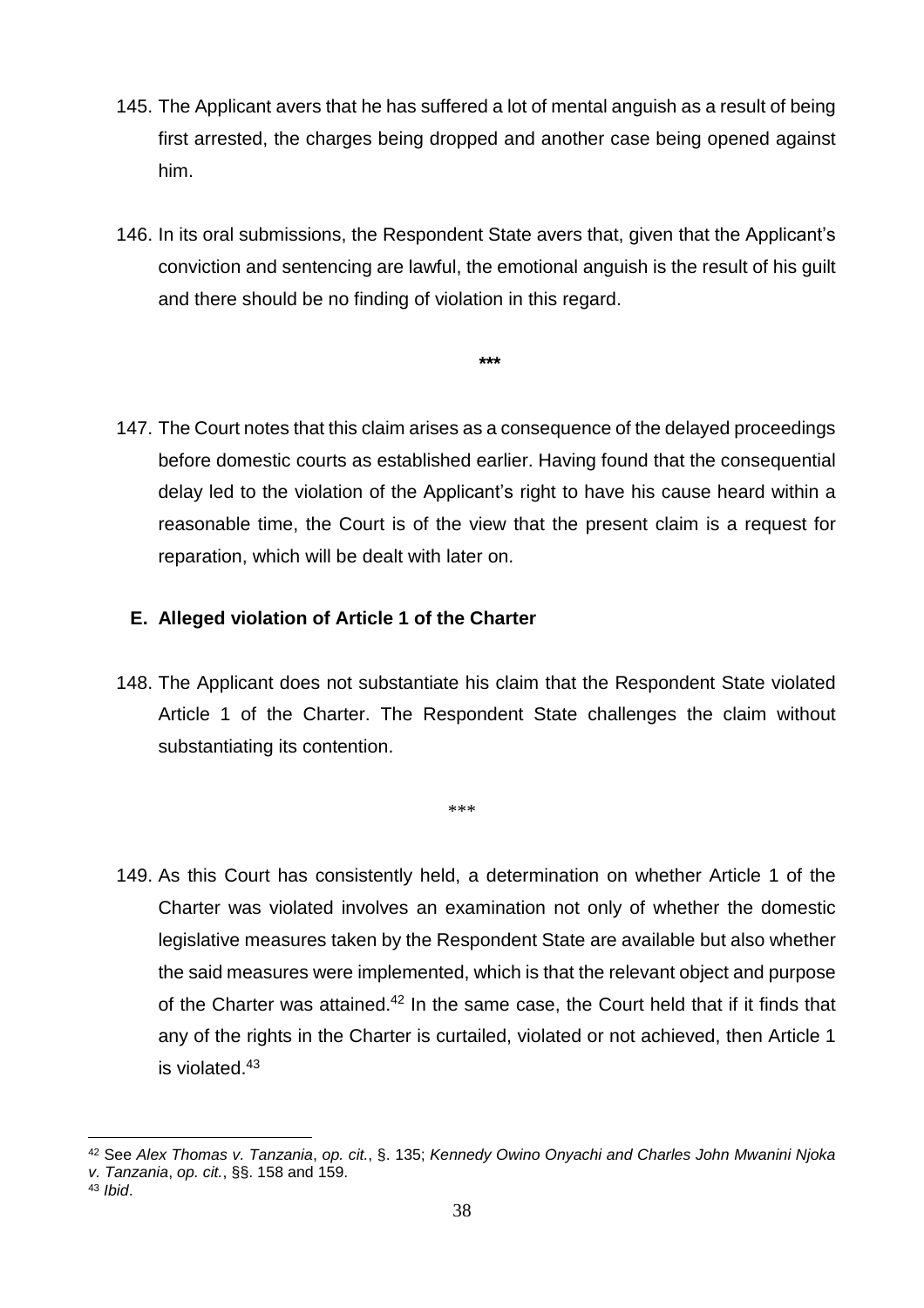150. Having found that the Respondent State violated Articles 5 and 7(1)(d) of the Charter, the Court also finds a violation of Article 1 of the Charter.

### <span id="page-39-0"></span>**VIII. REPARATIONS**

- 151. The Applicant requests the Court to order that his liberty be restored. He also asks the Court to order that damages be paid to him by the Respondent State for the moral and material loss suffered by himself and that suffered by his friends and relatives. The Applicant finally requests for orders on measures of satisfaction, nonrepetition and costs.
- 152. The Respondent State prays the Court to dismiss all the reliefs and orders sought by the Applicant for lack of merit or not being supported with evidence.

\*\*\*

- 153. The Court notes that, as Article 27(1) of the Protocol provides, "If the Court finds that there has been violation of a human or peoples' rights it shall make appropriate orders to remedy the violation, including the payment of fair compensation or reparation".
- 154. In this respect, Rule 63 of the Rules provides that "The Court shall rule on the request for the reparation by the same decision establishing the violation of a human and peoples' rights, or if the circumstances so require, by a separate decision".
- 155. In its case law on reparations, the Court has ruled on "other reparations" in a separate decision where the Parties have not adduced sufficient evidence or none for it to do so in the main judgment $44$  or where it was necessary to hear the Parties extensively.<sup>45</sup>
- 156. The Court notes that written and oral submissions made by the Parties offer sufficient evidence to adequately consider the claims for reparation made in this

 <sup>44</sup> See Application No. 011/2011. Ruling on Reparations of 13/06/14, *Reverend Christopher R. Mtikila v. United Republic of* Tanzania, § 124 and Application No. 011/2015. Judgment of 28/09/17, *Christopher Jonas v. United Republic of* Tanzania, §. 97.

<sup>45</sup> See *Mohamed Abubakari v. Tanzania*, *op. cit.*, § 237.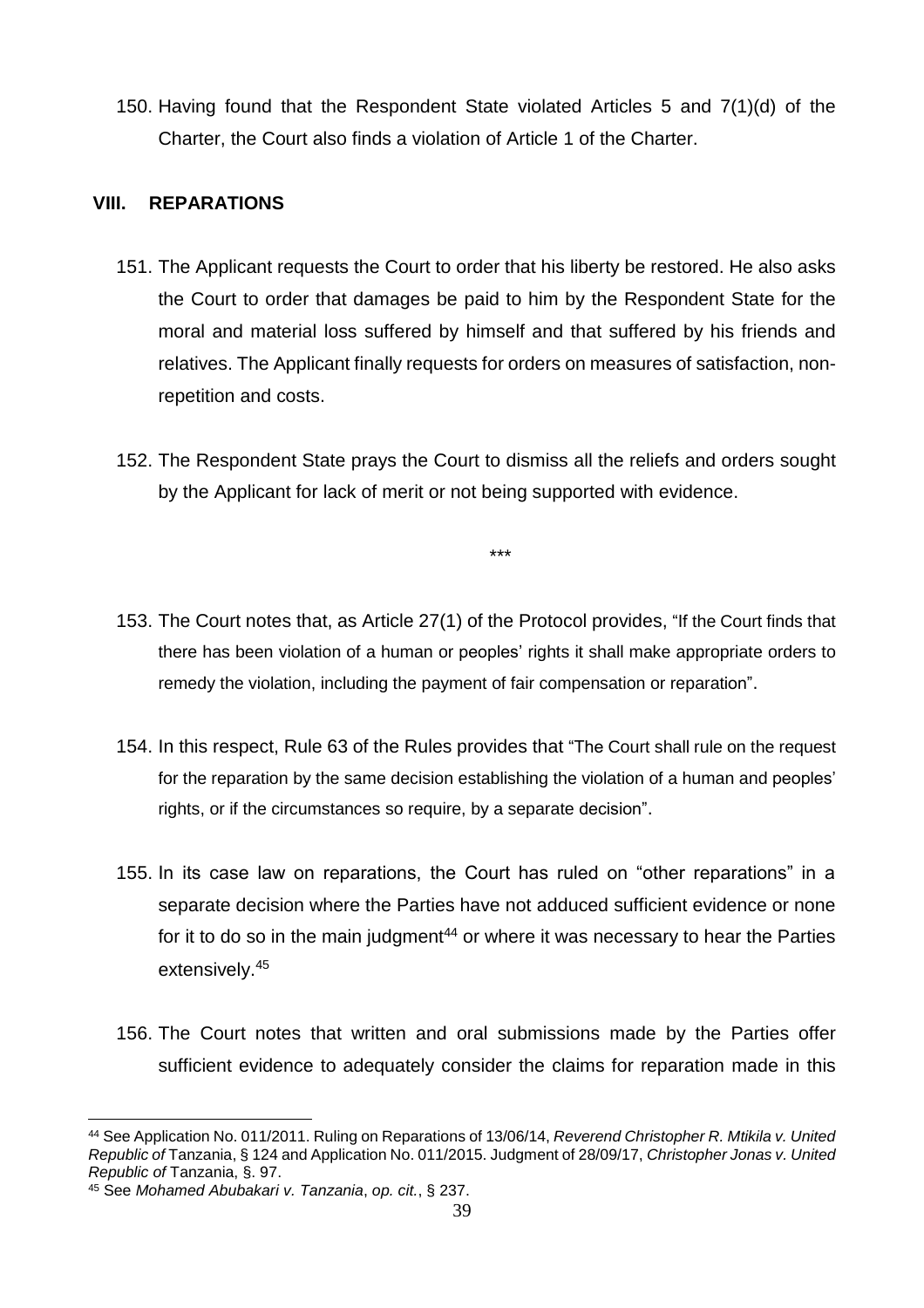matter. It is therefore in a position to rule on both the alleged violations as well as all reliefs and other reparations sought in a single judgment.

- 157. The Court, in line with its previous judgments on reparations, considers that for reparations claims to be granted, the Respondent State should be internationally responsible, the reparation should cover the full damage suffered, there should be causality and the Applicant must bear the onus to justify the claims made.**<sup>46</sup>**
- 158. The Court has earlier found that the Respondent State violated the Applicant's right not to be subjected to inhuman and degrading treatment protected under Article 5 of the Charter and his right to be tried within a reasonable time guaranteed under Article 7(1)(d) of the Charter.
- 159. It is against these findings that the Court will consider the Applicant's requests for reparation.

# <span id="page-40-0"></span>**A. Order for the Applicant's conviction to be quashed, the sentence to be set aside, and for him to be released**

- 160. The Applicant requests the Court that his conviction be quashed, the sentence set aside and his liberty be restored. He avers that there are specific and compelling circumstances as to warrant the Court to order his release. The Applicant asserts that ordering his release is the only way that the prejudice suffered could be restored given the fact that having a re-trial after (thirteen) 13 years would be impossible since the evidence has been destroyed.
- 161. The Applicant also urges the Court to take into consideration the fact that he has been incarcerated for many years without the support of his friends and family which is vital for a life in prison. He alleges that his incarceration far from his friends and family increases the damages that he has endured and will continue to endure as long as his incarceration continues. It is the Applicant's contention that his

 $\overline{a}$ <sup>46</sup> See Application No. 013/2011. Judgment on Reparations of 05/06/15, *Norbert Zongo and Others v. Burkina Faso*, §§ 20-31; Application No. 004/2013. Judgment on Reparations of 03/06/16, *Lohé Issa Konaté v. Burkina Faso*, §§. 52-59; and *Reverend Christopher R. Mtikila v. Tanzania* (Reparations), §§. 27-29.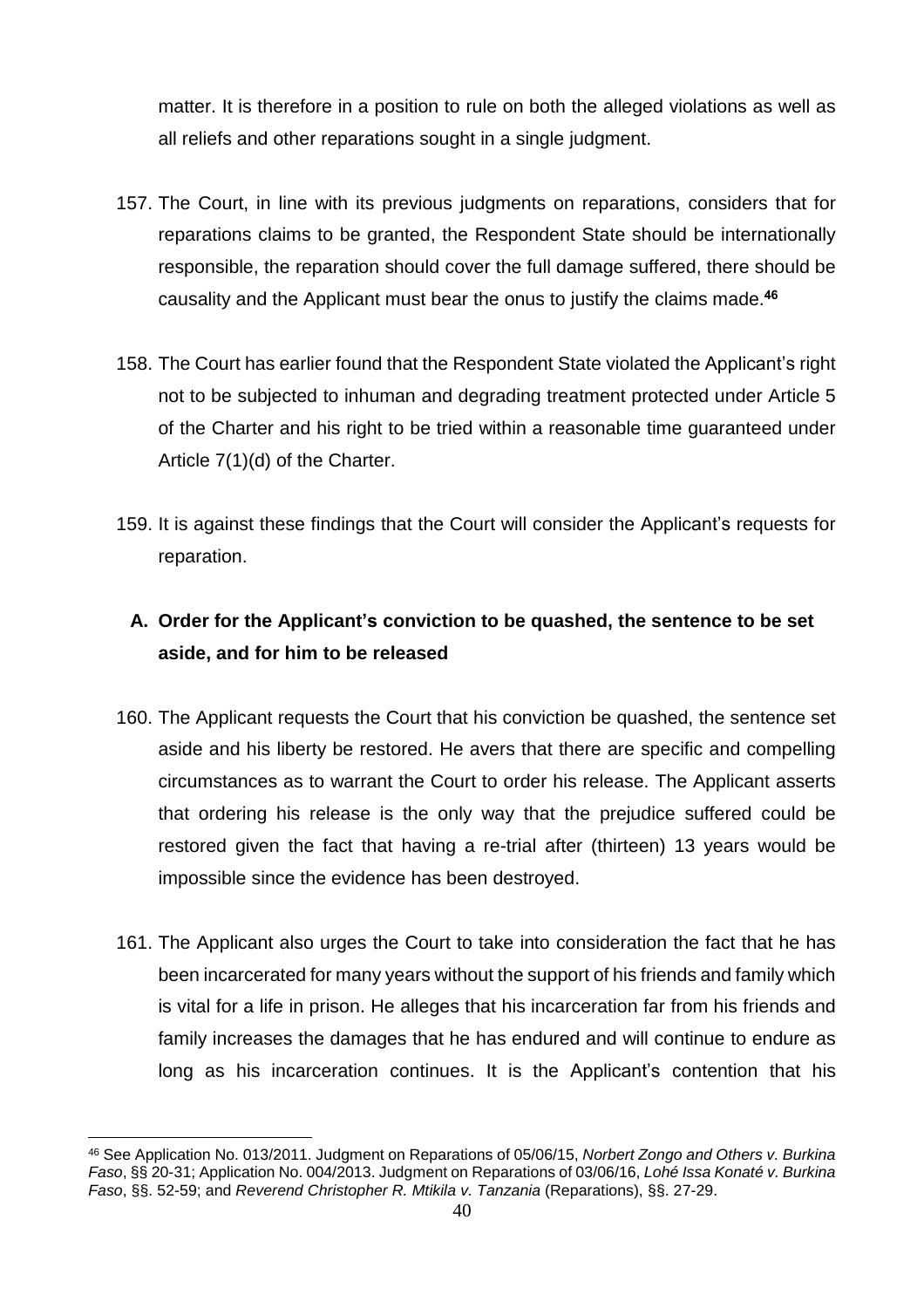continued incarceration may only lead to further violations to occur and not releasing him would have devastating consequences that no amount of pecuniary damages could remedy.

162. The Respondent State submits that the Applicant should serve his time for the crime as he was duly sentenced by domestic courts. The Respondent State further submits that the Applicant did not provide any specific or compelling circumstance to substantiate his request to be released and that he is, as such, not entitled to the relief sought especially because he committed the offence.

\*\*\*

- 163. With respect to the prayer that the conviction be quashed and the sentence set aside, the Court reiterates its position that it is not an appellate court as it does not operate within the same judicial system as national courts; and does not apply the same law**. <sup>47</sup>** This Court cannot therefore entertain the Applicant's prayer.
- 164. Regarding the prayer for release**,** the Court refers to its established case law where it held that a measure such as the release of the Applicant can only be ordered in special or compelling circumstances.<sup>48</sup> The Court is of the view that such circumstances are to be determined *in casu* bearing in mind mainly proportionality between the measure of restoration sought and the extent of the violation established. Determination must be done with the ultimate purpose of upholding fairness and preventing double jeopardy.<sup>49</sup> As such, the procedural violation that underpins the request for a particular relief has to have fundamentally affected domestic processes to warrant such a request.

 $\overline{a}$ <sup>47</sup> See Application No. 027/2015. Judgment of 21/09/18, *Minani Evarist v. United Republic of Tanzania*, § 81; *Mohamed Abuakari v. Tanzania*, *op. cit.*, §. 28.

<sup>48</sup> See for instance, *Alex Thomas v. Tanzania*, *op. cit.*, §. 157.

<sup>49</sup> See Application No. 016/216. Judgment of 21/09/18, *Diocles Willian v. United Republic of Tanzania*, § 101; *Minani Evarist v Tanzania*, *op. cit.*, §. 82; *Loaysa-Tamayo v. Peru*, Merits, IACHR Series C No 33, [1997], §§. 83 and 84; *Del Rio Prada v. Espagne*, 42750/09 – Grand Chamber Judgment, [2013] ECHR 1004, §. 83; *Annette Pagnoulle (on behalf of Abdoulaye Mazou) v. Cameroun* (2000) AHRLR 57 (ACHPR 1997) operative provisions; and Communication No. 796/1998, *Lloyd Reece v. Jamaica*, Views under Article 5(4) of the Optional Protocol, 21 July 2003, U.N. Doc. CCPR/C/78/D/796/1998, §. 9.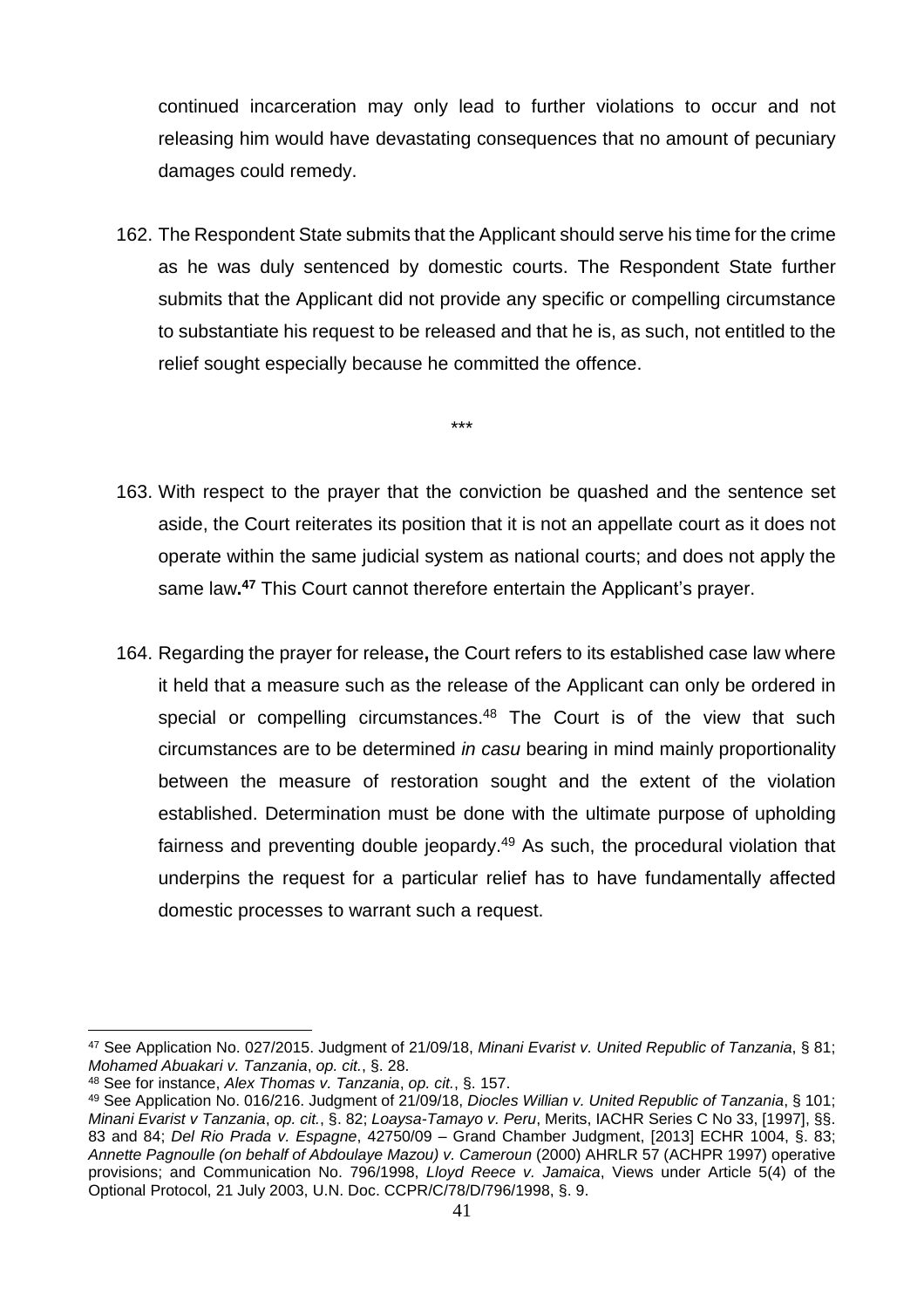165. In the case at hand, the violations found by the Court did not affect the processes which led to the conviction and sentencing of the Applicant to the extent that he would have been in a different position had the said violations not occurred. Furthermore, the Applicant did not sufficiently demonstrate nor did the Court establish that his conviction and sentencing were based on arbitrary considerations and his continued incarceration is unlawful**. 50**

166. In light of the facts and circumstances, this prayer is therefore dismissed.

## <span id="page-42-0"></span>**B. Orders for pecuniary damages**

## **i. Moral damages**

- <span id="page-42-1"></span>167. The Applicant asks the Court to award him damages for the moral prejudice he suffered as well as for the moral prejudice suffered by his friends and relatives. The Applicant also claims that he suffered mental anguish due to being charged twice. He quantifies the prejudice as follows:
	- i. US Dollars Twenty Thousand (\$20,000) for the moral prejudice suffered by the Applicant himself (caused by long imprisonment following an unfair trial, emotional anguish during the trial and imprisonment, disruption of his life plan, loss of social status, lack of contact with his family based in Côte d'Ivoire, chronic illnesses and poor health due to lack and failure of treatment; and physical and psychological abuse);
	- ii. US Dollars Five Thousand (\$5,000) for the moral prejudice suffered as indirect victims by each of the family members and friends of the Applicant namely, Mr. Lambert Guehi (father), Ms. Espérance Houeyes (sister) and Ms. Elizabeth Mollel Lesitey (friend).
- 168. The Applicant also prays the Court to grant him compensation as a substitute to restitution as he cannot be returned to his situation before incarceration.

 $\overline{a}$ <sup>50</sup> See *Minani Evarist v. Tanzania*, *op. cit.*, §. 82.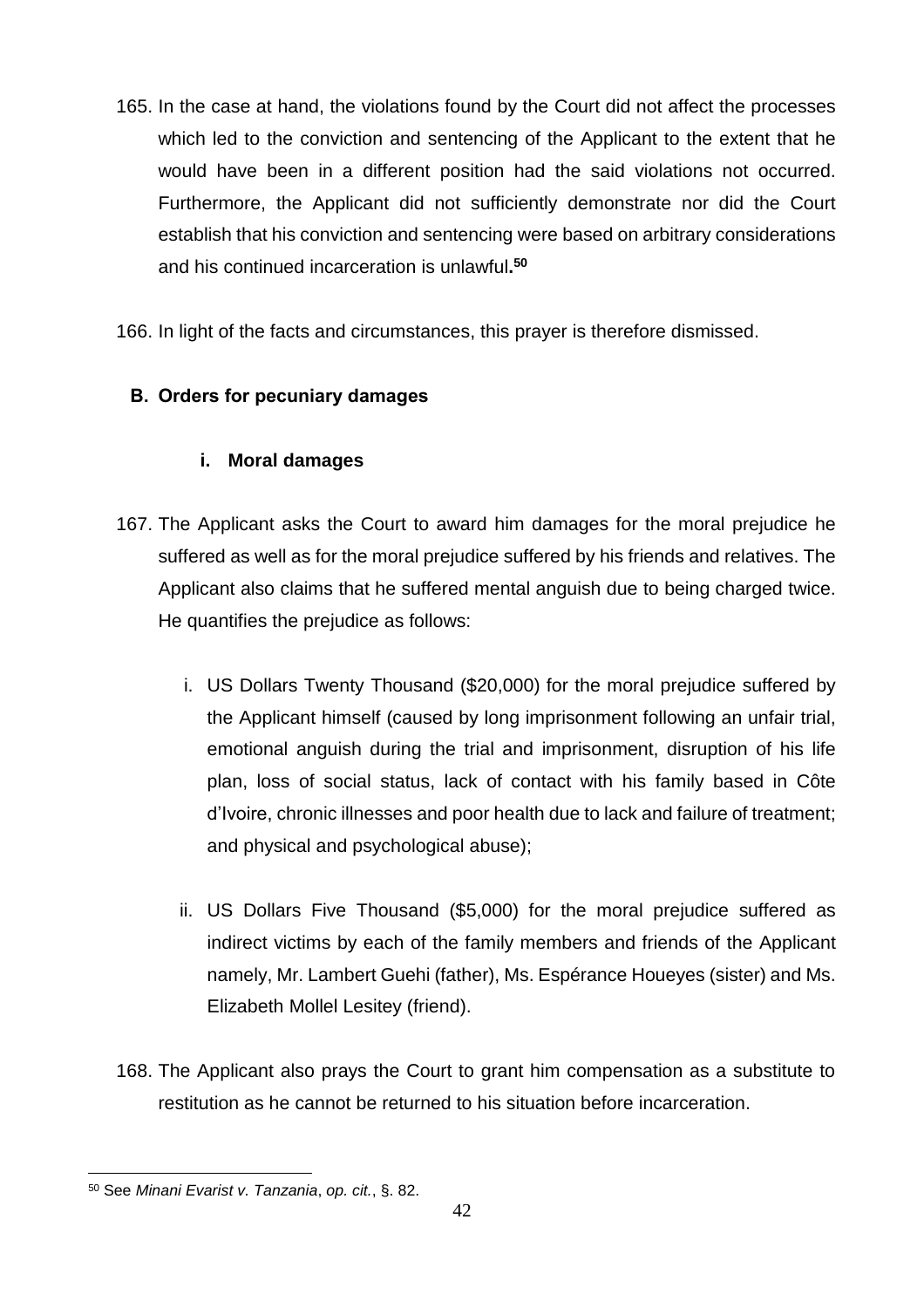- 169. With respect to the principle of reparation, the Respondent State submits that a request for reparation must fulfil three main conditions, these being, a deliberate or negligent failure of the State to comply with its international human rights obligations, a recognised harm suffered as a result of the failure and a direct injury to the Applicant. Comparing the present case to that of *Norbert Zongo*, <sup>51</sup> the Respondent State avers that no reparation should be ordered in the instant matter because there is no link between the wrongful act and the prejudice suffered, as agents of the Respondent State were not implicated.
- 170. The Respondent State also alleges that there is no evidence of victimhood in this case given that the Applicant is not a victim of deliberate actions or negligence of the Respondent State. The Respondent State avers that domestic courts had sufficient evidence to show that the Applicant was involved in the crime, and his conviction and detention were as a result of his actions and the operation of domestic law. According to the Respondent State, such facts cannot be considered to have led to mental damage, emotional suffering and loss of earnings.
- 171. Regarding the victimhood of relatives, the Respondent State acknowledges the Court's finding in the *Zongo* case, but submits that the finding cannot apply in the instant case because the Applicant caused the deceased's death as established by domestic courts; he is serving a sentence for a crime he committed; and his acts as a dependant of the deceased among many others have caused the direct heirs of the deceased including a son to suffer emotionally, psychologically and financially.
- 172. With respect to the claims of long imprisonment following an unfair trial and emotional anguish during trial and imprisonment, the Respondent State alleges that they should be dismissed since the domestic processes followed fair trial requirements, and anguish was as a result of the Applicant's guilt.

 $\overline{a}$ 

\*\*\*

<sup>51</sup> *Norbert Zongo and Others v. Burkina Faso* (Reparations), *op. cit*.

<sup>43</sup>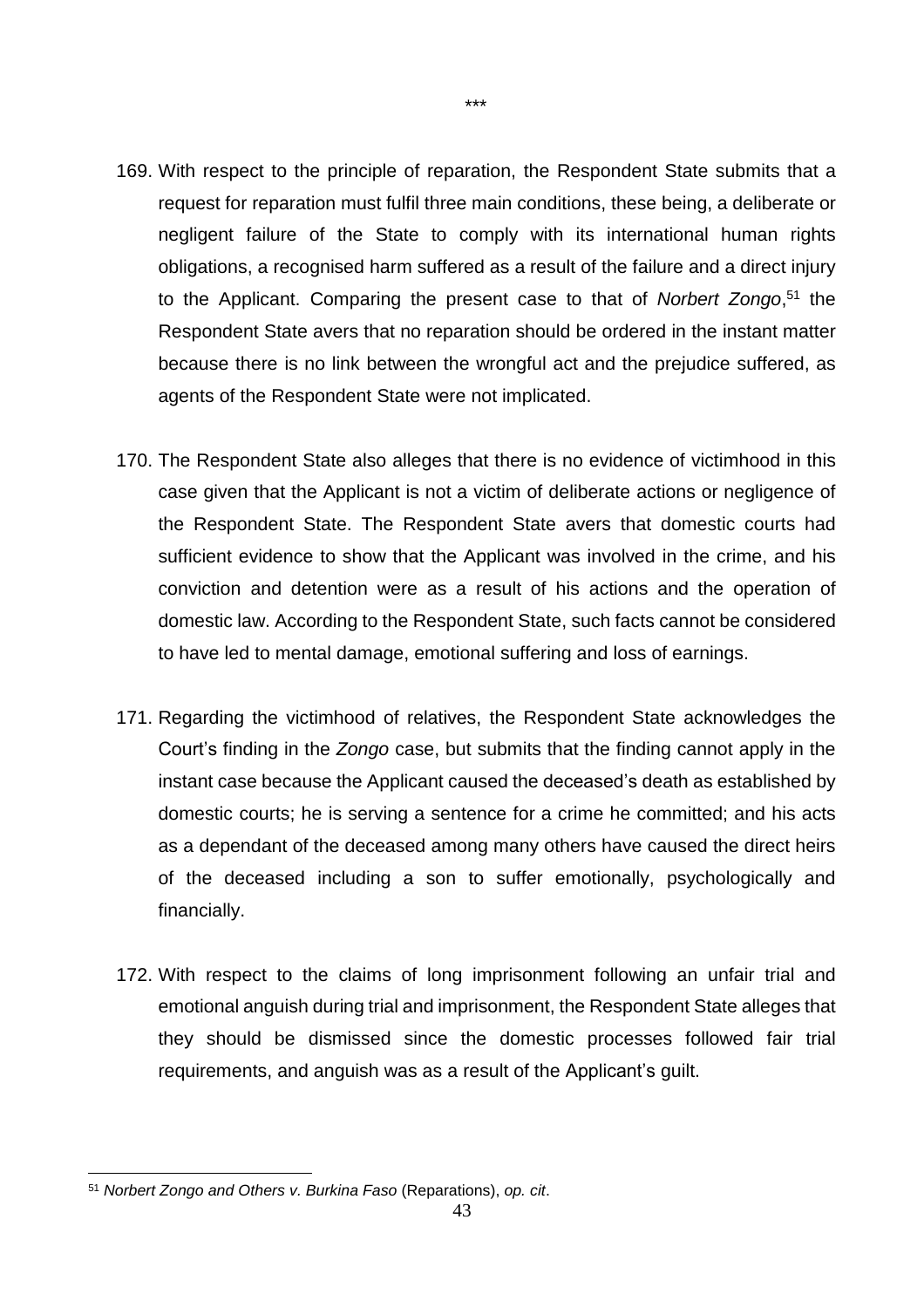- 173. On the loss of his life plan, the disruption of his sources of income and loss of social status, the Respondent State argues that the Applicant decided to quit his job in Côte d'Ivoire to live as a dependant of his wife in Tanzania. In the Respondent State's view, his modest allowance as an intern at the ICTR could not maintain his upkeep or social status and he did not therefore have any meaningful source of income. The Respondent State submits that the Applicant rather disrupted his own life plan along with his source of income and social status.
- 174. Regarding the lack of communication with the Applicant's family since his incarceration, the Respondent State submits that it has not banned any visits and cannot force relatives to visit the Applicant. The Respondent State avers that it has not denied the Applicant any medical treatment and shall continue to provide the same where necessary.
- 175. Concerning the claim of physical and psychological abuse, the Respondent State alleges that the Applicant was not arrested by its agents but rather by the ICTR who then handed him over to the police. According to the Respondent State, the Applicant has failed to prove any of the abuses alleged.
- 176. Finally, with respect to the Applicant's prayers to be compensated because he could not be returned to his situation before incarceration, the Respondent State requests the Court to dismiss it since the incarceration was lawful.

**\*\*\***

177. As this Court has held in its previous judgments on reparations, the causal link between the wrongful act and moral damage "can result from the human rights violation, as a consequence thereof, without a need to establish causality as such".<sup>52</sup> The Court has also held that the evaluation of quantum in cases of nonpecuniary damage must be done in fairness and taking into account the

 $\overline{a}$ <sup>52</sup> See *Norbert Zongo and Others v. Burkina Faso* (Reparations), *op. cit.*, §. 55; and *Lohé Issa Konaté v. Burkina Faso* (Reparations), §. 58.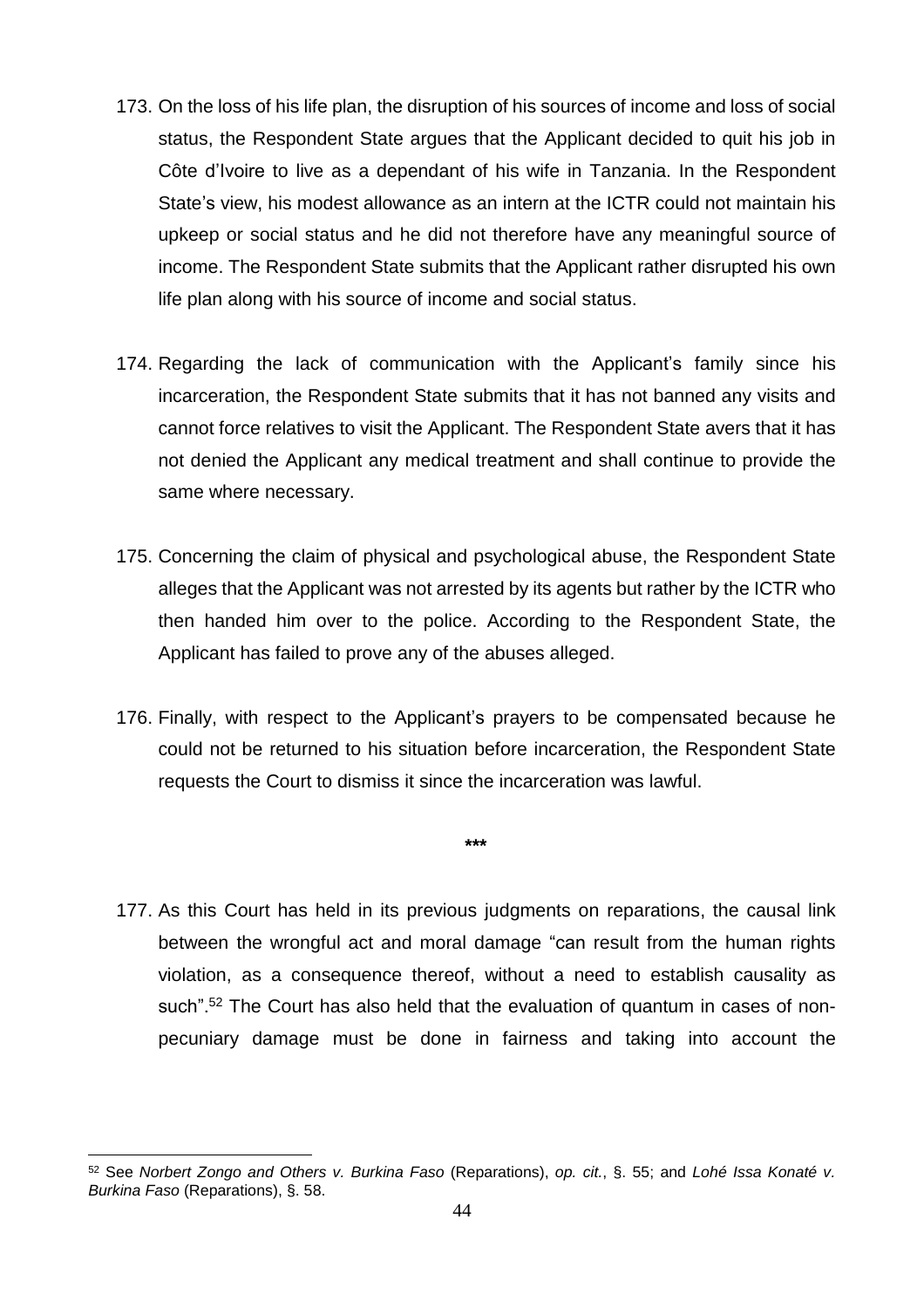circumstances of the case.<sup>53</sup> The Court adopted the practice of affording lump sums in such circumstances.<sup>54</sup>

- 178. With respect to the request for payment of US Dollars Twenty Thousand (\$20,000) for moral damage suffered by the Applicant, the Court notes that the claims relating to long imprisonment, emotional anguish during trial and imprisonment, disruption of life plan, loss of social status and lack of interaction with his family in Côte d'Ivoire are based on the alleged unfair trial and sentencing. This Court has earlier found that the only right of the Applicant which was violated in relation to fair trial is that to be tried within a reasonable time. The Court has however concluded that the said violation did not affect the conviction, sentencing and imprisonment of the Applicant. Regarding other claims, they are the lawful consequence of the conviction and sentencing of the Applicant. The reliefs sought cannot therefore be granted as they are not justified by any violation.
- 179. The Court notes that the same request for compensation is based on chronic illnesses and poor health due to lack and failure of treatment, physical and psychological abuse, and delayed trial. The Court further notes that the Applicant does not adduce evidence that the Respondent State denied him medical attention or its agents subjected him to abuse. As the Court found earlier, the actions complained of related to restrictions which are inherent to detention and imprisonment. The related claims are therefore dismissed.
- 180. In relation to the same request for compensation in respect of the alleged inhuman and degrading treatment, this Court has earlier found that the Respondent State violated the Applicant's right due to deprivation of food. Based on the fact that this violation lasted ten days and on the basis of equity, the Court grants the Applicant moral damages in the amount of US Dollars Five Hundred (\$500).
- 181. On the compensation claim for delayed proceedings, the Court earlier found that the Respondent State violated the Applicant's right to have his cause heard within a reasonable time. The Respondent State did not justify the delay of at least one

 $\overline{a}$ <sup>53</sup> See *Norbert Zongo and Others v. Burkina Faso* (Reparations), *op.cit.*, §. 61.

<sup>54</sup> See *Norbert Zongo and Others v. Burkina Faso* (Reparations), *op.cit.*, §. 62.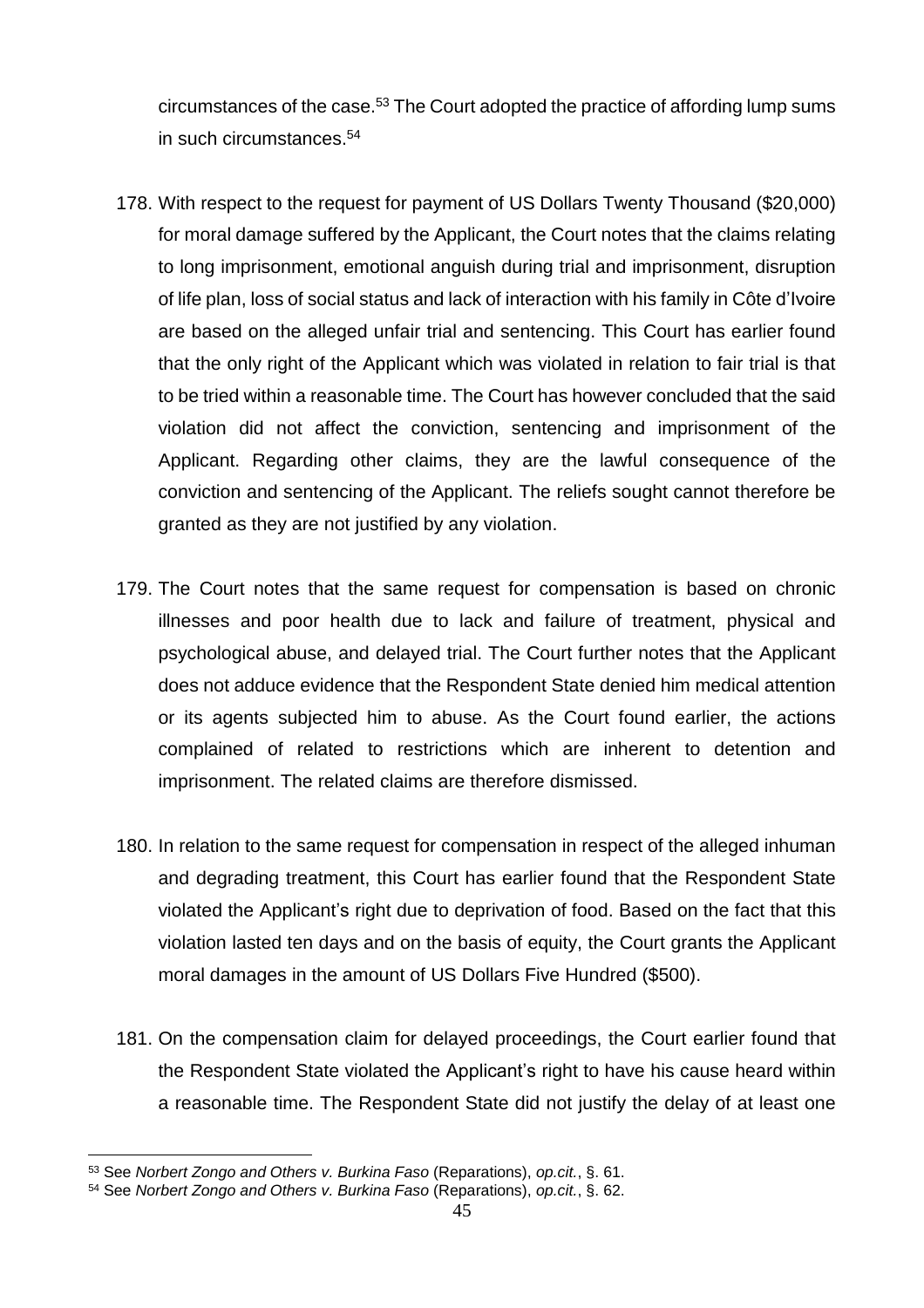(1) year and ten (10) months. The Court is of the view that, in the circumstances of this case where the Applicant was accused of murder and faced the death sentence, such delay is also likely to have caused anguish. The prejudice that ensued warrants compensation, which the Court has discretion to evaluate based on equity. Given the circumstances, the Court grants the Applicant moral damages in the amount of US Dollars Two Thousand (\$2,000).

- 182. Regarding the requests for payment of compensation for moral prejudice suffered by friends and family members as indirect victims, the Court recalls that victimhood must be established to justify damages.<sup>55</sup> Given that the related claims are based on the conviction, sentencing and incarceration of the Applicant, they do not warrant damages as earlier found regarding similar claims made for the Applicant himself. The Court consequently dismisses the claims.
- 183. Finally, the Applicant requests for payment of damages as a substitute for restitution as he cannot be returned to the situation prior to the violations. In light of its previous findings on the Applicant's conviction, sentencing and incarceration; and given that the order for release was denied and relief granted especially with respect to the delayed proceedings, the Court is of the view that the compensation sought is not warranted. The claim is consequently dismissed**.**

## **ii. Material damages**

- <span id="page-46-0"></span>184. The Applicant asks the Court to grant him the amount of US Dollars Fifteen Thousand (\$15,000) for monetary loss suffered by his friends and family due to his undue detention (the loss resulting among others from his family having to sell their cocoa farm to pay a lawyer and Ms Mollel having suffered from witnessing the Applicant's injuries and pain, and having to incur costs of a flight to Côte d'Ivoire to inform the Applicant's family about his situation).
- 185. The Respondent State submits that there is no proof regarding the claims of loss due to the sale of a cocoa farm and a trip by Ms Mollel to Côte d'Ivoire, which are new and fabricated evidence.

 $\overline{a}$ <sup>55</sup> See, *Norbert Zongo and Others v. Burkina Faso* (Reparations), *op. cit.*, §§ 45-54.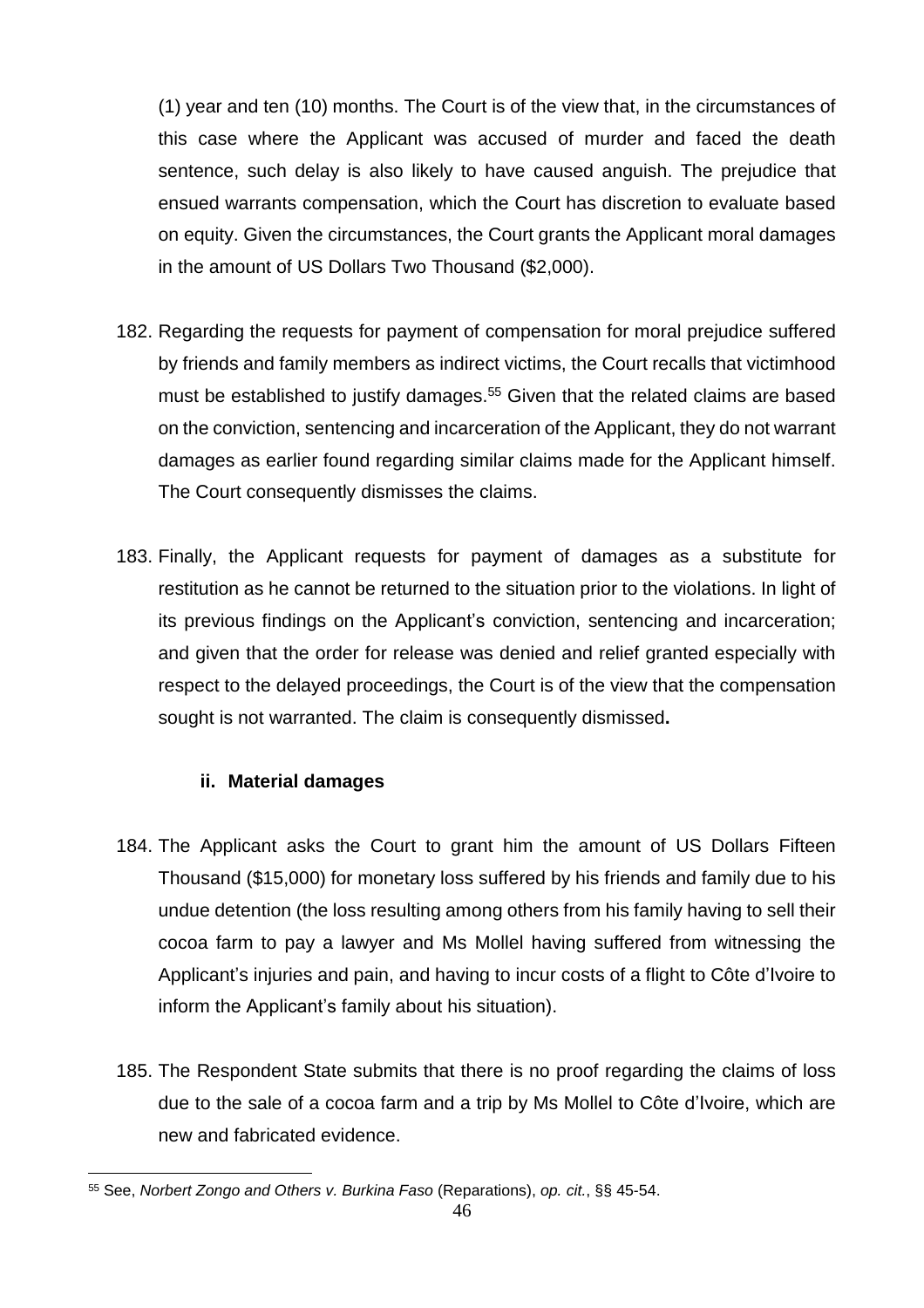186. The Court notes that the claim for US Dollars Fifteen Thousand (\$15,000) being the "monetary loss suffered by the Applicant's friends and family members due to his undue detention" is not supported by evidence or justification. The Court further notes that, in any event, the claim relates to the conviction, sentencing and incarceration of the Applicant and does not therefore warrant damages as earlier found. The Court consequently dismisses the request.

#### **iii. Legal fees related to domestic proceedings**

<span id="page-47-0"></span>187. The Applicant claims the payment of US Dollars Two Thousand (\$2,000) for legal fees incurred during proceedings in domestic courts where he was represented by Maro Advocates in the Court of Appeal proceedings. The Respondent State prays the Court to reject the claim as the Applicant was represented by counsel on a *pro bono* basis both before the High Court and the Court of Appeal.

**\*\*\***

- 188. The Court recalls that, in line with its case law, reparation may include payment of legal fees and other expenses incurred in the course of domestic proceedings.<sup>56</sup> The Applicant must provide justification for the amounts claimed.<sup>57</sup>
- 189. In the instant case, the Court concluded earlier that the violations found did not fundamentally affect the conviction and sentencing of the Applicant. The alleged loss is therefore not justified. Furthermore, the Applicant does not challenge the Respondent State's submission that he was provided free legal representation in the course of domestic proceedings. In any event, in absence of evidence to support the claim, the same is dismissed**.**

<sup>56</sup> See *Norbert Zongo and Others v. Burkina Faso* (Reparations), *op. cit.*, §§. 79-93; and *Reverend Christopher Mtikila v. Tanzania* (Reparations), *op. cit.*, §. 39.

<sup>57</sup> *Norbert Zongo and Others v. Burkina Faso* (Reparations), §. 81; and *Reverend Mtikila v. Tanzania* (Reparations), *op. cit.*, §. 40.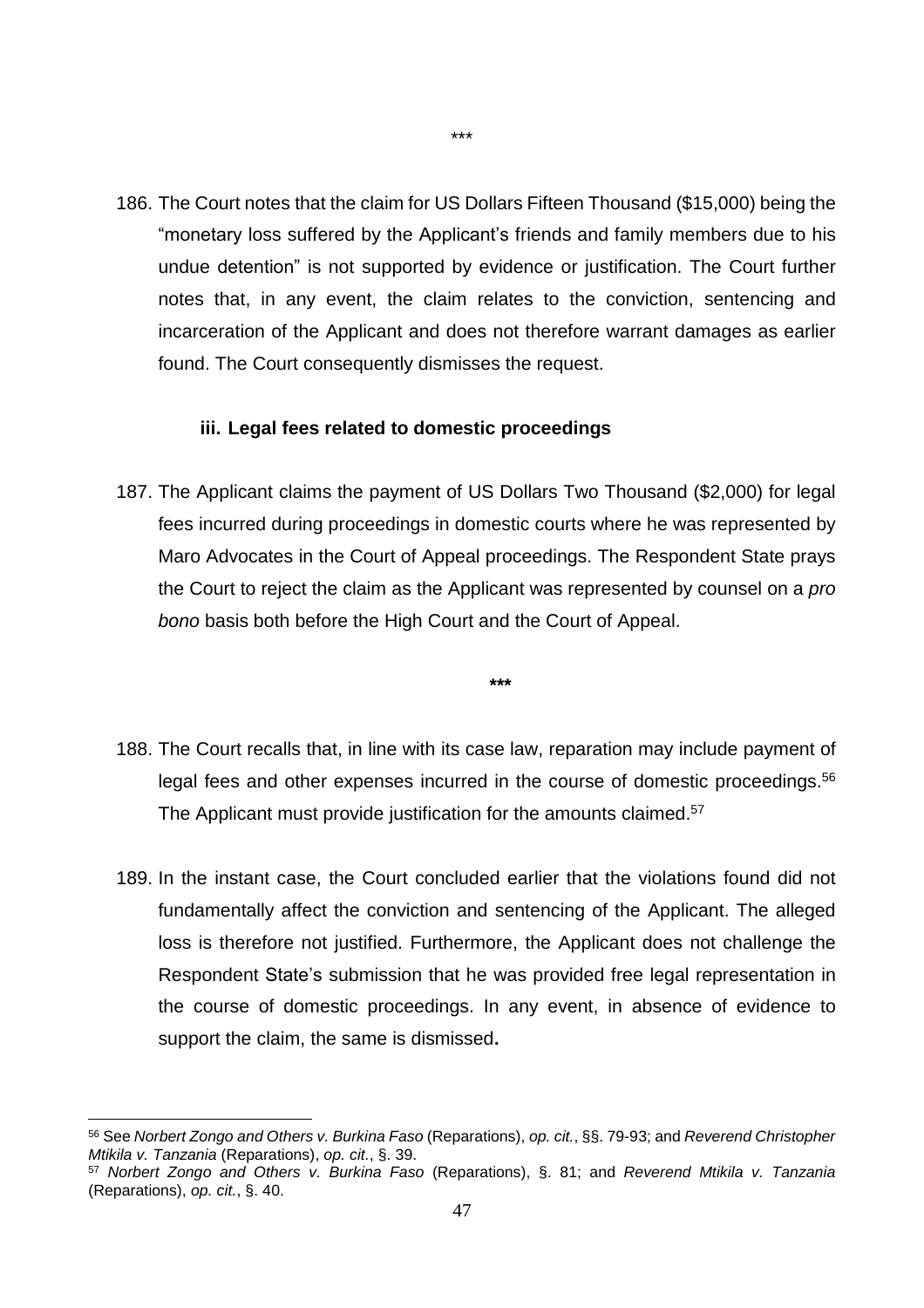## <span id="page-48-0"></span>**C. Other forms of reparation**

## **i. Non-repetition**

<span id="page-48-1"></span>190. The Applicant requests the Court to make an order for guarantee of non-repetition of the violations. The Respondent State prays the Court to dismiss the claim given that there was no violation to warrant an order of non-repetition.

\*\*\*

- 191. The Court notes that, while they seek to prevent the commission of future violations,<sup>58</sup> guarantees of non-repetition are generally used to eradicate structural and systemic human rights violations.<sup>59</sup> These measures are therefore not usually aimed to remedy individual harm but rather to address the underlying causes of the violation. Having said that, the Court is of the view that guarantees of non-repetition can also be relevant, especially in individual cases, where there is evidence that the violation will not cease or is likely to occur again. Such cases include when the Respondent State has challenged or not complied with earlier findings and orders of the Court.<sup>60</sup>
- 192. In the instant case, the Court found that the Applicant's rights were violated only with respect to his lengthy trial and deprivation of food for which remedy has been granted. These violations are not systemic or structural in nature within the circumstances of this case. Furthermore, there is no evidence that the violations have been or are likely to be repeated. The Court also notes that, in compliance with its Order for provisional measures, the Respondent State has not carried out the execution of the Applicant pending consideration of the merits of the present Application. The Court is of the view that, in the circumstances, the order sought is not warranted. The request is consequently denied.

 $\overline{a}$ <sup>58</sup> See *Norbert Zongo and Others v. Burkina Faso* (Reparations), *op.cit.*, §§. 103-106.

<sup>59</sup> African Commission on Human and Peoples' Rights, General Comment No. 4 on the African Charter on Human and Peoples' Rights: The Right to Redress for Victims of Torture and Other Cruel, Inhuman or Degrading Punishment or Treatment (Article 5), §. 10 (2017). See also Case of the "Street Children" (Villagran-Morales et al.) v. Guatemala, Inter-American Court of Human Rights, Judgment on Reparations and Costs (May 26, 2001).

<sup>60</sup> See *Reverend Christopher Mtikila v. Tanzania* (Reparations), *op. cit.*, §. 43.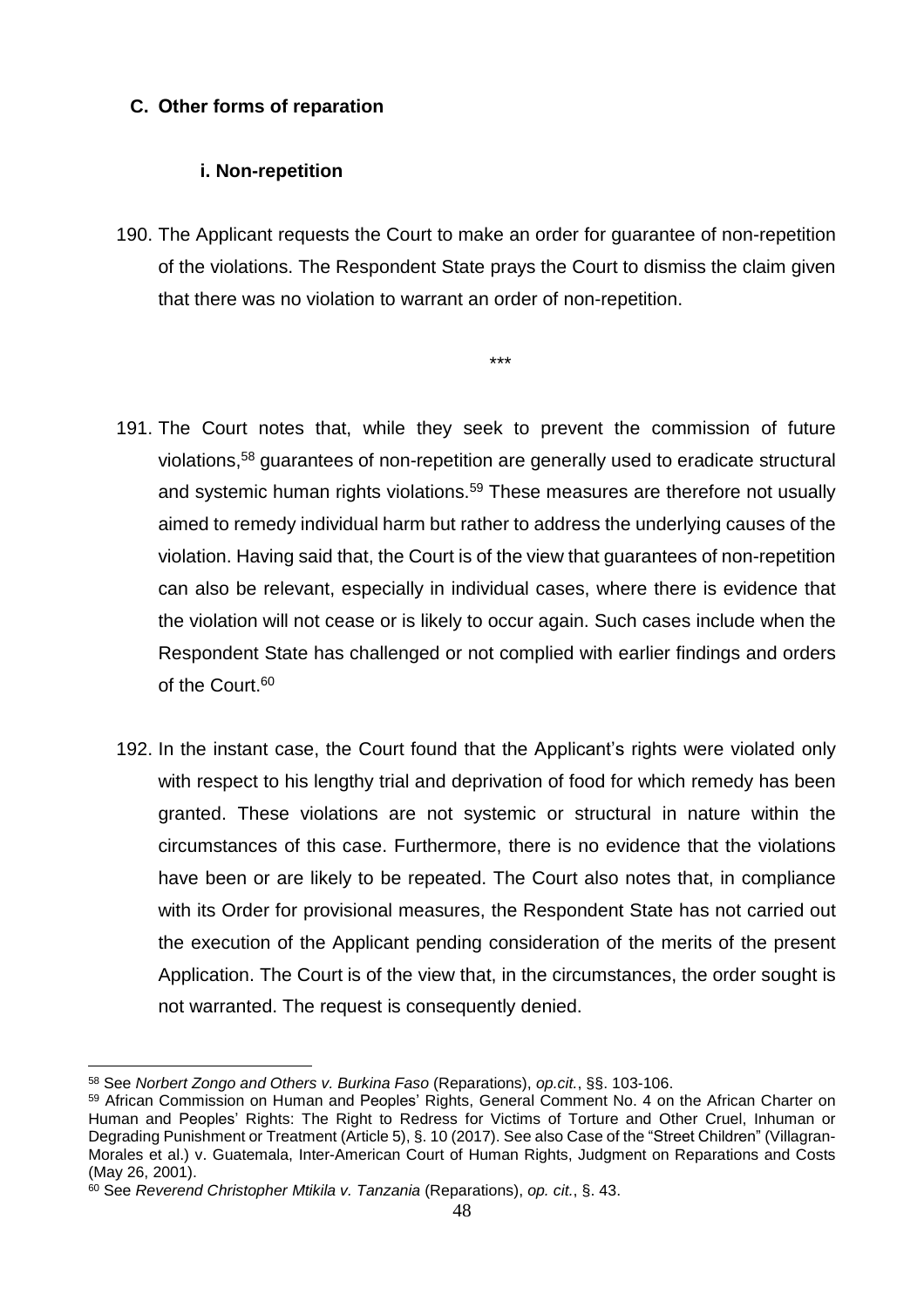### **ii. Publication of the Judgment**

<span id="page-49-0"></span>193. The Applicant seeks an order that the Respondent State publishes the judgment in the national Gazette within one month of its delivery as a measure of satisfaction. The Respondent State does not make any specific submission in this respect.

\*\*\*

- 194. The Court reiterates its position that "a judgment, *per se*, can constitute a sufficient form of reparation for moral damages".<sup>61</sup> In its previous judgments, the Court has however departed from that principle to order the publication of its judgments where the circumstances so require or *proprio motu*. 62
- 195. The Court restates its earlier finding that the violations found in this case did not fundamentally affect the outcome of the proceedings in domestic courts. Therefore, the findings of the Court in relation to the prayer for an order of non-repetition also apply to the request for publication. Furthermore, the declaratory and compensatory reliefs granted by the Court represent sufficient remedy for the violations found. In light of these considerations, the Court is of the view that publication of the judgment is not warranted. As a consequence, the request is denied.

## <span id="page-49-1"></span>**IX. COSTS**

 $\overline{a}$ 

196. In terms of Rule 30 of the Rules "unless otherwise decided by the Court, each party shall bear its own costs."

<sup>61</sup> See *Reverend Christopher Mtikila v. Tanzania* (Reparations), §. 45.

<sup>62</sup> See *Reverend Christopher Mtikila v. Tanzania* (Reparations), §§. 45, 46(5); and *Norbert Zongo and Others v. Burkina Faso* (Reparations), *op.cit.*, §. 98.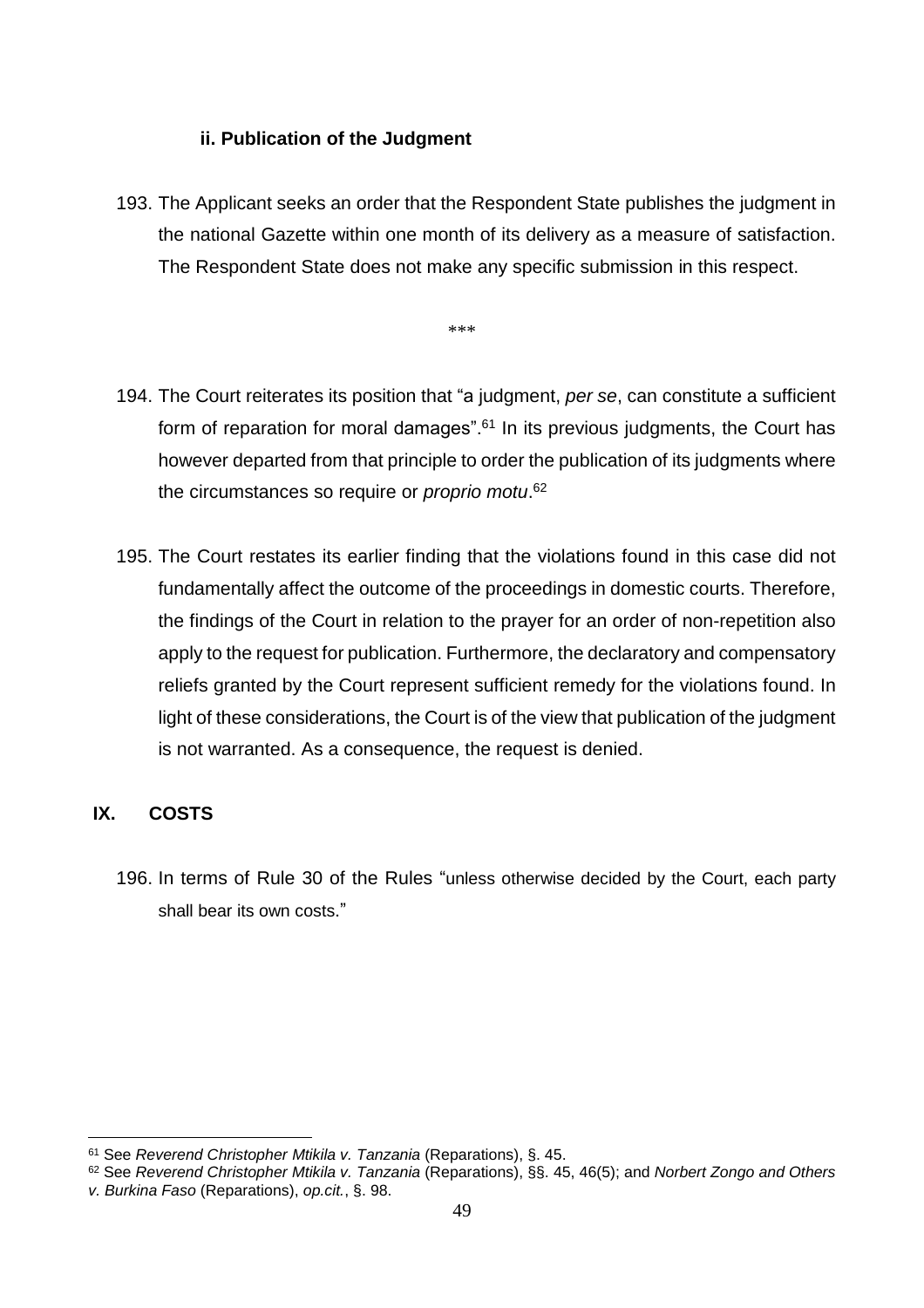197. The Court recalls that, in line with its previous judgments, reparation may include payment of legal fees and other expenses incurred in the course of international proceedings.<sup>63</sup> The Applicant must provide justification for the amounts claimed.<sup>64</sup>

### <span id="page-50-0"></span>**A. Legal fees related to the proceedings before this Court**

- 198. The Applicant makes a claim for the payment of US Dollars Ten Thousand (\$10,000) for the lead Counsel, and US Dollars Ten Thousand (\$10,000) for the two Assistants as legal aid fees for 300 hours of legal aid work in the Application before the African Court (that is 200 hours for two Assistant Counsel and 100 hours for the lead Counsel, charged at US Dollars One Hundred (\$100) per hour for the lead Counsel and US Dollars Fifty (\$50) per hour for the Assistants).
- 199. The Respondent State disputes the claim for payment of legal fees as counsel for the Applicant served on a *pro bono* basis under the African Court's legal aid scheme. The Respondent State further prays the Court to deny the request as it is not supported by any receipts.

**\*\*\***

200. The Court notes that the Applicant was duly represented by PALU throughout the proceedings under the Court's legal aid scheme. Noting further that the current Court's legal aid scheme is *pro bono* in nature, the request is denied.

## <span id="page-50-1"></span>**B. Other expenses before this Court**

- 201. The Applicant asks for the payment of the following amounts for other expenses:
	- i. US Dollars Two Hundred (\$200) for postal services;
	- ii. US Dollars Two Hundred (\$200) for printing and photocopy fees;

 <sup>63</sup> See *Norbert Zongo and Others v. Burkina Faso* (Reparations), *op. cit.*, §§. 79-93; and *Reverend Mtikila v. Tanzania* (Reparations), *op. cit.*, §. 39.

<sup>64</sup> *Norbert Zongo and Others v. Burkina Faso* (Reparations), §. 81; and *Reverend Mtikila v. Tanzania* (Reparations), §. 40.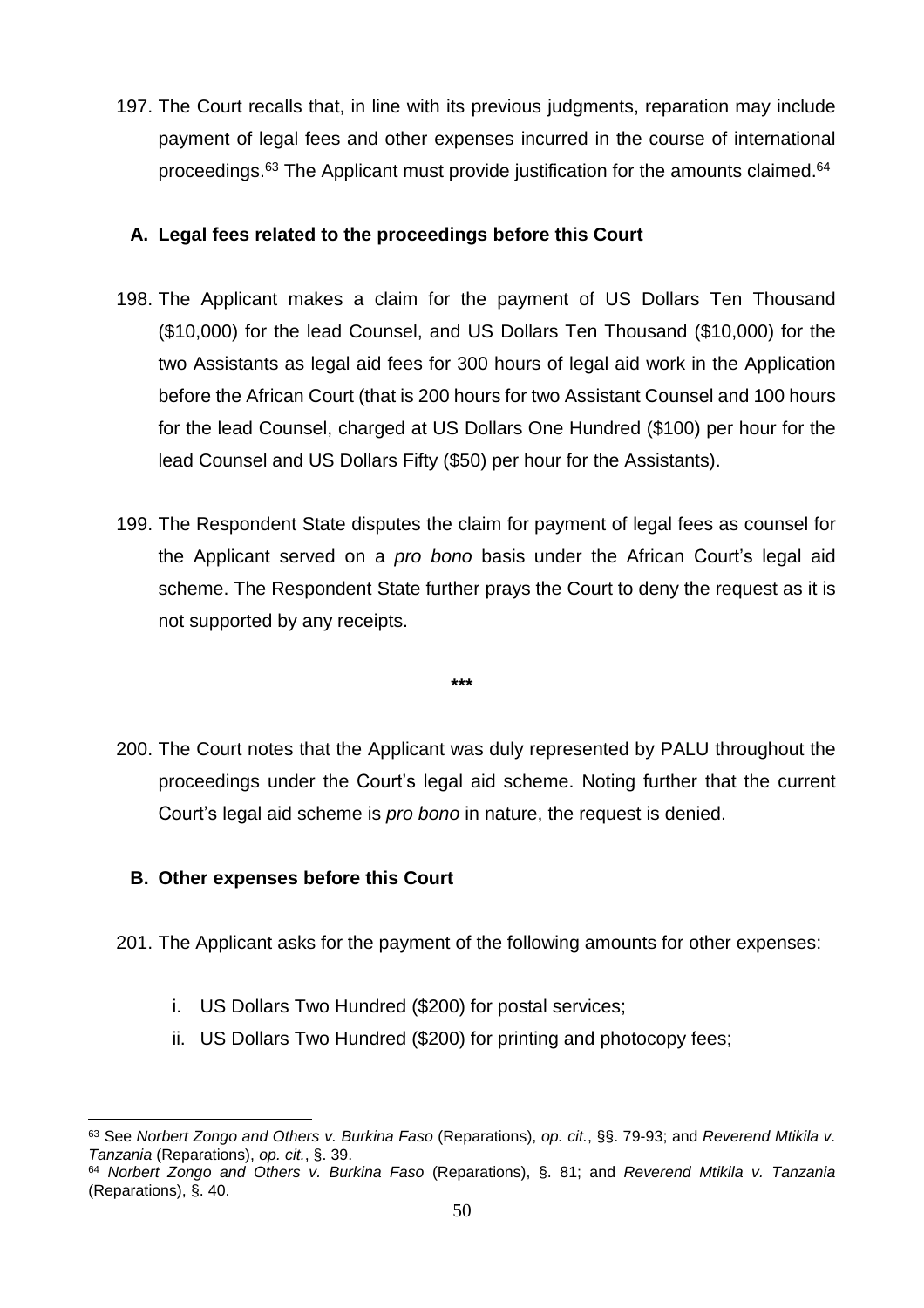- iii. US Dollars Four Hundred (\$400) for the transport to and from the seat of the African Court from the PALU Secretariat and from the PALU Secretariat to Kisongo Prison;
- iv. US Dollars One Hundred (\$100) for communication fees.
- 202. With respect to the costs incurred by the Applicant, the Respondent State avers that the claims must be dismissed given that the expenditure relates to postage, printing and photocopying, transport, and communication, which are all paid for by the prison authorities.

\*\*\*

- 203. The Court notes that the requests for payment of US Dollars Two Hundred (\$200) for postal services; US Dollars Two Hundred (\$200) for printing fees; US Dollars Four Hundred (\$400) for transport fees; and US Dollars One Hundred (\$100) for communication fees are not backed with supporting documents. They are therefore dismissed.
- 204. As a consequence of the above, the Court decides that each Party shall bear its own costs.

## **X. OPERATIVE PART**

205. For these reasons:

## THE COURT,

## *Unanimously:*

## *On jurisdiction*

- i. *Dismisses* the objections on the lack of material jurisdiction of the Court;
- ii. *Declares* that the Court has jurisdiction;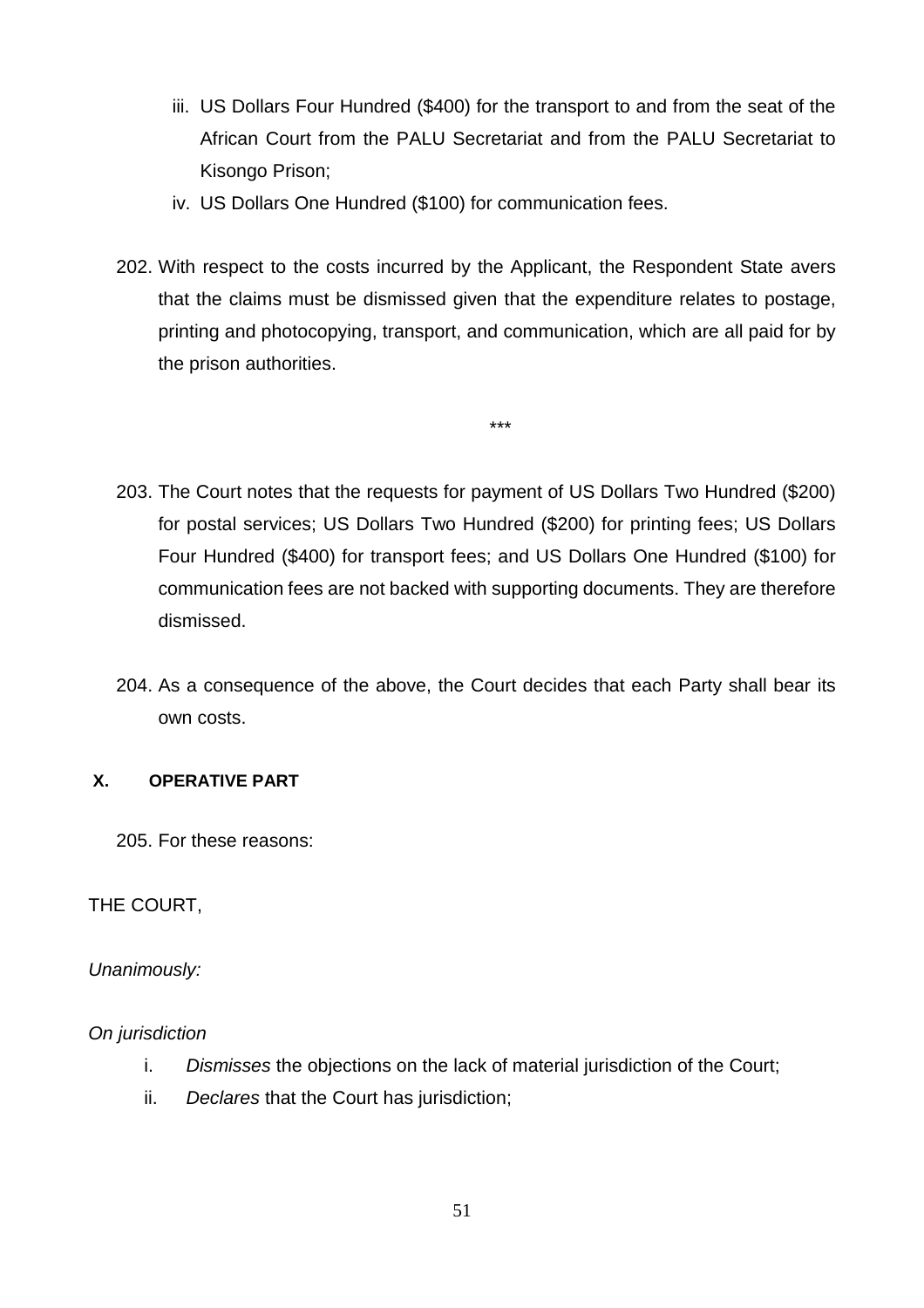## *On admissibility*

- iii. *Dismisses* the objections on the admissibility of the Application;
- iv. *Declares* that the Application is admissible;

## *On the merits*

- v. *Finds* that the Respondent State has not violated Articles 7, 7(1)(b) and (c) of the Charter with respect to the claims that the Applicant's rights to be assisted by an interpreter, to have access to a lawyer, to consular assistance, in relation to the allegation that the investigation was improper and insufficient, and to be presumed innocent were breached;
- vi. *Finds* that the Respondent State has not violated Article 14 of the Charter in relation to the allegation that the Applicant's property was disposed of by agents of the Respondent State;
- vii. *Finds* that the Respondent State has violated Article 5 of the Charter for failing to provide the Applicant with food;
- viii. *Finds* that the Respondent State has violated Article 7(1)(d) of the Charter with respect to the allegation that the Applicant's trial was unduly delayed;
- ix. Finds that the Respondent State has violated Article 1 of the Charter.

## *On reparations*

- x. *Does not grant* the Applicant's prayer for the Court to quash his conviction and sentence, and order his release;
- xi. *Does not grant* the Applicant's prayers related to compensation for moral prejudice;
- xii. *Does not grant* the Applicant's prayer to be paid material damages for monetary loss;
- xiii. *Does not grant* the Applicant's prayers related to payment of legal fees incurred in the course of domestic proceedings;
- xiv. *Does not grant* the Applicant's prayers related to the guarantee of nonrepetition and publication of this Judgment;
- xv. *Grants* the Applicant the sum of US Dollars Five Hundred (\$500) for being subjected to inhuman and degrading treatment;
- xvi. *Grants* the Applicant the sum of US Dollars Two Thousand (\$2,000) for not being tried within a reasonable time and the anguish that ensued therefrom;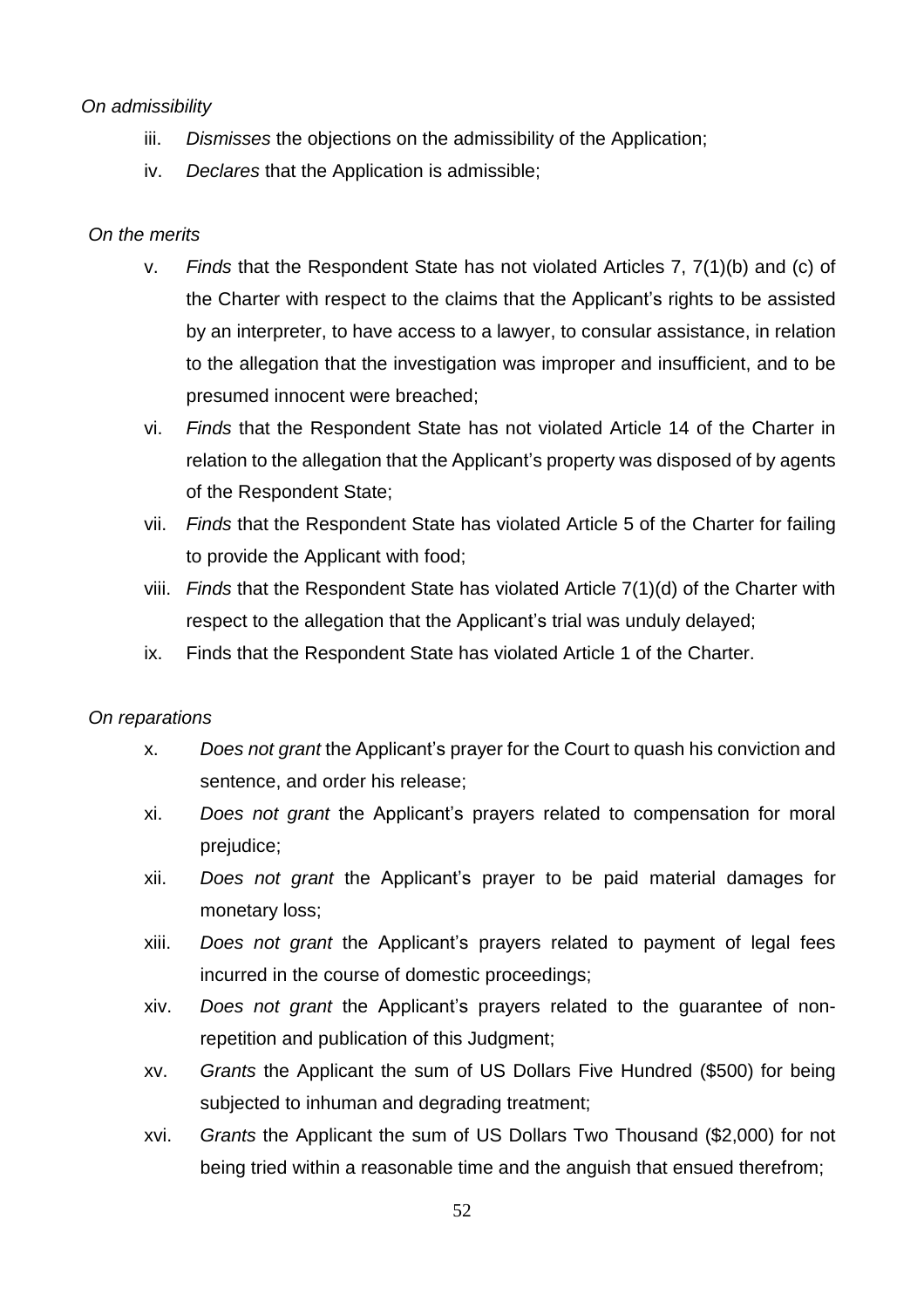- xvii. *Orders* the Respondent State to pay the amounts indicated in sub-paragraph (xv) and (xvi) of this part within six (6) months, effective from this date, failing which it will also be required to pay interest on arrears calculated on the basis of the applicable Bank of Tanzania rate throughout the period of delayed payment until the amounts are fully paid;
- xviii. *Orders* the Respondent State to submit within six (6) months from the date of notification of this Judgment a report on the status of implementation of the Orders herein.

#### *On costs*

- xix. *Does not grant* the Applicant's prayer related to payment of legal fees and other expenses incurred in the proceedings before this Court;
- xx. *Decides* that each Party shall bear its own costs.

#### Signed:

Ben KIOKO, Vice-President;

Gérard NIYUNGEKO, Judge;

El Hadji GUISSÉ, Judge;

Rafaâ BEN ACHOUR, Judge;

Angelo V. MATUSSE, Judge;

Suzanne MENGUE, Judge;

M.-Thérèse MUKAMULISA, Judge;

Tujilane R. CHIZUMILA, Judge;

Chafika BENSAOULA, Judge;